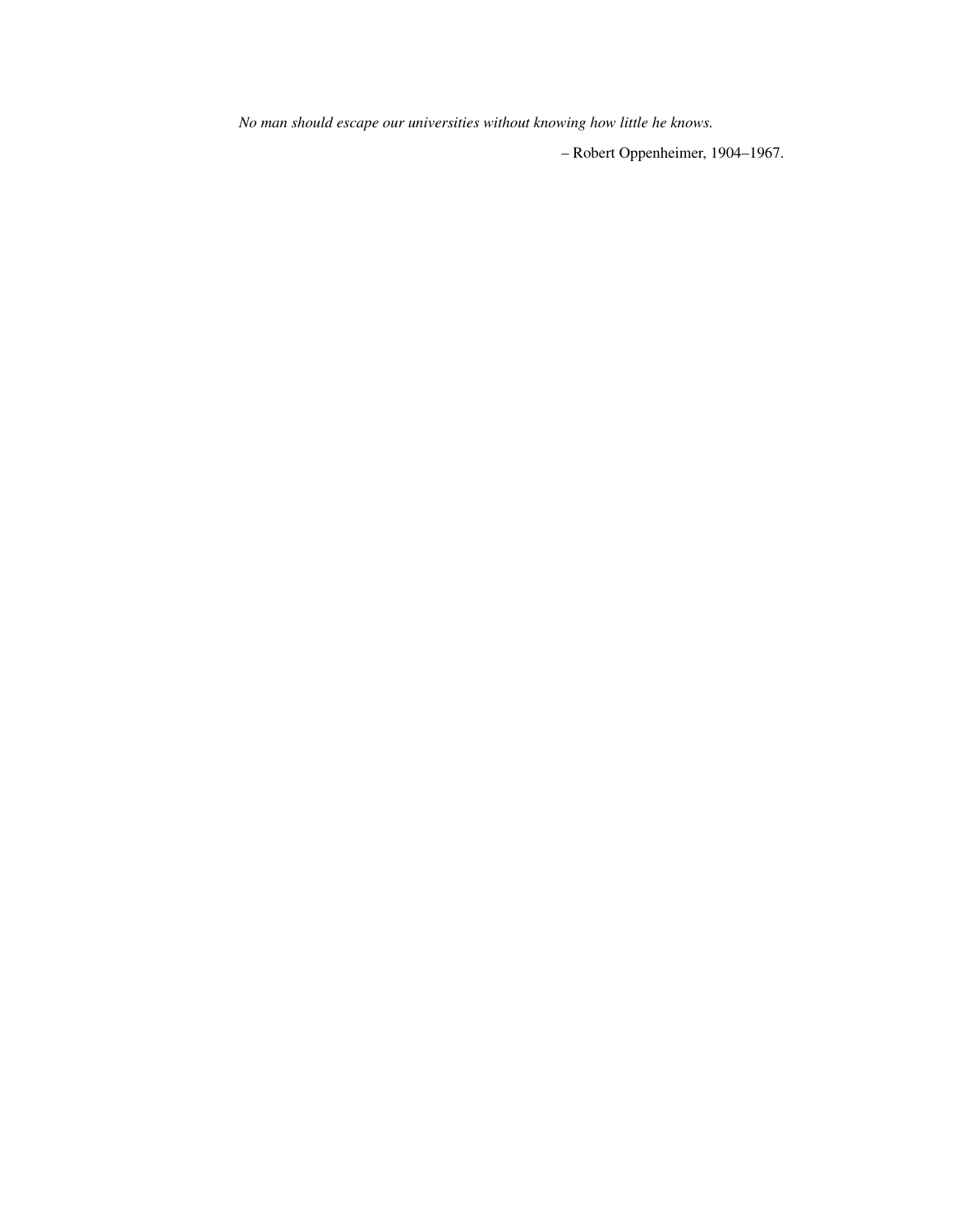### University of Alberta

### ABSTRACTION IN LARGE EXTENSIVE GAMES

by

### Kevin Waugh

A thesis submitted to the Faculty of Graduate Studies and Research in partial fulfillment of the requirements for the degree of

### Master of Science

Department of Computing Science

 c Kevin Waugh Fall 2009 Edmonton, Alberta

Permission is hereby granted to the University of Alberta Libraries to reproduce single copies of this thesis and to lend or sell such copies for private, scholarly or scientific research purposes only. Where the thesis is converted to, or otherwise made available in digital form, the University of Alberta will advise potential users of the thesis of these terms.

The author reserves all other publication and other rights in association with the copyright in the thesis, and except as herein before provided, neither the thesis nor any substantial portion thereof may be printed or otherwise reproduced in any material form whatever without the author's prior written permission.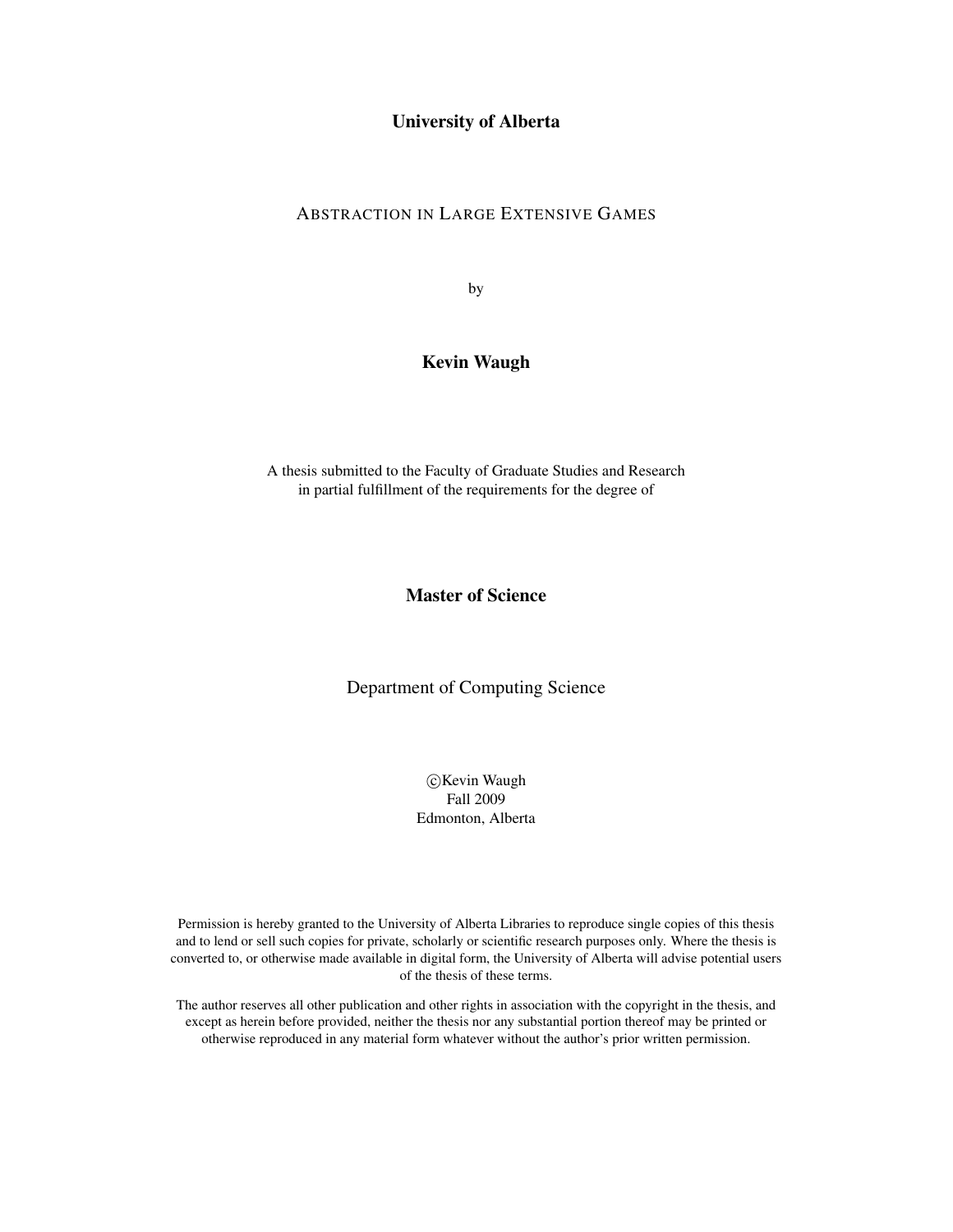## Examining Committee

Michael Bowling, Computing Science

Dale Schuurmans, Computing Science

Nathan Sturtevant, Computing Science

Peter Hooper, Mathematics and Statistics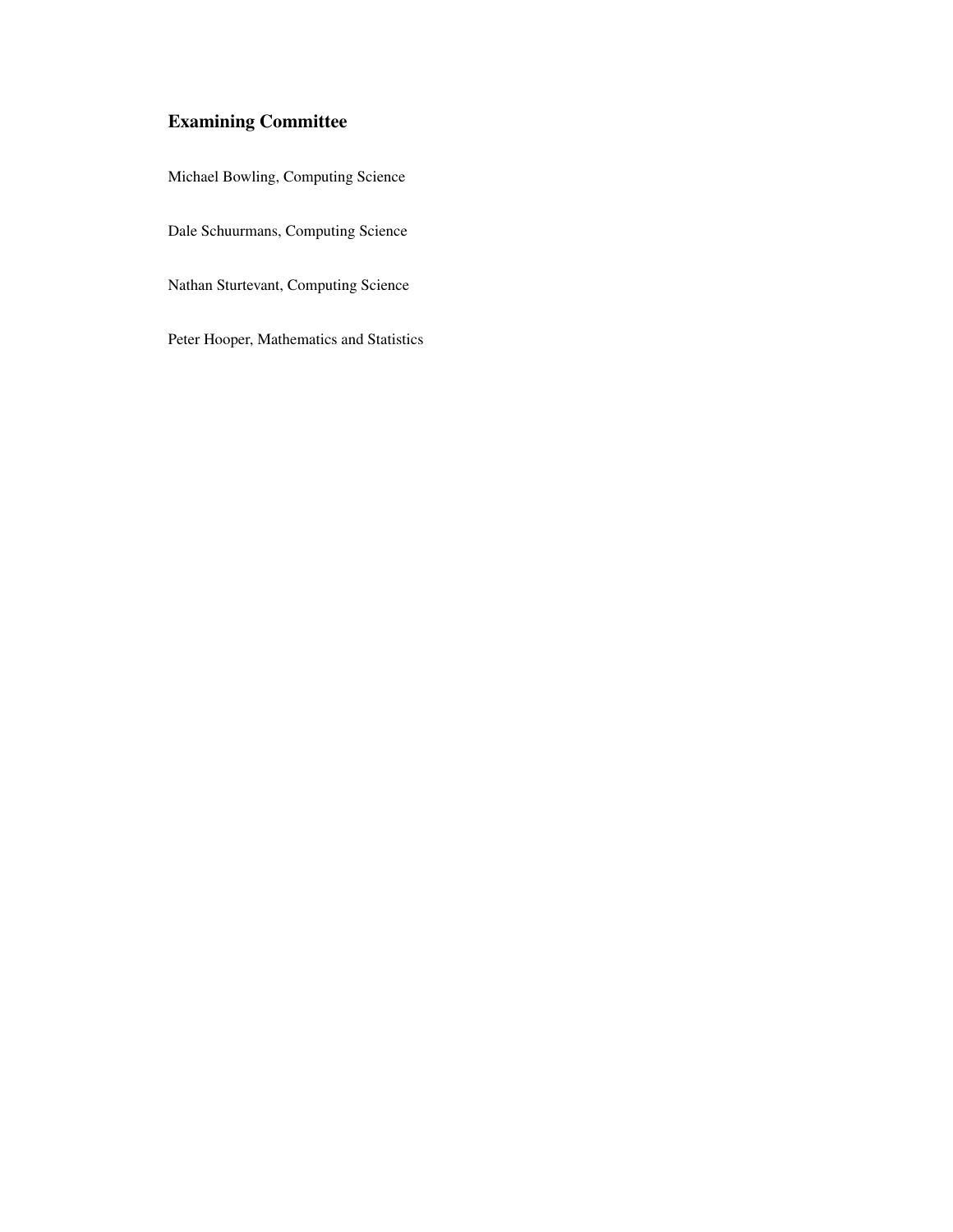*To my parents, Betty-Anne and Gerry, and my sister, Jennifer.*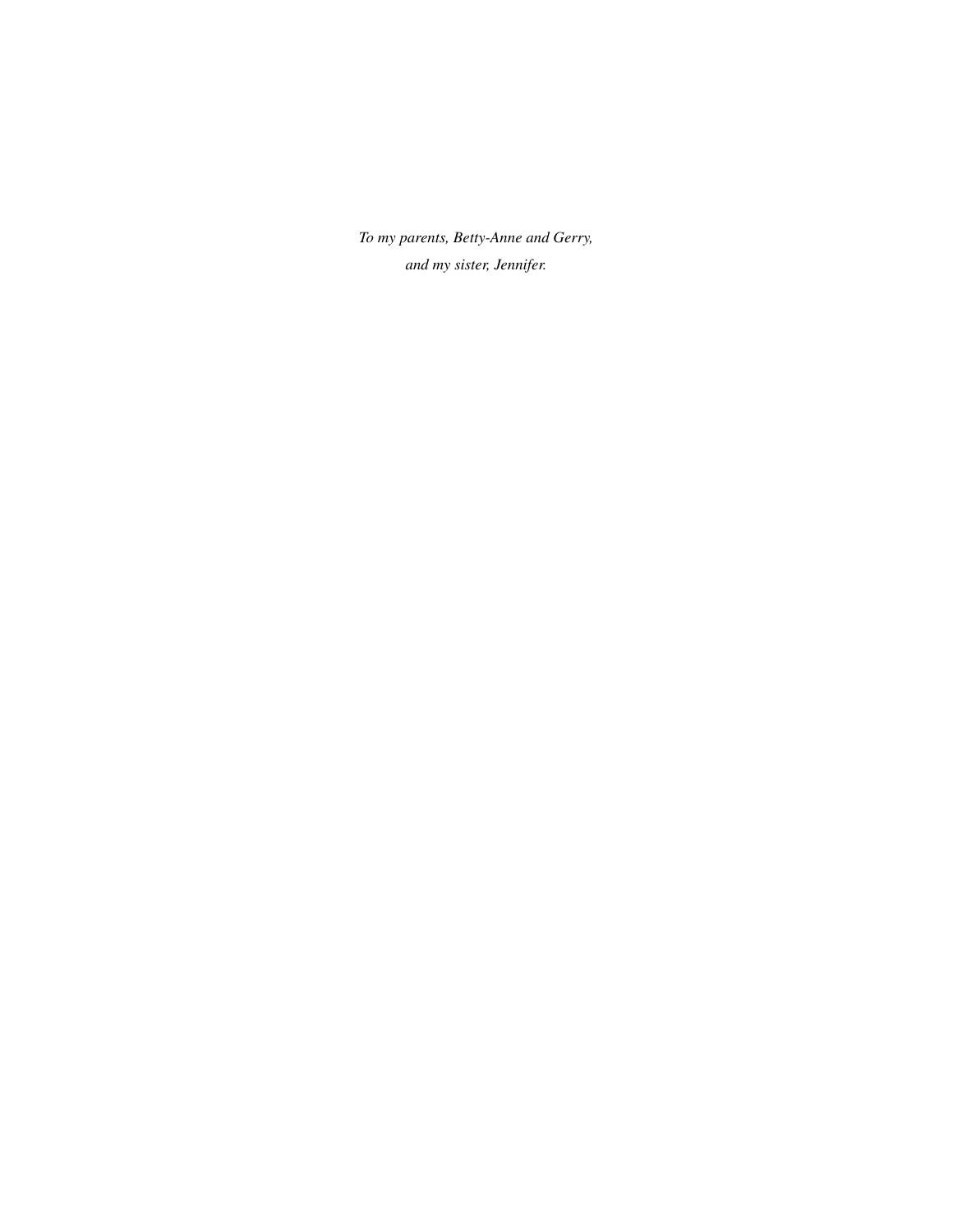## Abstract

Extensive games model scenarios where multiple agents interact with a potentially stochastic environment. In the case of two-player zero-sum games, we have efficient techniques for computing solutions. These solutions are optimal in that they guarantee the player the highest expected reward against a worst-case opponent. Unfortunately, there are many interesting two-player zero-sum games that are too large for the state-of-the-art solvers. For example, heads-up Texas Hold'em has  $10^{18}$  game states and requires over two petabytes of storage to record a single strategy<sup>1</sup>. A popular approach for tackling these large games is to use an abstraction technique to create a smaller game that models the original game. A solution to the smaller abstract game can be computed and is presumed good in the original game. A common assumption is that the more accurately the abstract game models the original game the stronger the resulting strategy will be. There is substantial empirical evidence to support this assumption and, prior to this work, it had not been questioned. In this thesis, we show that this assumption is not true. That is, using a larger, more accurate, abstract game can lead to weaker strategies. To show this, we must first formalize what it means to abstract a game as well as what it means for an abstraction to be bigger or more informed. We then show that the assumption fails to hold under two criteria for evaluating a strategy. The first is exploitability, which measures performance against a worst-case adversary. The second is a new evaluation criterion called the domination value, which essentially measures how many mistakes (actions that one should never take) a strategy makes. Despite these abstraction pathologies, we argue that solutions to the larger abstract games tend to make fewer mistakes. This leads us to develop a new technique, called strategy grafting, that can be used to augment a strong base strategy. It does this by decomposing an extensive game into multiple sub-games. These sub-games are then solved separately, but with shared knowledge of the underlying base strategy. This technique allows us to make effective use of much larger strategy spaces than previously possible. We provide a weak theoretical guarantee on the quality of this new technique, but we show in practice that it does quite well even when the conditions on our theoretical results do not hold. Furthermore, when evaluated under our new criterion, we notice that grafted strategies tend to make fewer mistakes than their base strategy.

 $1<sup>1</sup>$ Estimated assuming four bytes per action while additionally taking advantage of suit isomorphisms.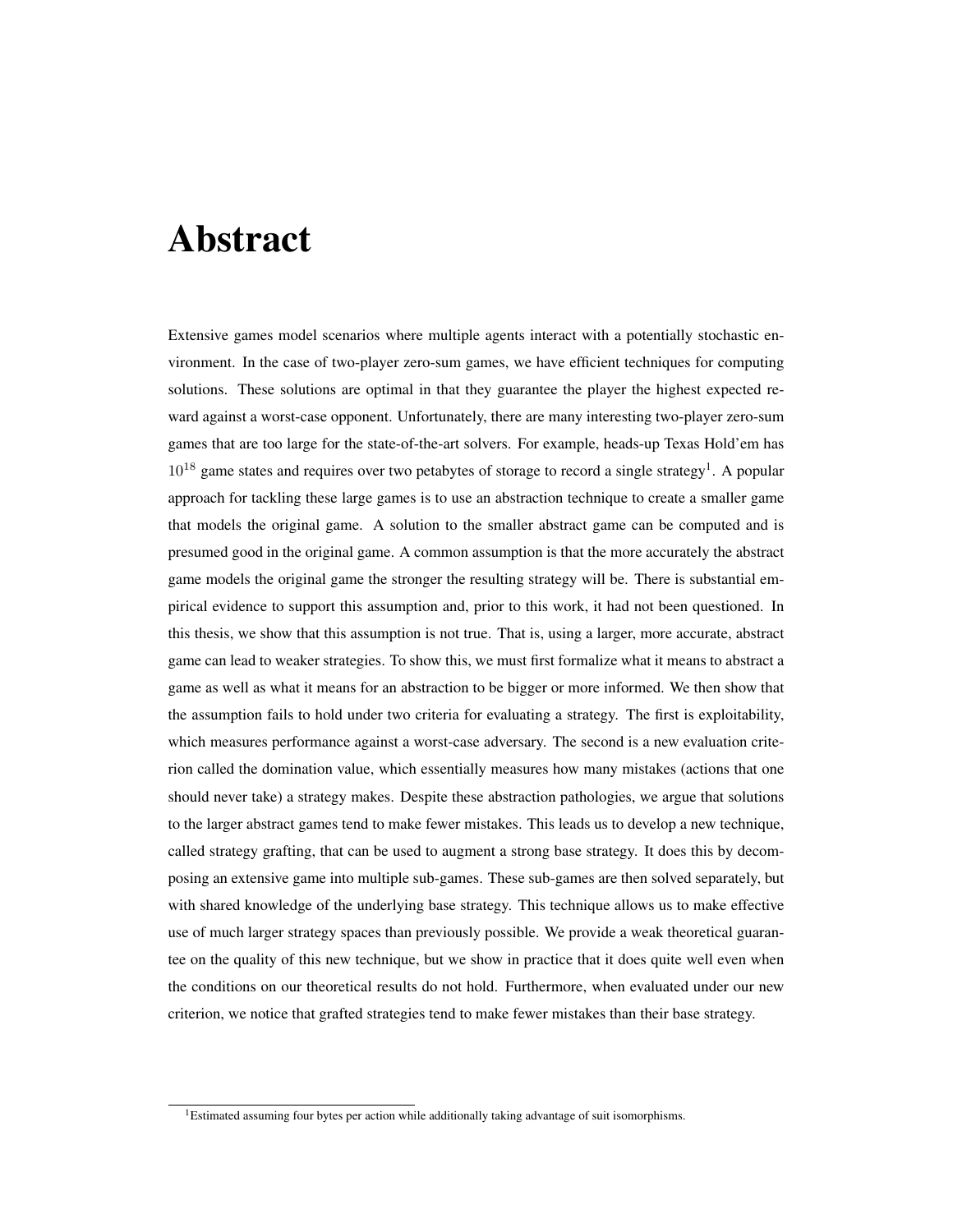## Acknowledgements

I have enjoyed the time I have spent at the University of Alberta. The fun that I have had is certainly not due to Edmonton's weather, but instead to the colleagues and friends that I have met here. Without their influence, I would not be the person that I am today. I would like to give special thanks to the following people:

- Michael Bowling and Dale Schuurmans, my supervisors. Thank you both for the time, patience and guidance that you have afforded me. You both have gone far beyond what anyone could expect from a supervisor, especially considering your other commitments.
- Duane Szafron and Jonathan Schaeffer, my internship supervisors. As a naive undergraduate student I thought that professors sat in their office's and *researched* all day. You have both shown me that research is in fact hard, but very enjoyable and rewarding, work.
- Piotr Rudnicki, my coach. Joining the Programming Club was likely the best choice that I made during my undergraduate degree. It has changed the way that I think, vastly increased my knowledge and abilities, and provided me with tremendous opportunities to travel and network. Your persistence has done so much for me and is greatly appreciated.
- All past and present members of the Computer Poker Research Group and those involved with my research. Specifically, Nick Abou Risk, Nolan Bard, Neil Burch, Johnny Hawkin, Michael Johanson, Morgan Kan, Bryce Paradis, Dave Schnizlein, Nathan Sturtevant and Marty Zinkevich. Thank you all for the helpful discussions. This work would not be possible without your input.
- My friends: Maria Cutumisu, Josh Davidson, Sam Bou Fakhreddine, Jenette Fernandez, Jeff Grajkowski, Andy Hiew, Adam Jocksch, Kurt and Chloe McMillan, Jennifer Miller, Thomas Mortimer, Clemens Park, Jordan Patterson, Jeff Siegel, Christian Smith, Mark Trommelen, Terry White and Seul Kee Yoon. Thank you all for your support and for making Edmonton fun.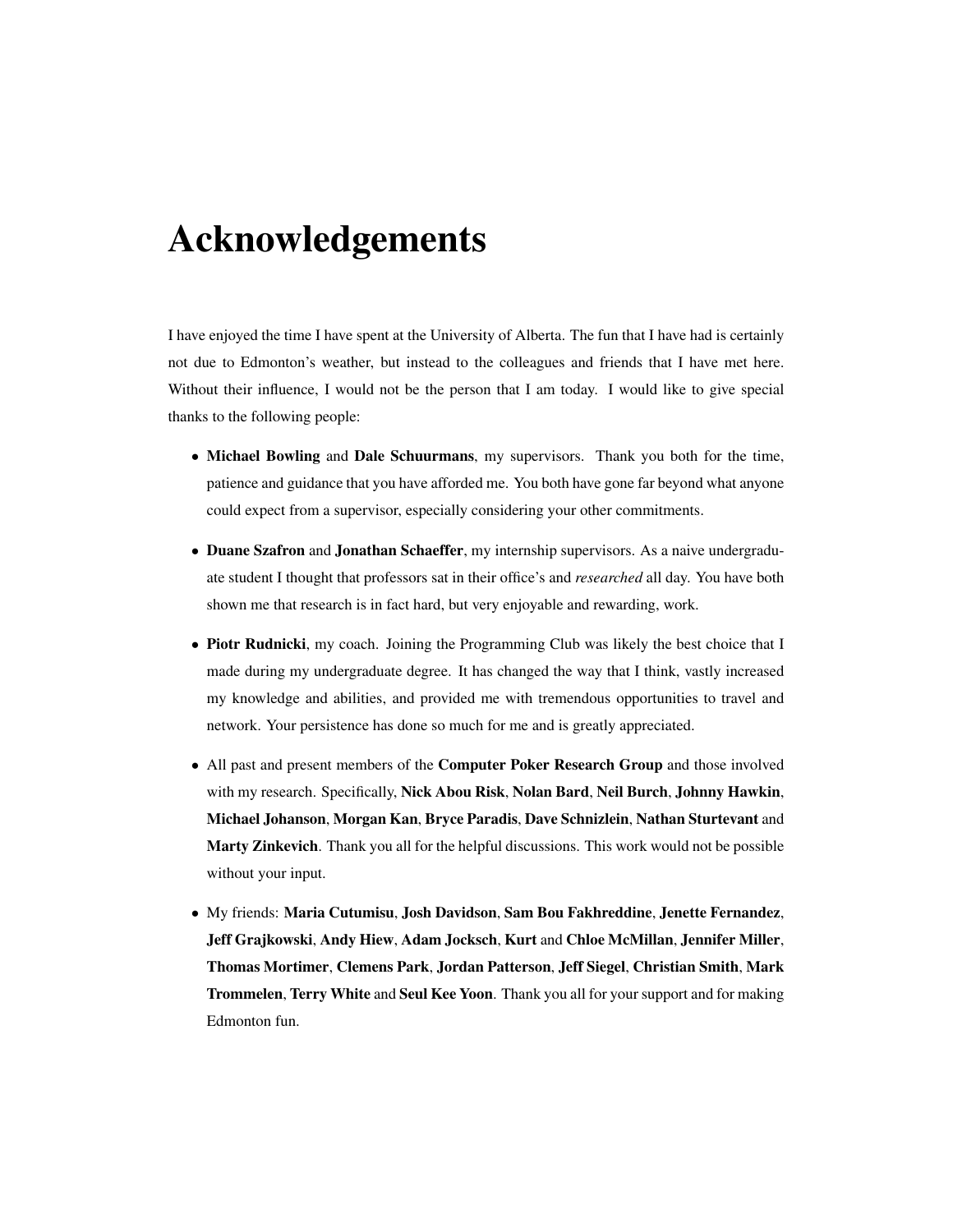# Table of Contents

| 1                       | 1.1                             | <b>Introduction</b>                                                                                                     | 1<br>$\overline{2}$                                        |
|-------------------------|---------------------------------|-------------------------------------------------------------------------------------------------------------------------|------------------------------------------------------------|
| 2                       | 2.1<br>2.2<br>2.3<br>2.4        | <b>Background</b><br>2.1.1<br>Algorithms for Computing Equilibrium Strategies<br>2.2.1<br>Poker Games<br>2.3.1<br>2.3.2 | 5<br>5<br>6<br>$\overline{7}$<br>8<br>12<br>12<br>13<br>14 |
| 3                       | 3.1                             | 2.4.1<br>2.4.2<br><b>Monotonicity and Abstraction Pathologies</b>                                                       | 14<br>14<br>16<br>16                                       |
|                         | 3.2                             | 3.2.1                                                                                                                   | 17<br>18                                                   |
|                         | 3.3                             | 3.3.1<br>3.3.2                                                                                                          | 18<br>19<br>20                                             |
|                         | 3.4                             | 3.4.1<br>3.4.2                                                                                                          | 21<br>21<br>22                                             |
|                         | 3.5                             |                                                                                                                         | 25                                                         |
| $\overline{\mathbf{4}}$ | 4.1<br>4.2<br>4.3<br>4.4<br>4.5 | <b>Domination Value</b>                                                                                                 | 28<br>28<br>32<br>33<br>34<br>35                           |
| 5                       | 5.1<br>5.2<br>5.3               | <b>Strategy Grafting</b><br>5.2.1<br>5.2.2<br>5.2.3<br>5.3.1                                                            | 39<br>39<br>39<br>40<br>40<br>41<br>43<br>43               |
|                         |                                 | 5.3.2<br>Texas Hold'em $\ldots \ldots \ldots \ldots \ldots \ldots \ldots \ldots \ldots \ldots \ldots$                   | 45                                                         |
| 6                       | 6.1                             | Conclusion                                                                                                              | 47<br>48                                                   |
|                         |                                 | <b>Bibliography</b>                                                                                                     | 50                                                         |
|                         |                                 | A Crosstables                                                                                                           | 52                                                         |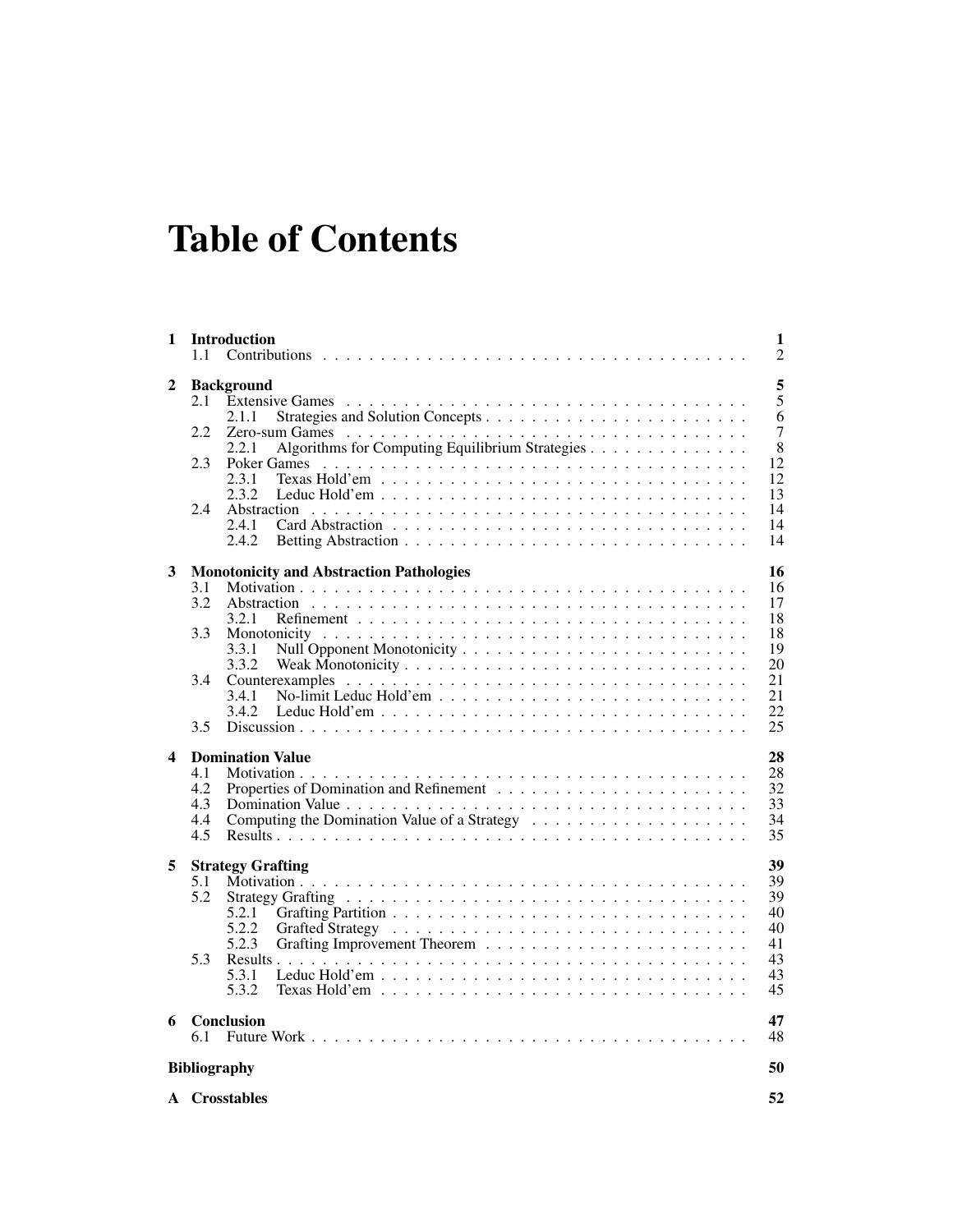# List of Tables

| 3.1 | Exploitability of various no-limit Leduc Hold'em strategies               | 22       |
|-----|---------------------------------------------------------------------------|----------|
| 3.2 | Exploitability of various limit Leduc Hold'em strategies                  | 24       |
| 3.3 | Best-case Exploitability of various limit Leduc Hold'em strategies        | 25       |
| 4.1 | Bankroll Rankings and Exploitability for Leduc Hold'em Tournament         | 30       |
| 4.2 | Runoff Rankings and Exploitability for Leduc Hold'em Tournament           | 31       |
| 4.3 |                                                                           | 36       |
| 4.4 | Bankroll Rankings and Domination Value for Leduc Hold'em Tournament       | 37       |
| 4.5 | Runoff Rankings and Domination Value for Leduc Hold'em Tournament         | 38       |
| 5.1 | Bankroll Ranking for Leduc Hold'em Tournament with Grafted Strategies     | 44       |
| 5.2 | Runoff Ranking, Exploitability and Domination Value of Grafted Strategies | 44       |
| 5.3 | Grafted Strategy against equilibrium-like opponents in Texas Hold'em      | 46       |
|     |                                                                           | 53<br>54 |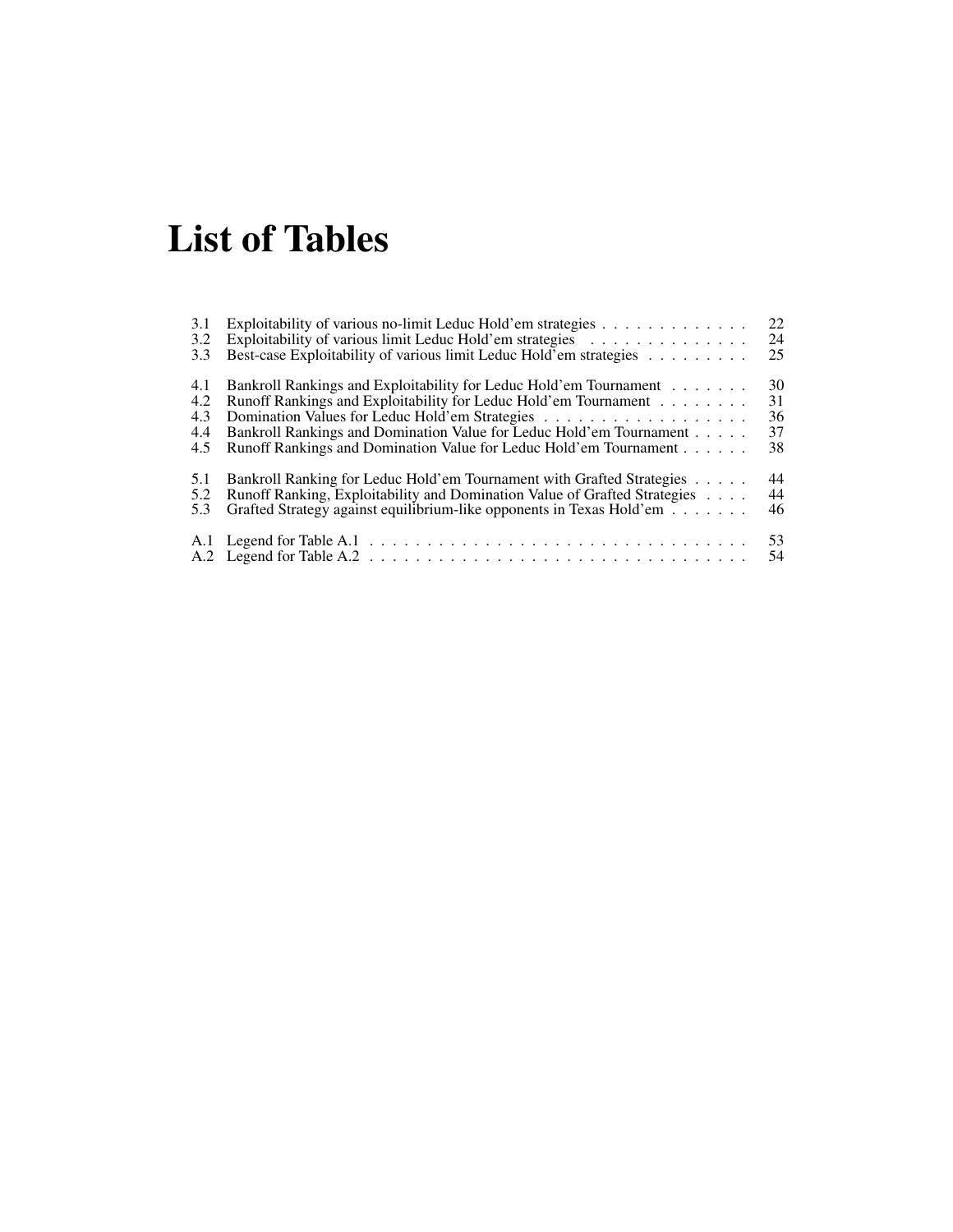# List of Figures

| 2.1                      |                                                                                                                                                                                                                                                                                                                       | - 6                  |
|--------------------------|-----------------------------------------------------------------------------------------------------------------------------------------------------------------------------------------------------------------------------------------------------------------------------------------------------------------------|----------------------|
| 3.1<br>3.2<br>3.3<br>3.4 | Visual representation of no-limit Leduc Hold'em action abstraction refinements<br>Visual representation of Leduc Hold'em card abstraction refinements<br>An example matrix game to demonstrate abstraction pathologies<br>Visual representation of the matrix game in Figure $3.3 \ldots \ldots \ldots \ldots \ldots$ | 21<br>23<br>25<br>26 |
| 4.1<br>4.2               | An example matrix game to demonstrate the effects of opponent refinement on dom-<br>An example matrix game to demonstrate the effect of player refinement on itera-                                                                                                                                                   | 32<br>33             |
| 5.1                      |                                                                                                                                                                                                                                                                                                                       | 41                   |
| -A.1                     | Crosstable for Leduc Hold'em Bankroll Tournament<br>A.2 Crosstable of Leduc Hold'em Bankroll Tournament with Grafted Strategies                                                                                                                                                                                       | 52<br>53             |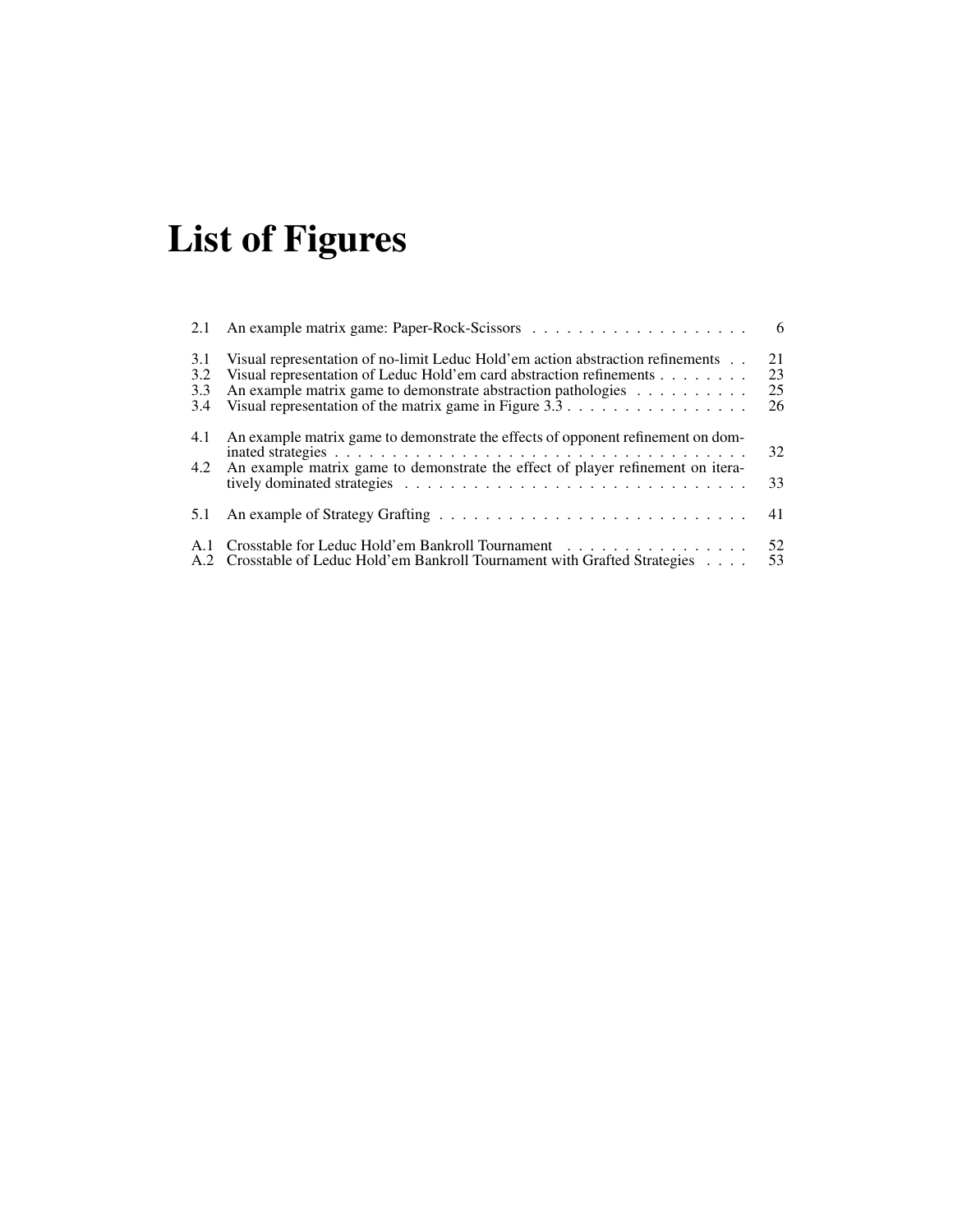# Chapter 1

## Introduction

Extensive games provide a general model for describing the interactions of multiple agents within a potentially stochastic environment. They subsume other sequential decision making models such as finite horizon Markov decision processes, finite horizon partially observable Markov decision processes, and many other multi-agent scenarios such as stochastic games. This makes extensive games a powerful tool for representing a variety of complex situations. Moreover, it means that techniques for computing solutions to extensive games are a valuable commodity that can be applied in many different domains. The usefulness of the extensive game model is dependent on the availability of solution techniques that scale well with respect to the size of the model. Recent research, particularly motivated by the domain of poker, has resulted in significant developments in scalable solution techniques for two-player zero-sum extensive games. Here, by a solution we mean a strategy that provides the highest expected reward against a worst-case adversary. The classic linear programming techniques [13] can solve games with approximately  $10^7$  states [2] on modern machines. More recent techniques [6, 23], which can explicitly maintain the sparse structure of the problem, can solve games with over  $10^{12}$  states.

Despite this dramatic improvement, there still remains many interesting extensive games whose solutions cannot be found due to current algorithmic and hardware limitations. Fixed-limit heads-up Texas Hold'em poker, the smallest poker game that is played competitively by humans, has  $10^{18}$  [2] states and would require over 2 petabytes of storage [12] to even write down a complete strategy. It is unrealistic to think that we are close to techniques capable of solving this game. Though we cannot solve this game, we do have techniques that allow computer programs to play this game at a world-class level. Polaris, a computer poker player created by the University of Alberta's Computer Poker Research Group, beat world-class Texas Hold'em professionals by a statistically significant margin in the summer of 2008. This event was the first time a computer program has won a poker game (with statistical confidence) against human professionals.

Currently, the top computer poker programs use abstraction techniques to shrink these intractable games to a manageable size [2, 12, 7, 6, 8, 9, 22, 23]. These techniques are designed with the hope of maintaining the important strategic structure of the game while omitting the less relevant details.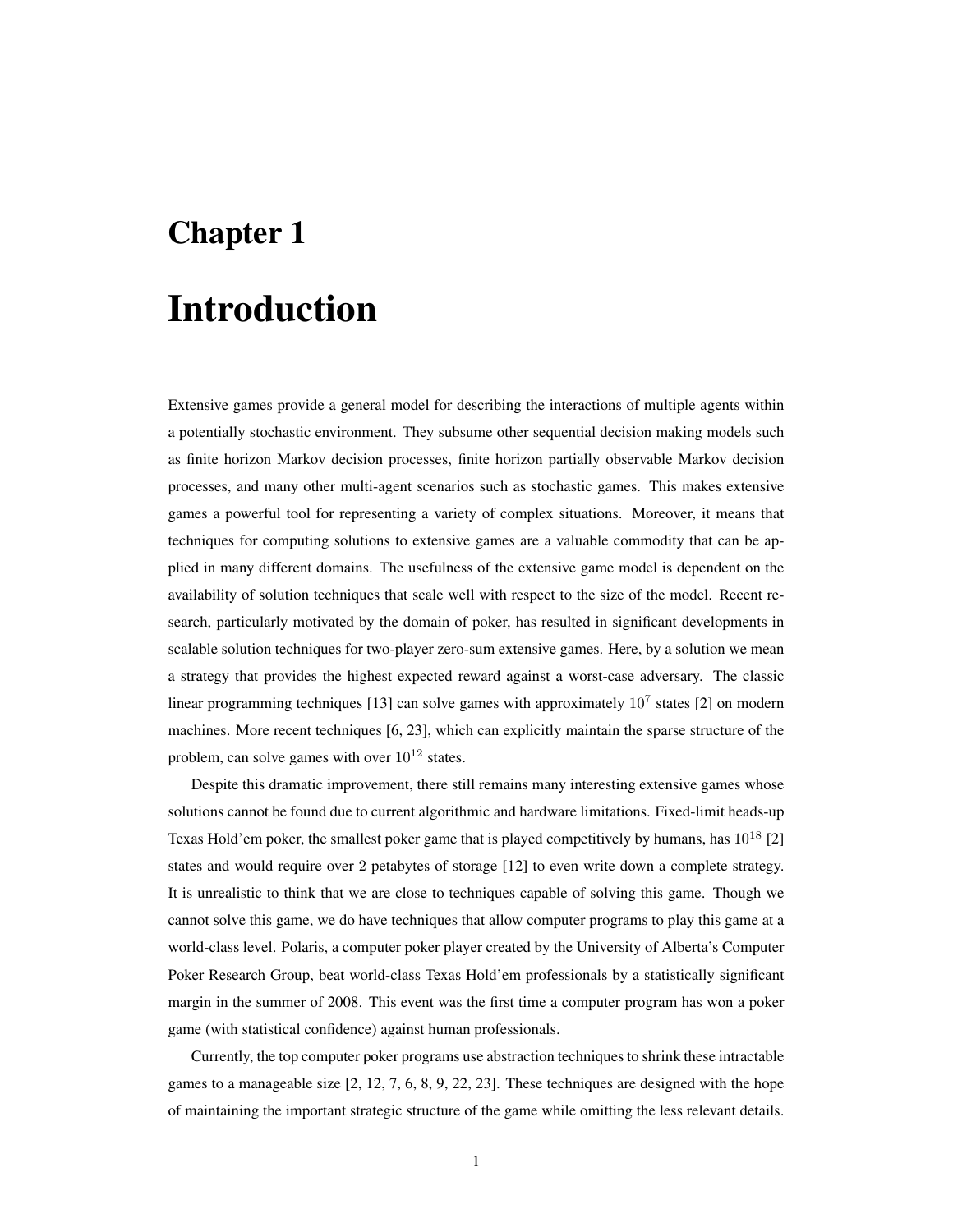These smaller abstract games are then solved with a state-of-the-art game-solver and the strategy found is played in the original game. The hope is that the abstract game captures enough of the structure of the original game so that the underlying strategy, which can play the abstract game perfectly, is in turn a good strategy in the original game.

This line of research is backed by the following underlying assumption:

Assumption 1 *By abstracting less, and therefore using richer strategy spaces and retaining more strategic detail of the original game, the quality of a strategy found by solving an abstract game should improve.*

This assumption has been stated multiple times (*e.g.*, [12, 7, 8, 23]), but no prior work has questioned its validity. Empirical evidence has shown that, in the domain of poker, solving larger abstract games has lead to stronger strategies. Roughly speaking, the AAAI Computer Poker Competition has been won every year by the team that solved the largest abstract game. Furthermore, the field of competitors has been stronger each year. This evidence of ever improving computer performance is apparent from the results of competitions against human players as well. In 2003, the first gametheoretic solutions to Texas Hold'em could compete with strong amateurs [2]. In just five years, the most advanced programs can now beat top-rated professional players. This empirical evidence, along with common sense, has lead us to believe that we are indeed more closely approximating solutions by increasing the size of our abstract games.

### 1.1 Contributions

This thesis makes the flowing contributions:

• A formalization of abstraction and refinement along with a formal restatement of Assumption 1.

Throughout this work, we will closely analyze Assumption 1. But before we can dissect this assumption, we must first formalize what it means to abstract an extensive game. We will provide a mathematical foundation defining what an abstraction is. With this formulation we can define a notion for when an abstraction is bigger or more informed than another. This notion, refinement, roughly means that the strategies available in a coarser abstraction are also available in a finer abstraction. A player using a finer abstraction has the same, and potentially more, information available to her at every point in the game where she must make a decision.

With this mathematical foundation in place, we will then formalize the underlying assumption that refining an abstract game will lead a better, less exploitable, strategy. From this, we arrive at multiple monotonicity assumptions, which formalize Assumption 1. Roughly speaking, a monotonic property holds if any refinement of an abstraction will lead to an improvement in terms of a strategy's exploitability.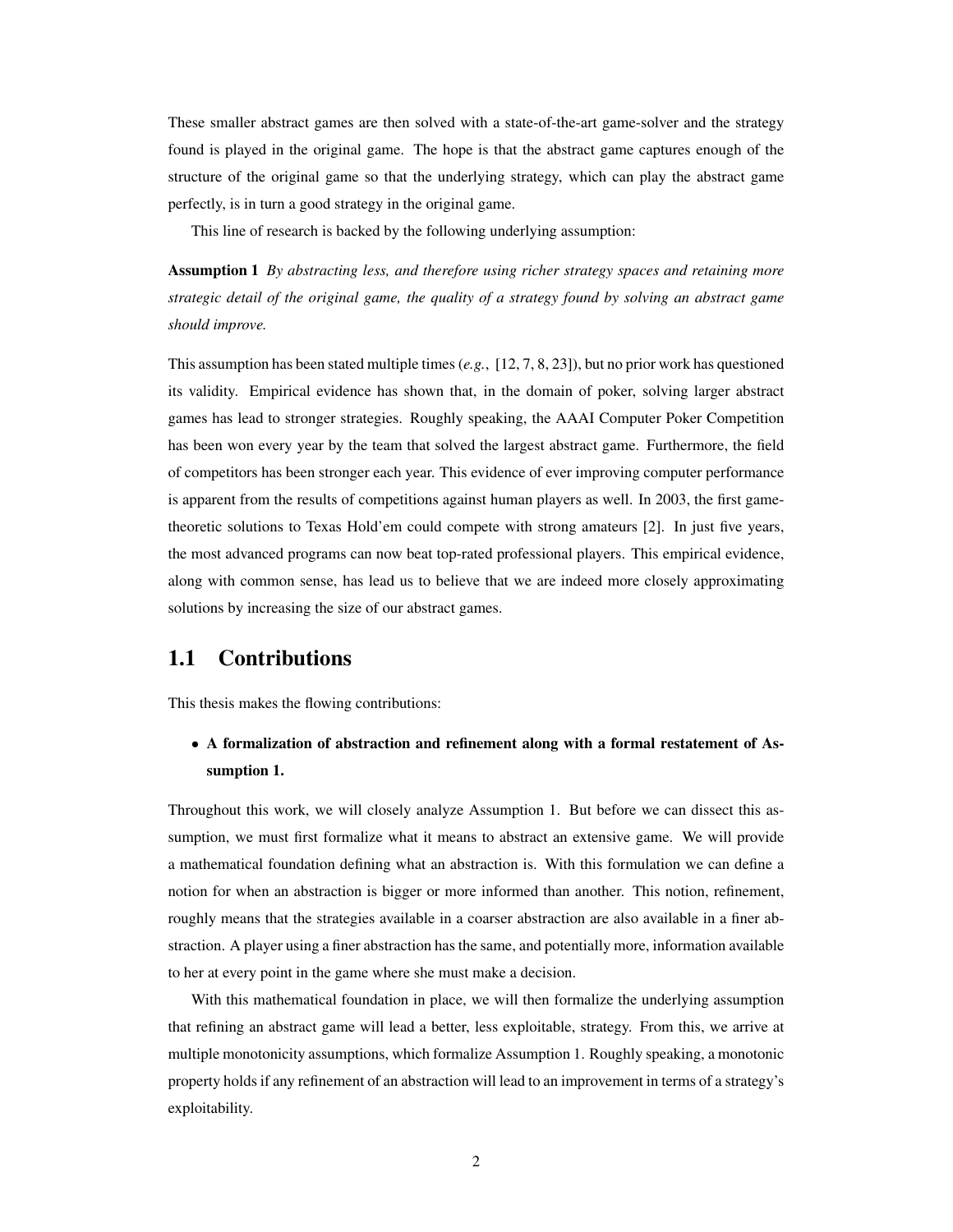#### • Counterexamples to Assumption 1.

We will disprove all of these assumptions by providing an abundance of counterexamples in variants of a small poker game, Leduc Hold'em. Furthermore, since the abstraction techniques we employ in these small poker games are similar to those used by top poker programs, these counterexamples lead us to believe that the monotonicity assumptions are unlikely to hold in the large poker games of interest. This work, along with the formalization of an abstraction, was published in *Abstraction Pathologies and Extensive Games* [21]. These two contributions are discussed in Chapter 3.

#### • The introduction of domination value and its relationship to refinement.

Despite our result that Assumption 1 does not hold, it is hard to throw all the empirical evidence aside completely. We continue our analysis by motivating why larger abstract games appear to produce higher quality strategies. We use the notion of a dominated strategy, which is a strategy that should never be played against any opponent, to argue that solutions to larger abstract games tend to make fewer mistakes. This is quite advantageous in settings like the AAAI Computer Poker Competition as the top poker programs typically do not attempt to exploit an opponent's weaknesses. That is, they benefit only from an opponent's errors, but make no effort to maximize this benefit. To measure the effect of playing dominated strategies, we introduce the domination value, an evaluation criteria that measures how much could be lost by a strategy making errors against a rational opponent. We then measure and compare the domination value of various Leduc Hold'em strategies with exploitability. We show that, though non-monotonicities still exist when using the domination value as our evaluation criterion, that strategies with lower domination values tend to do better in a tournament setting. That is, the domination value is highly correlated with what our intuition and empirical evidence has suggested in tournament settings. Furthermore, an arbitrary solution to an abstract game tends to be quite good compared to to the best possible solution in terms of its domination value, which is something we did not see under the exploitability analysis. This contribution is discussed in Chapter 4.

### • The introduction of a new algorithm, strategy grafting, which uses a divide and conquer approach to build solutions for larger abstract spaces than can be explicitly solved.

With the insight that domination value could perhaps play a more important role than exploitability in regard to the quality of a strategy, we revisit the idea of using a divide and conquer approach, which can have a negative effect on exploitability, to allow for the use of larger strategy spaces. Decomposing an extensive game into sub-games, which are then solved separately, has been troublesome and error-prone when applied to games with imperfect information. In a game with imperfect information all the parts of a strong strategy work together. For example, in a poker game, if a player never bluffs then whenever she bets her observant opponent will know she has a good hand. That is, how she acts with the hands that she does not currently hold matters in terms of her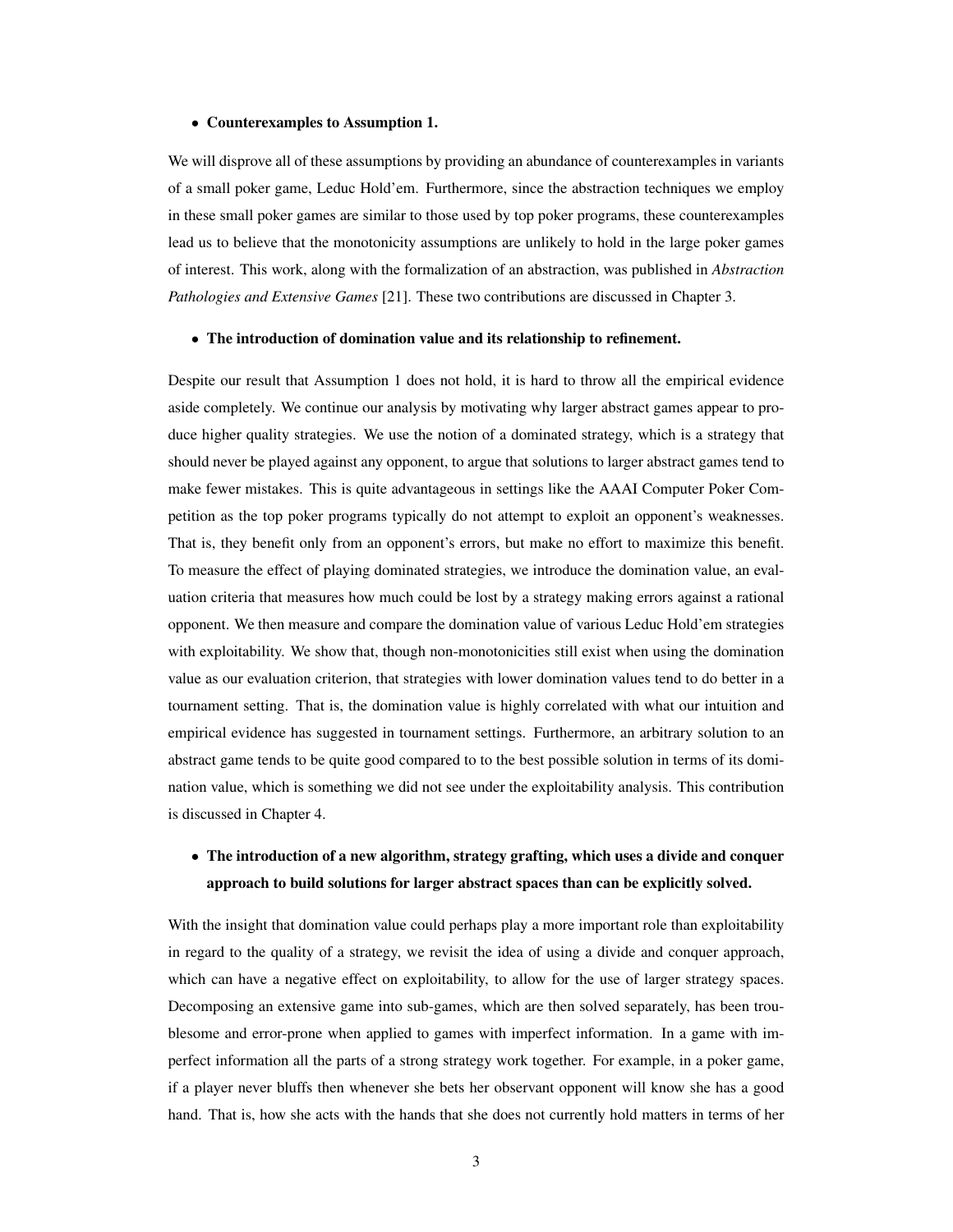opponent's ability to determine which hand she actually does hold. Previous attempts to decompose games with imperfect information have failed to adequately address this issue. We propose a new method, called strategy grafting, which is designed to combat this problem. Here, we use sub-game decomposition, but each sub-game is solved with some additional shared information, the same base strategy. Though each sub-game is solved independently, the solution to a sub-game coordinates its play with the common base strategy. As a result, when the sub-games are combined they work well with each other in practice. We show, through theoretical analysis of this method, that we are almost guaranteed to improve the quality of our strategy if we know our opponent's abstraction. We also show empirically in both small and large poker games that this method does very well against opponents that use the current state-of-the-art methods even when their abstraction is not known. This contribution, which is discussed in Chapter 5, was published in *Strategy Grafting in Extensive Games* [20].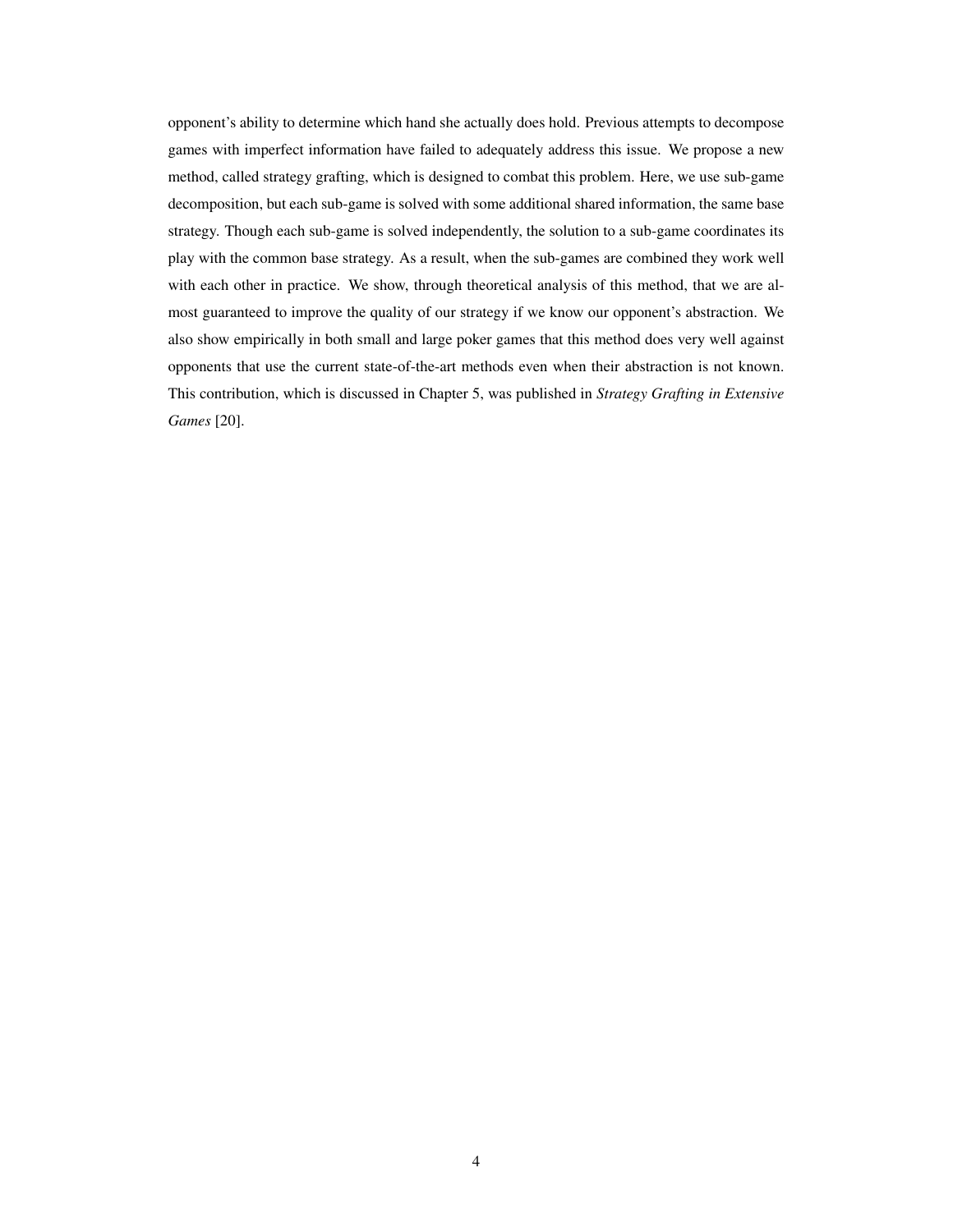## Chapter 2

## Background

Before we describe our contributions, we must review some necessary background material. We begin by formalizing the extensive form game and the Nash equilibrium solution concept. After, we will review a variety of poker games as well as the abstraction techniques used by the state-of-the-art programs.

## 2.1 Extensive Games

Extensive games are a useful tool for modeling environments with multiple agents. Players and chance alternate taking actions until a terminal history is reached. At a terminal history, the game ends and each player receives a reward. However, players may not be able to completely observe the actual choices of the other players or chance. This allows for scenarios where two distinct sequences of actions may not be distinguishable by the player required to act, thus creating a game with imperfect information.

Definition 1 (Extensive Game) *[16, p. 200] A finite extensive game with imperfect information is denoted* Γ *and has the following components:*

- *A finite set* N *of players.*
- *A finite set* H *of sequences, the possible histories of actions, such that the empty sequence is in* H and every prefix of a sequence in H is also in H.  $Z \subseteq H$  is the set of **terminal histories**.  $A(h) = \{a : (h, a) \in H\}$  are the actions available after a non-terminal history  $h \in H \setminus Z$ .
- *A player function* P *that assigns to each non-terminal history a member of* N ∪ {c}*, where c* represents chance.  $P(h)$  is the player who takes an action after the history h. If  $P(h) = c$ , *then chance determines the action taken after history* h. Let  $H_i$  be the set of histories where *player* i *chooses the next action.*
- A function  $f_c$  that associates with every history h for which  $P(h) = c$  a probability distribu*tion*  $f_c(\cdot|h)$  *on*  $A(h)$ *.*  $f_c(a|h)$  *is the probability that* a *occurs given* h.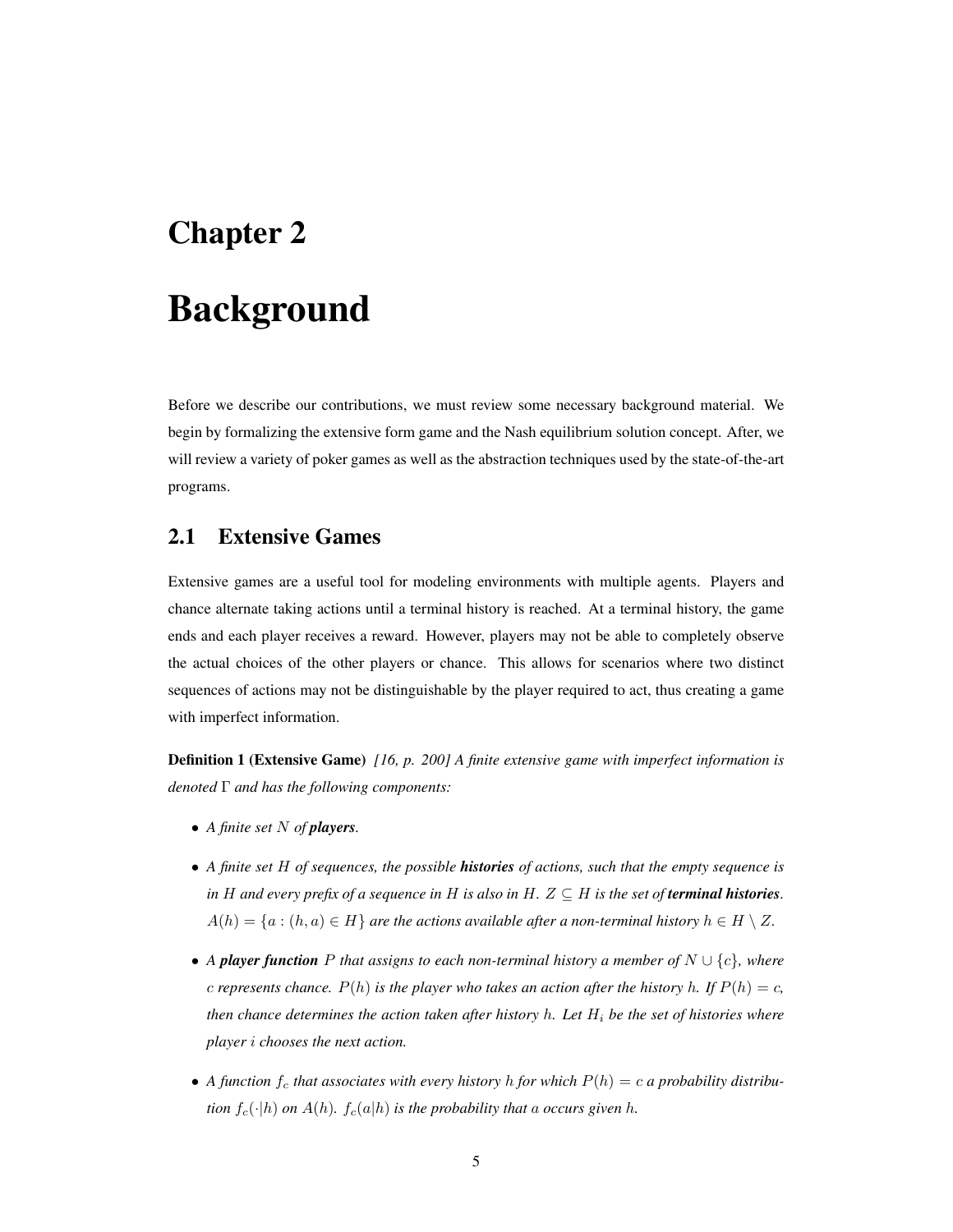- For each player  $i \in N$ , a partition  $\mathcal{I}_i$  of  $H_i$  called the **information partition** of player i; a set  $I_i \in \mathcal{I}_i$  is an **information set** for player i. For every  $h, h' \in I_i$ , we require that  $A(h) = A(h')$ . We shall denote  $I_h$  as the information set containing history h.
- For each player  $i \in N$ , a **utility function**  $u_i$  that assigns each terminal history a real value.  $u_i(z)$  is rewarded to player i for reaching terminal history z. If  $N = \{1, 2\}$  and for all z,  $u_1(z) = -u_2(z)$ , an extensive form game is said to be **zero-sum**.

Histories in the same information set are indistinguishable to the player making the decision. This can result in some information partitions that force odd and unrealistic situations on a player where they are forced to forget their previous decisions. If all players can recall their previous actions and corresponding information sets, the game is said to be one of **perfect recall**. In this thesis, we will only consider games exhibiting perfect recall.

#### Matrix Games

One useful subclass<sup>1</sup> of extensive games are matrix games. In these games, all players choose their actions simultaneously and the combined joint-action defines the reward for each player. That is, each player has a single information set and chance never takes action. For example, Paper-Rock-Scissors (also known as Ro-Sham-Bo), is a zero-sum matrix game, which we display in Figure 2.1. Here, the values in the matrix are the rewards for the row-player for each joint action. For example, if the row-player plays *Rock* and the column-player plays *paper*, then the row-player will lose a reward of 1, and the column-player will gain a reward of 1. Matrix games are less interesting than extensive games, but we will use them later to illustrate some of our contributions.

|                 | rock | paper | scissors |
|-----------------|------|-------|----------|
| Rock            |      |       |          |
| Paper           |      |       |          |
| <b>Scissors</b> |      |       |          |

Figure 2.1: An example matrix game: Paper-Rock-Scissors

#### 2.1.1 Strategies and Solution Concepts

A strategy for player i,  $\sigma_i$ , in an extensive game,  $\Gamma$ , is a function that assigns a probability distribution over  $A(h)$  to each  $h \in H_i$ , where  $\sigma_i(h) = \sigma_i(h')$  for all h and h' in the same information set. That is, a strategy must give the same distribution over actions to all histories in the same information set. If player i is following  $\sigma_i$ , then whenever a history h is reached where  $P(h) = i$ , player i samples from  $\sigma_i(h)$  to choose her action. We let  $\Sigma_i$  be the set of possible strategies for player i.

A strategy profile,  $\sigma$ , is a set consisting of a strategy for each player,  $\{\sigma_1, \ldots, \sigma_n\}$ , with  $\sigma_{-i}$ referring to the set of all the strategies in  $\sigma$  except  $\sigma_i$ .

 $1<sup>1</sup>$ Matrix games and extensive games have the same expressive power, but extensive games are more succinct in many cases.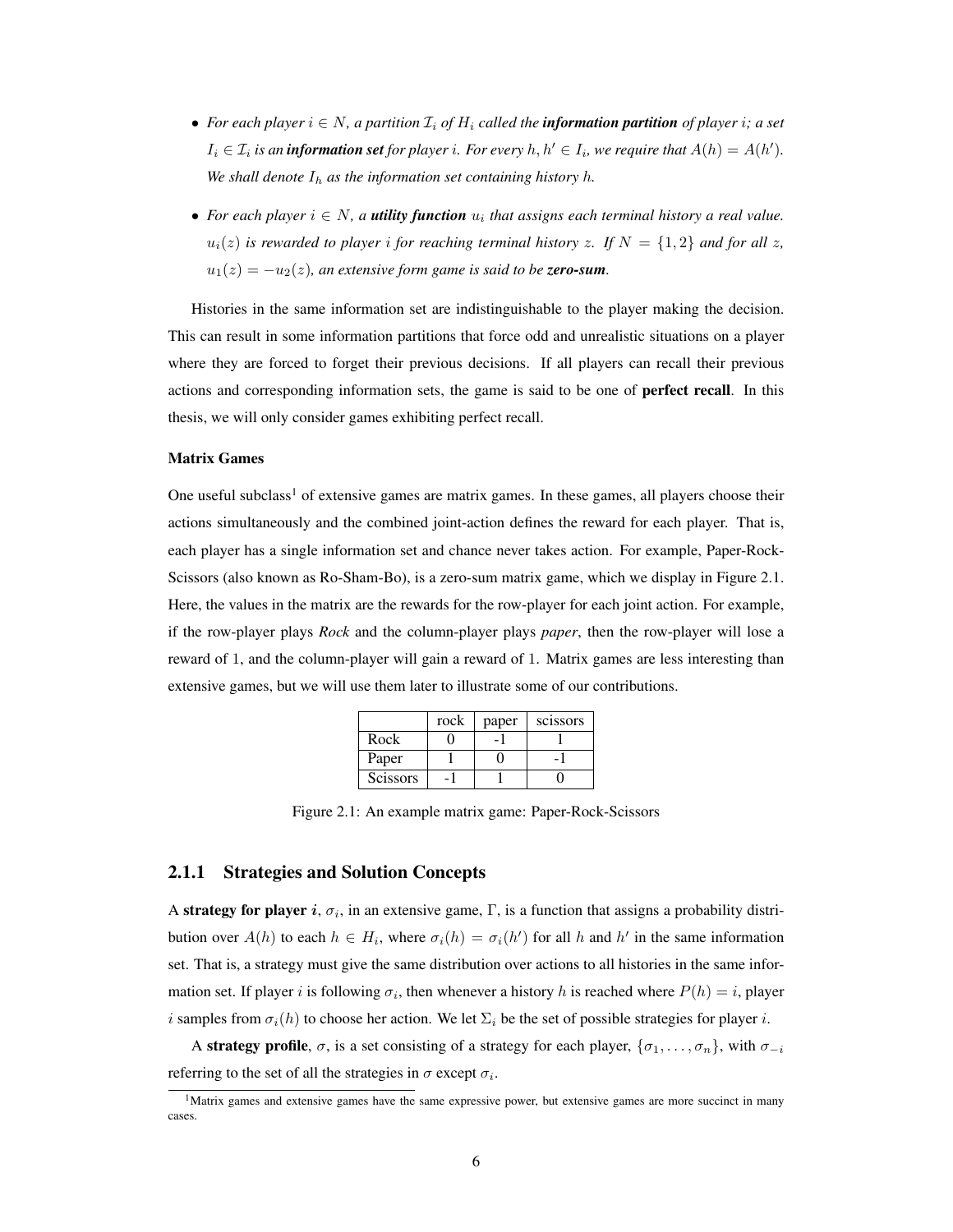We define  $u_i(\sigma)$  to be the expected reward for player i when all players play according to  $\sigma$ . For ease of notation, we let  $u_i(\sigma_1, \sigma_2) = u_i(\{\sigma_1, \sigma_2\})$  and  $u_i(\sigma_{-i}, \sigma'_i) = u_i(\sigma_{-i} \cup \{\sigma'_i\}).$ 

#### Best Response

If player  $i$  knows the strategies of the other players, then she can compute a utility maximizing response. Given  $\sigma_{-i}$ , we say player i's **best response** is any strategy that maximizes

$$
b_i(\sigma_{-i}) = \max_{\sigma'_i \in \Sigma_i} u_i(\sigma_{-i}, \sigma'_i), \tag{2.1}
$$

where  $b_i(\sigma_{-i})$  is called the **best response value** to  $\sigma_{-i}$ .

#### Nash Equilibrium

Typically, the opposing players' strategies are not known in advance, so it is not possible for a player to simply compute a best response to determine her strategy. When a best response is unavailable, one often turns to the Nash equilibrium solution concept.

Definition 2 (Nash Equilibrium) *A Nash equilibrium is a strategy profile* σ <sup>∗</sup> *where for all players*

$$
u_i(\sigma^*) = b_i(\sigma_{-i}^*)
$$
\n<sup>(2.2)</sup>

*An approximation of a Nash equilibrium or* ε*-Nash equilibrium is a strategy profile* σ *where for all players*

$$
u_i(\sigma) + \varepsilon \ge b_i(\sigma_{-i})
$$
\n(2.3)

If  $\sigma^*$  is a Nash equilibrium, then every player is playing a best response to  $\sigma_{-i}^*$  and therefore no player can benefit by deviating her strategy from  $\sigma^*$ . At an  $\varepsilon$ -equilibrium, no player can benefit more than  $\varepsilon$  by deviating from  $\sigma$ . All finite games have at least one Nash equilibrium. From here in, when we refer to an equilibrium we are referring to a Nash equilibrium.

### 2.2 Zero-sum Games

For the remainder of this work we will talk only of two-player zero-sum games with perfect recall. Adopting some conventions, we will refer to player 1 using female pronouns, and her opponent, player 2, using male pronouns. Unless specified otherwise, our goal will be to find a good strategy for player 1 to play against an unknown player 2.

#### Minimax Theorem

An equilibrium strategy is a strategy that belongs to some equilibrium in a zero-sum game. We denote the set of equilibrium strategies for player i as  $\Sigma_i^*$ . An equilibrium strategy maximizes a player's worst-case utility over all possible opponent strategies. This can also be thought of as minimizing the best-case utility of the player. Mathematically, this equivalence is stated in the Minimax Theorem [15].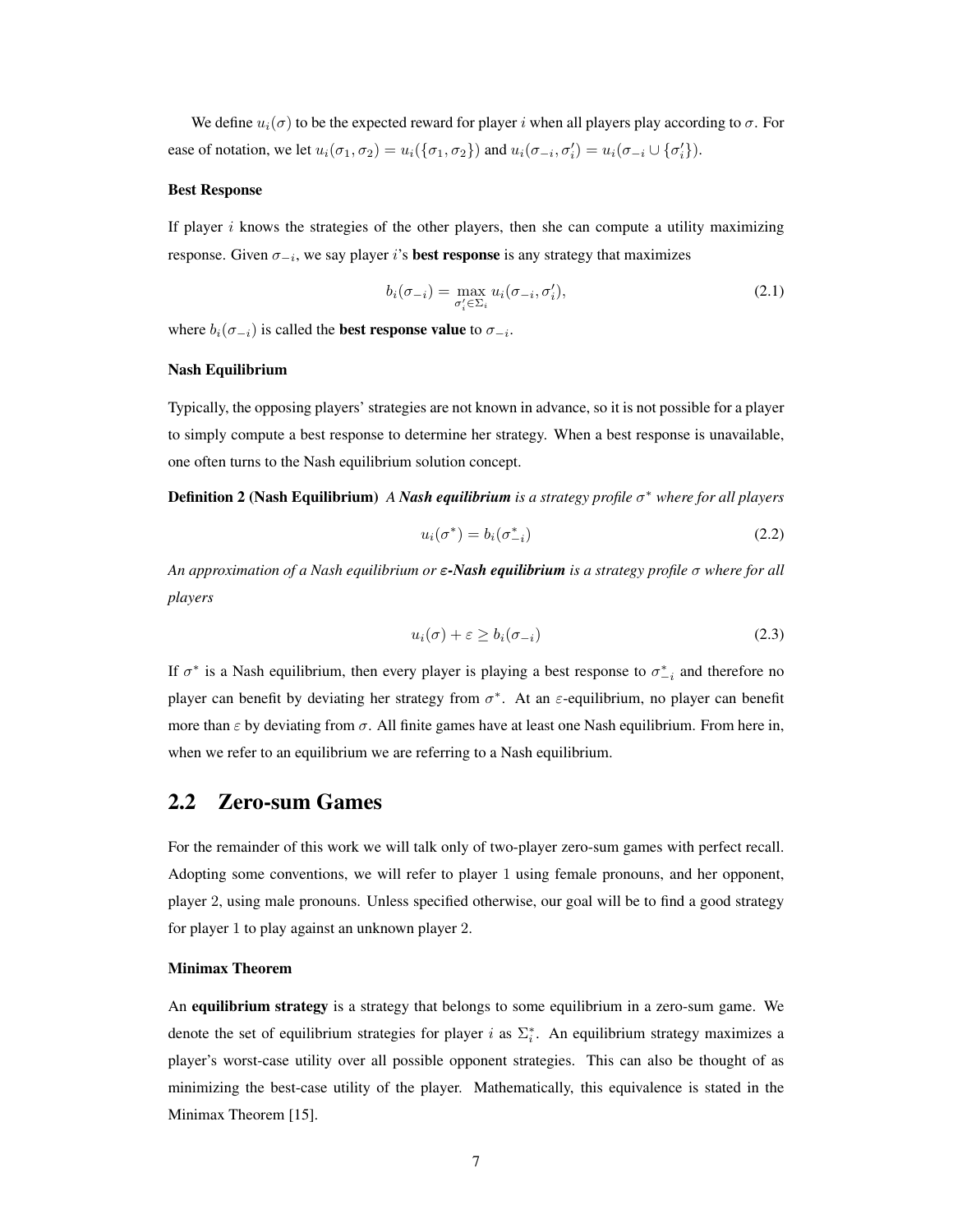Theorem 1 (Minimax Theorem) *For any zero-sum extensive game* Γ*, we have*

$$
v^* = \max_{\sigma_1 \in \Sigma_1} \min_{\sigma_2 \in \Sigma_2} u_1(\sigma_1, \sigma_2) = \min_{\sigma_2 \in \Sigma_2} \max_{\sigma_1 \in \Sigma_1} u_1(\sigma_1, \sigma_2)
$$
(2.4)

*where*  $v^*$  *is the value of*  $\Gamma$  *for player* 1*.* 

As a corollary we have for all equilibrium  $\sigma^*$  and all  $\sigma'_1 \in \Sigma_1$ ,  $\sigma'_2 \in \Sigma_2$ 

$$
v^* = b_1(\sigma_2^*) \le u_1(\sigma_1^*, \sigma_2'), \text{ and } (2.5)
$$

$$
-v^* = b_2(\sigma_1^*) \le u_2(\sigma_2^*, \sigma_1') \tag{2.6}
$$

Furthermore, for any  $\sigma$  we have

$$
v^* \le b_1(\sigma_2), \text{ and } \tag{2.7}
$$

$$
-v^* \le b_2(\sigma_1) \tag{2.8}
$$

In a zero-sum game we say it is *optimal* to play an equilibrium strategy because it guarantees the player the highest expected utility in the worst-case. Any deviation from equilibrium by the opponent can only benefit the player. Similarly, any deviation from equilibrium by the player can be exploited by a knowledgeable opponent. In this sense we can call computing an equilibrium in a zero-sum game *solving* the game.

#### Exploitability

An approximation of an equilibrium strategy can be evaluated by how far from the game's value an opponent can shift the game. We call this difference a strategy's exploitability.

#### **Definition 3** We define the **exploitability of player i** for a strategy  $\sigma_i$ , written  $\varepsilon_i(\sigma_i)$ , as

$$
\varepsilon_1(\sigma_1) = b_2(\sigma_1) + v^*, \text{ and} \tag{2.9}
$$

$$
\varepsilon_2(\sigma_2) = b_1(\sigma_2) - v^* \tag{2.10}
$$

Exploitability measures how much an opponent who knows  $\sigma_i$  can benefit by player i's failure to play an equilibrium strategy. It is a worst-case bound on the quality of a strategy. This makes exploitability the natural metric for evaluating any technique whose goal is to compute a strong strategy with no knowledge of how an opponent might play. Note that for all  $\sigma_i$ ,  $\varepsilon_i(\sigma_i) \geq 0$  and for all equilibria  $\sigma^*$ ,  $\varepsilon_i(\sigma_i^*) = 0$ . Also, note that the smallest  $\varepsilon$  for which a profile is an  $\varepsilon$ -equilibrium is  $\max_i \varepsilon_i(\sigma_i)$ .

#### 2.2.1 Algorithms for Computing Equilibrium Strategies

In general, there is no known efficient algorithms for computing a Nash equilibrium. Fortunately, in the case of zero-sum games with perfect recall there are efficient techniques for computing an  $\varepsilon$ -Nash equilibrium. We will discuss these techniques in the next few sections.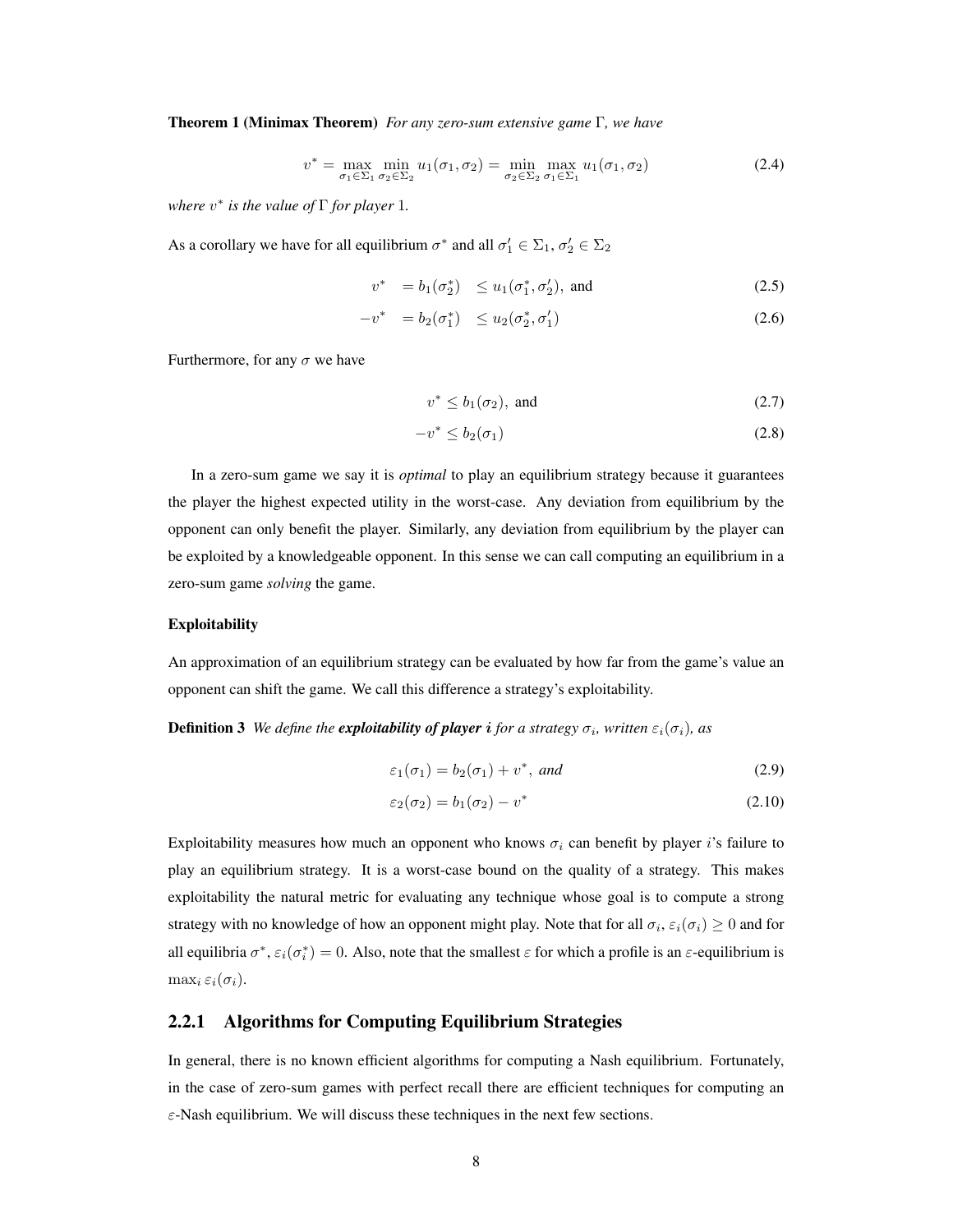#### Sequence Form

Sequence form was a huge breakthrough towards solving large extensive games. Prior to its existence, an extensive game was first converted into normal form (*i.e.*, a matrix game) and an equilibrium was then found using a linear program. Unfortunately, the size of a sequential game in normal form is typically exponential in the size of the game's description, which made its use impractical for all but toy games. Unlike normal form, the size of the **sequence form** representation of a game is linear in the size of the game's description. Furthermore, the sequence form description is itself a set of linear constraints, which allows us to employ linear programming techniques to solve for an equilibrium. The key insight that allows for all of this is that an arbitrary sequence of actions for a player,  $\{(I_1, a_1), \ldots, (I_n, a_n)\}\)$ , can be described uniquely by the last pair,  $(I_n, a_n)$  as long as the underlying game exhibits perfect recall.

The sequence form representation of a game is made up of the following components:

- An *m* by *n* **payoff matrix** A. We call the row player x and the column player y. Entry  $(i, j)$ of A is the reward for player x if x plays sequence i and y plays sequence j.
- A constraint matrix E and vector e. We say x is a valid sequence form strategy (called a **realization plan**) if  $Ex = e$  and  $x \ge 0$ .
- A constraint matrix  $F$  and vector  $f$ . This pair is the analog of  $E$  and  $e$  for player  $y$ .

Every sequence of actions for a player, including the empty sequence, has an associated **realization** weight, which is a single entry in the realization plan. Let us denote the realization weight for sequence  $\{(I_1, a_1), \ldots, (I_n, a_n), (I_{n+1}, a_{n+1})\}$  as  $w(I_{n+1}, a_{n+1})$  and its parent sequence,  $p(I_{n+1})$ . The constraint matrices assign the realization weight for the empty sequence a value of 1. Furthermore, the sum of the realization weights of the form  $w(I_{n+1}, *)$  must equal  $w(p(I_{n+1}))$ . An entry  $(i, j)$  in the payoff matrix, A, is assigned to be the expected utility for the row-player if the joint sequence of actions leads to a terminal history. If the joint sequence of actions does not end the game, or is invalid, the entry is set to 0.

Given a realization plan, one can compute the probability distribution at a history as:

$$
\sigma(a|h) = \frac{w(I_h, a)}{\sum_{a' \in A(I_h)} w(I_h, a')}
$$
\n(2.11)

Note that if the denominator is zero, then the history is never reached by the player and thus there is no need for us to compute the distribution. The consequence of this setup is, that given two realization plans, the expected utility for the row-player can be computed as  $yAx$ , which is bi-linear. This leads to simple linear programs for computing a best response.

Given a sequence form game and a strategy y, the best response for x and its value,  $b_x(y)$ , can be computed with the following linear program:

$$
b_x(y) = \max_x yAx \quad \text{subject to} \quad Ex = e, \quad x \ge 0 \tag{2.12}
$$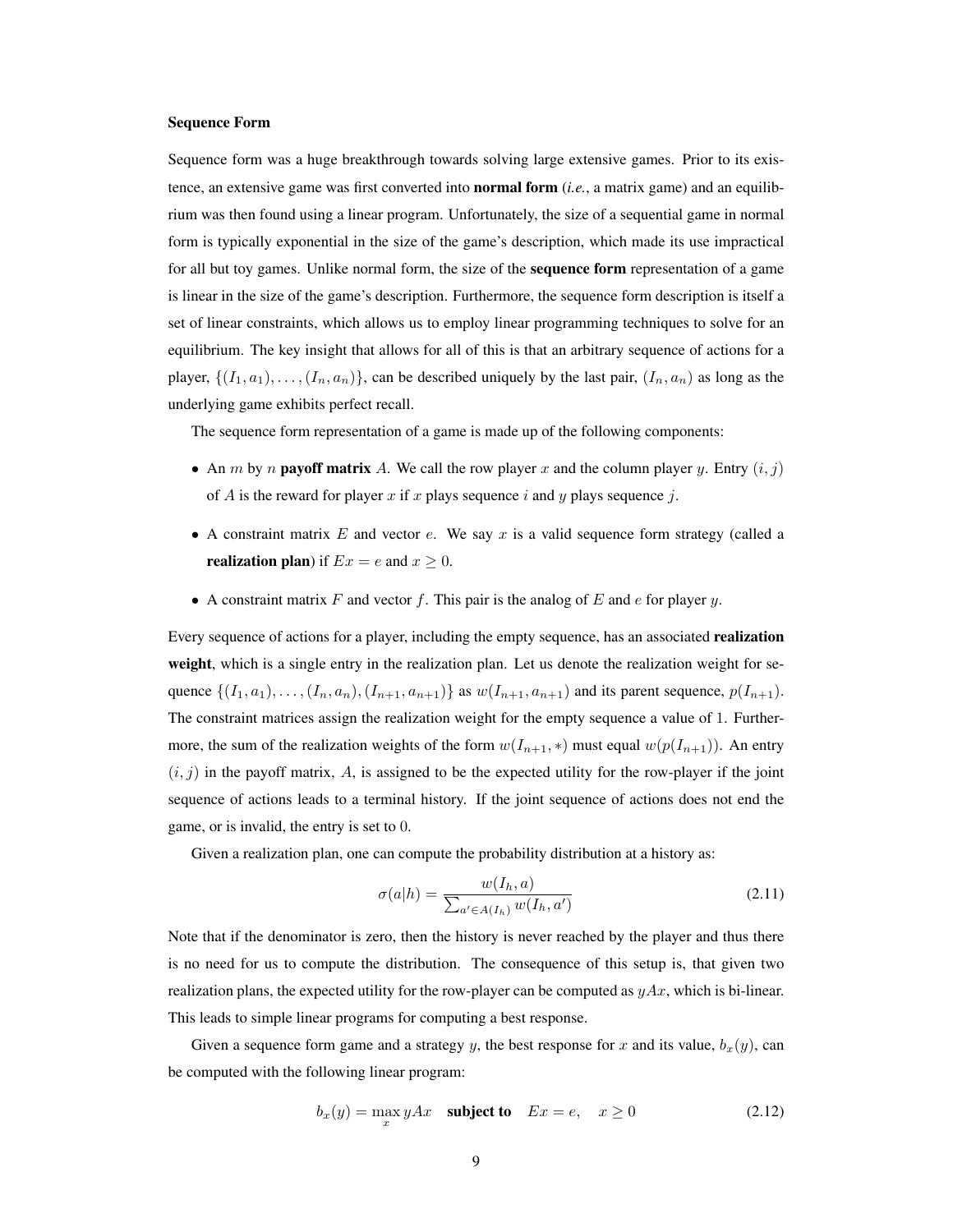Though the best response linear program for  $y$  can be written similarly, it is useful to consider its dual program. That is, given a sequence form game and a strategy  $x$ , the best response value for  $y$ ,  $b<sub>y</sub>(x)$ , can be computed with the linear program:

$$
b_y(x) = \min_u f u \quad \text{subject to} \quad Fu \leq Ax \tag{2.13}
$$

From this, we can derive the linear program for computing a Nash equilibrium strategy for  $x$  as:

$$
b_y(x^*) = \min_{u,x} fu \quad \text{subject to} \quad Fu \le Ax, \quad Ex = e, \quad x \ge 0 \tag{2.14}
$$

Koller and Pfeffer first made use of sequence form and linear programming in their GALA system to solve a variety of games [13]. The size of the games they solved with this technique are tiny compared to what can be solved today. This is mainly because linear programming packages have trouble maintaining the explicit sparsity of the payoff and constraint matrices. This can lead to a much higher memory requirement to actually solve an equilibrium than it does to write down the description of the linear program. For more details on sequence form, please refer to *Efficient Computation of Behavior Strategies* [19].

#### Excessive Gap Technique

The excessive gap technique is a non-smooth optimization technique that was devised by Nesterov [14]. It is an anytime first-order primal-dual algorithm that is guaranteed to be within  $\varepsilon$  of a solution after  $O(\frac{1}{\varepsilon})$  iterations. Nesterov's algorithm is not applicable to all non-smooth optimization problems, hence how it surpasses the best-case convergence rate of  $O(\frac{1}{\varepsilon^2})$  for general non-smooth optimization [14].

On each iteration, the excessive gap technique must compute a couple of matrix multiplications and solve a few simple optimization problems. The algorithm is quite fast in practice as these inner optimizations typically have a closed-form solution that can be computed rather quickly. Gilpin *et al.* showed that the excessive gap technique can be used along with the sequence form representation to solve for a Nash equilibrium in a zero-sum extensive game [6]. Since this technique maintains the sparsity of the payoff matrix, it can solve much larger games than a general linear program solver.

#### Counterfactual Regret Minimization

The concept of regret minimization is quite versatile. It is most easy to understand in the context of a multi-armed bandit problem. Here, at each time step the player must select a probability distribution over a fixed set of actions. After this selection, a bounded reward is assigned to each action (potentially by an all-knowing adversary) and the player receives her expected reward. The goal of the player is to minimize her external regret, which is the difference between the accumulated reward of the best single action and the total expected payoff she has received. That is, her regret is how much better off she would have been playing the best action for the entire time. If her regret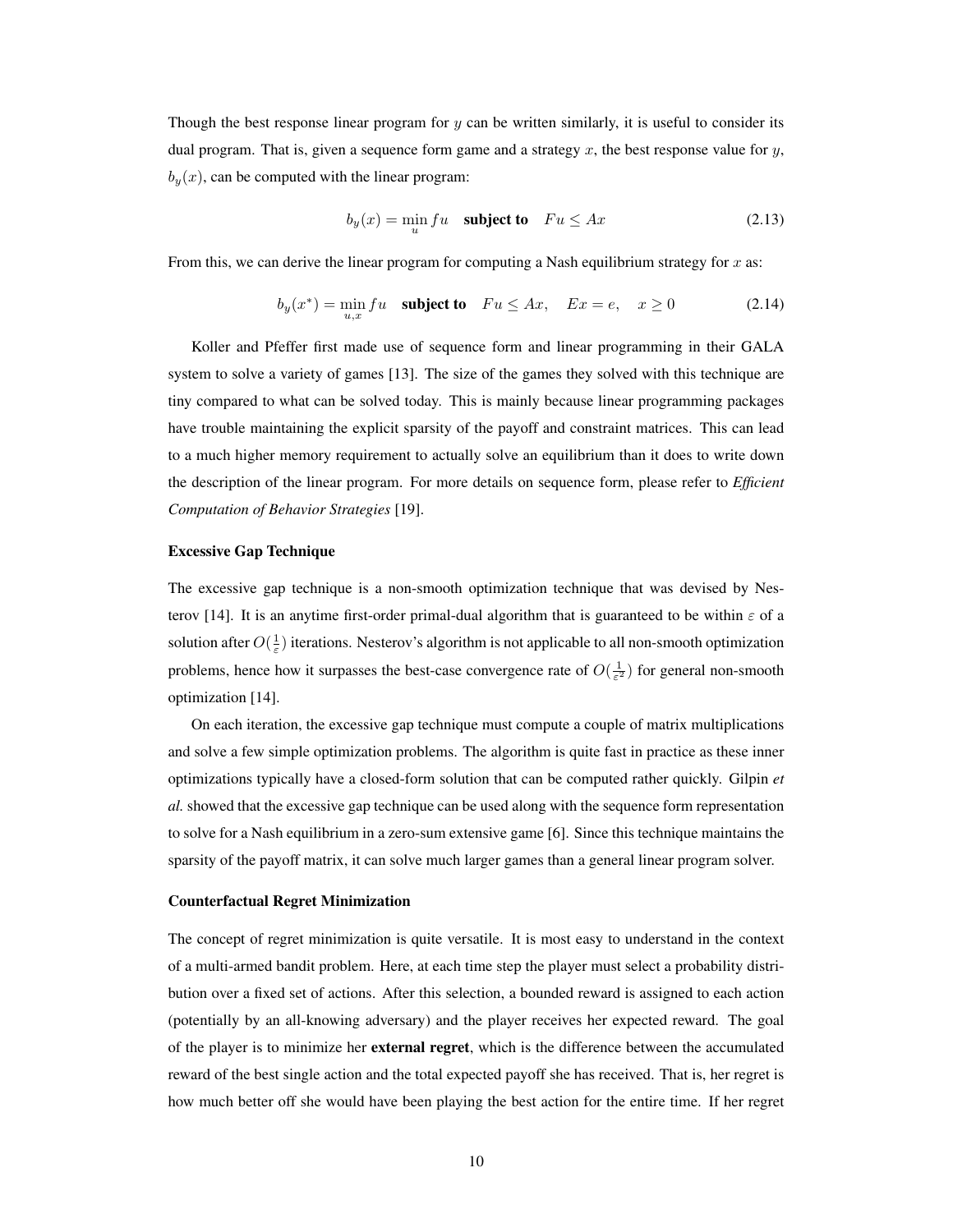grows sublinearly as time passes, *i.e.*, her time-averaged regret approaches zero, we say that she has **no-regret**. For bandit problems, there exist many no-regret algorithms, such as Hedge [1] and regret-matching [10], which is based off Blackwell's approachability theorem [4].

The link between regret minimization and equilibria in zero-sum games is well-known. If two no-regret learners play a zero-sum game for  $T$  time steps and each has an average external regret of less than  $\varepsilon$ , then their average strategies form an  $2\varepsilon$ -equilibrium.

PROOF. Let  $\sigma_i^t$  be the strategy used by player i on time step t, and  $\sigma_i^T$  be player i's time-averaged strategy. We are given:

$$
\frac{1}{T} \max_{\sigma'_i \in \Sigma_i} \sum_{t=1}^T u_i(\sigma'_i, \sigma^t_{-i}) - u_i(\sigma^t_i, \sigma^t_{-i}) \le \varepsilon
$$

Which by the linearity of expectation and the second term not depending on  $\sigma_i$  gives

$$
-\frac{\sum_{t=1}^{T} u_i(\sigma_i^t, \sigma_{-i}^t)}{T} + \max_{\sigma_i' \in \Sigma_i} u_i(\sigma_i', \sigma_{-i}^T) \le \varepsilon
$$

Since  $u_2(\cdot) = -u_1(\cdot)$ , we can sum the two inequalities to get

$$
\max_{\sigma'_1 \in \Sigma_1} u_1(\sigma'_1, \sigma_2^T) + \max_{\sigma'_2 \in \Sigma_2} u_2(\sigma_1^T, \sigma'_2) \le 2\varepsilon
$$

As  $\forall x', f(x') \leq \max_x f(x)$ , for all *i* we have

$$
u_{-i}(\sigma^T) + \max_{\sigma'_i \in \Sigma_i} u_i(\sigma'_i, \sigma^T_{-i}) \le 2\varepsilon
$$

By again using  $u_{-i}(\cdot) = -u_i(\cdot)$ , we get our desired result of

$$
b_i(\sigma_{-i}^T) \le u_i(\sigma^T) + 2\varepsilon
$$

Using this fact, one can apply Hedge or regret-matching directly to matrix games to solve for an equilibria, but they cannot be applied as-is to extensive games.

Recently, Zinkevich *et al.* showed how any regret minimizing algorithm could be efficiently applied in extensive games [23]. This required the introduction of the notion of **counterfactual** utility and counterfactual regret. The counterfactual utility for action  $a$  at information set  $I$  is the expected utility for taking action  $a$  given that information set  $I$  is reached weighted by the probability that chance and the opponent would play to reach I. If at each information set a no-regret learner minimizes counterfactual regret, which is its external regret with respect to counterfactual utility, then the external regret of the time-averaged strategy will also be minimized. Here, when we refer to the time-averaged strategy in an extensive game, we mean the average of the realization plan *not* the average of the action distributions at each information set.

This technique uses memory proportional to the resulting strategy profile and it is required to walk the entire game tree on each iteration. Zinkevich *et al.* also showed that a chance-sampled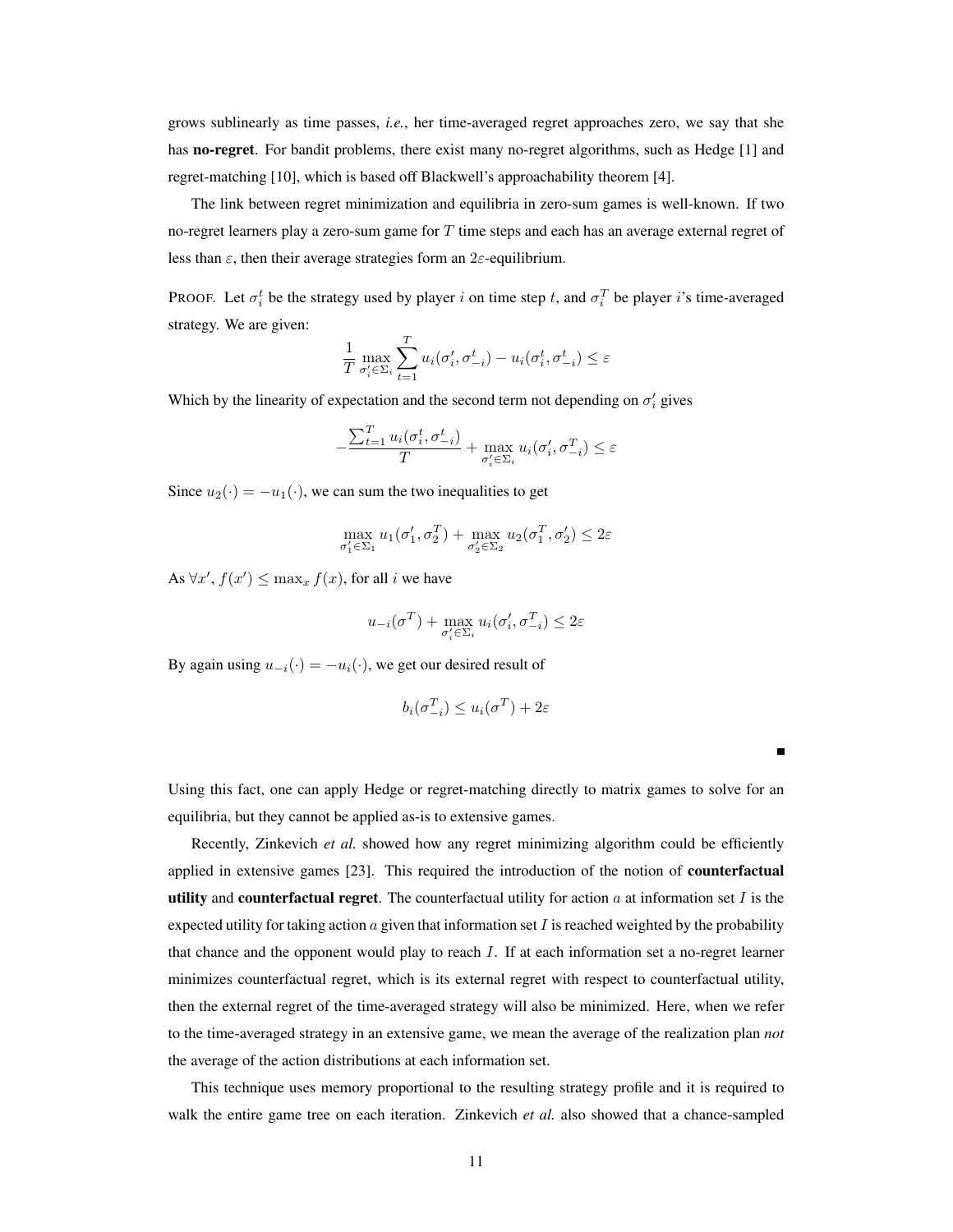variant of the technique had even better practical and theoretical performance for poker games. In this variant, the no-regret learners minimize an unbiased estimator of the counterfactual regret, as opposed to the actual counterfactual regret. The particular unbiased estimator allows one to sample chance's actions and, instead of walking the full game tree, merely play a single hand of poker on each iteration.

## 2.3 Poker Games

Poker games provide a versatile test-bed for many Artifical Intelligence techniques. First, they include imperfect information, unlike many other games that have been studied, such as Chess, Checkers and Go. Second, they can be easily scaled to a desired size and complexity by varying the number of cards in the deck, the number and size of the betting rounds, the number of betting options as well as the number of opponents. Third, many poker games are played by human professionals, which provides another method for evaluating the performance of our programs.

In this thesis we will use a variety of poker games to perform our experiments. Their rules are described in the next few sections.

#### 2.3.1 Texas Hold'em

Texas Hold'em is a popular poker game that is played by people online, in casinos, and at home with friends for stakes from as low as pennies per hand up to as high as millions of dollars per hand. Because of its popularity, it has attracted the attention of artificial intelligence researchers, whose programs compete annually in the AAAI Computer Poker Competition [24].

Heads-up Texas Hold'em is a two-player poker game. One player is designated the *small blind* and the other the *big blind*. Each blind is required to make a forced bet into the pot. For the small blind this bet is one chip, for the big blind, this is two chips. A round of betting called the *preflop* occurs after each of the players has been dealt two private cards from a standard deck of shuffled cards. Three community cards are then dealt face-up for both players to see. A second round of betting called the *flop* occurs. Two subsequent rounds of betting called the *turn* and the *river* then occur and prior to each of these rounds a single community card is dealt face-up. After the river betting has finished and neither player has folded, the player with the best five card poker hand made from their private cards and the community cards wins all the chips in the pot.

The betting rounds all follow the same structure, regardless of the style of betting being used. The small blind acts first preflop. She may *call* or *bet*. Actions then alternate between the two players. When facing a bet, a player can *fold*, *call* or *raise*. Folding forfeits the chips in the pot to the opponent and the hand ends. Calling requires the player to match the bet faced and the betting round ends. Raising requires a player to match the current bet faced and place an additional bet into the pot. After a raise, the opposing player must then respond with an action of his own. If the first player to act initially checks or calls, then the next player has the option of checking, which ends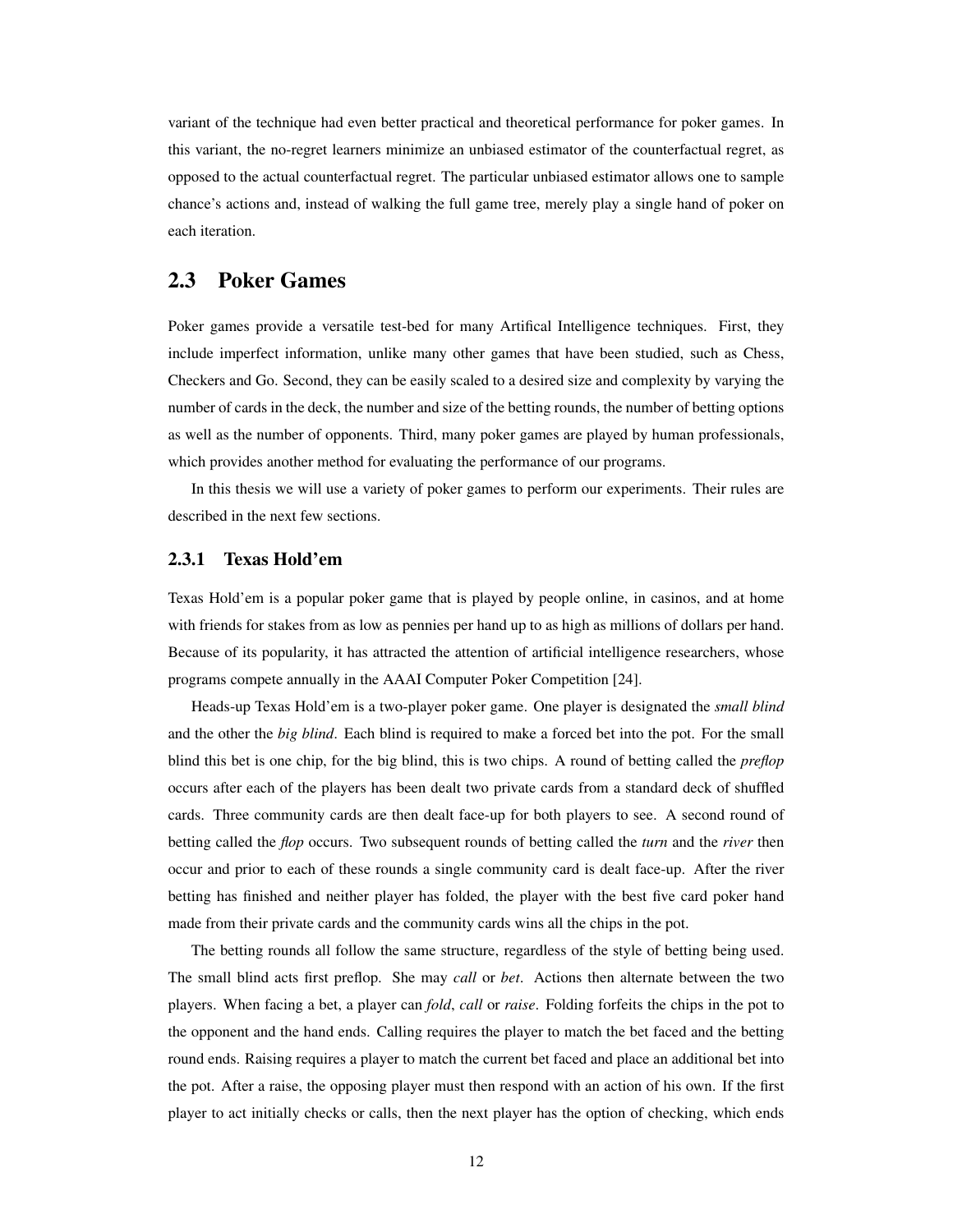the betting round, or betting. The subsequent betting rounds are similar to the preflop, with two exceptions. First, the big blind is the first player to act in these rounds. This gives an advantage to the small bind, as she gets to see how the big blind acts prior to taking action herself. We say she has a positional advantage, or *position*. Second, the big blind can check as his initial action as he does not face a bet at the start of these rounds.

There are two betting variants that are commonly used when playing Texas Hold'em. The first is what is called **fixed-limit** betting. This is because there is a limit on the number of bets that can occur in a round and each bet is of a fixed size. On the preflop, there can be no more than three bets. All subsequent rounds allow for a maximum of four bets. On the preflop and flop, the bet size is fixed to be two chips, which is called a small bet. On the turn and river, the bet size doubles to four chips, which is called a big bet.

The second betting variant is called **no-limit** betting. With this style of betting, there are fewer restrictions on the amount of chips that a player may bet and there is no limit to the number of bets a player may make in a round. In no-limit, a player may bet almost any amount of his remaining chips. A bet size is valid if it is at least the size of the preceding bet on the same round or if the raise puts the player *all-in*, that is, the player bets all of her remaining chips. If no bet has been made, a player must bet at least two chips. In the no-limit Texas Hold'em game played in the AAAI Computer Poker Competition, each player starts with 400 chips.

Note that when we later refer to a poker game without mentioning the number of players, or style of betting, we mean the two-player fixed-limit variant.

#### 2.3.2 Leduc Hold'em

Texas Hold'em, which has been the focus of much of the recent research, is too large to feasibly compute the exploitability of a strategy, much less an equilibrium profile. As a consequence, we chose to use a smaller poker game called Leduc Hold'em [18] for some of our experiments. In this game the deck contains two Kings, two Queens and two Jacks. Each player initially pays one chip into the pot, called an ante, and is dealt a single private card. After a round of betting, a community card is dealt face up. After a subsequent round of betting, if neither player has folded, both players reveal their private cards. If either player pairs their card with the community card they win the chips in the pot. Otherwise, the player with the highest private card is the winner. In the event both players have the same private card, they draw and split the chips in the pot. In Leduc Hold'em, the first player must act first on both betting rounds.

Like Texas Hold'em, fixed-limit Leduc Hold'em restricts the number and size of the bets that can be made. Here, the total number of bets in a round is not allowed to exceed two. Furthermore, each bet in the first round, the *preflop*, is fixed to be two chips. The subsequent betting round, the *flop*, has a fixed size of four chips. In no-limit Leduc Hold'em, each player starts with a thirteen chip stack (including the ante). Here, the minimum bet is one chip, as opposed to two in no-limit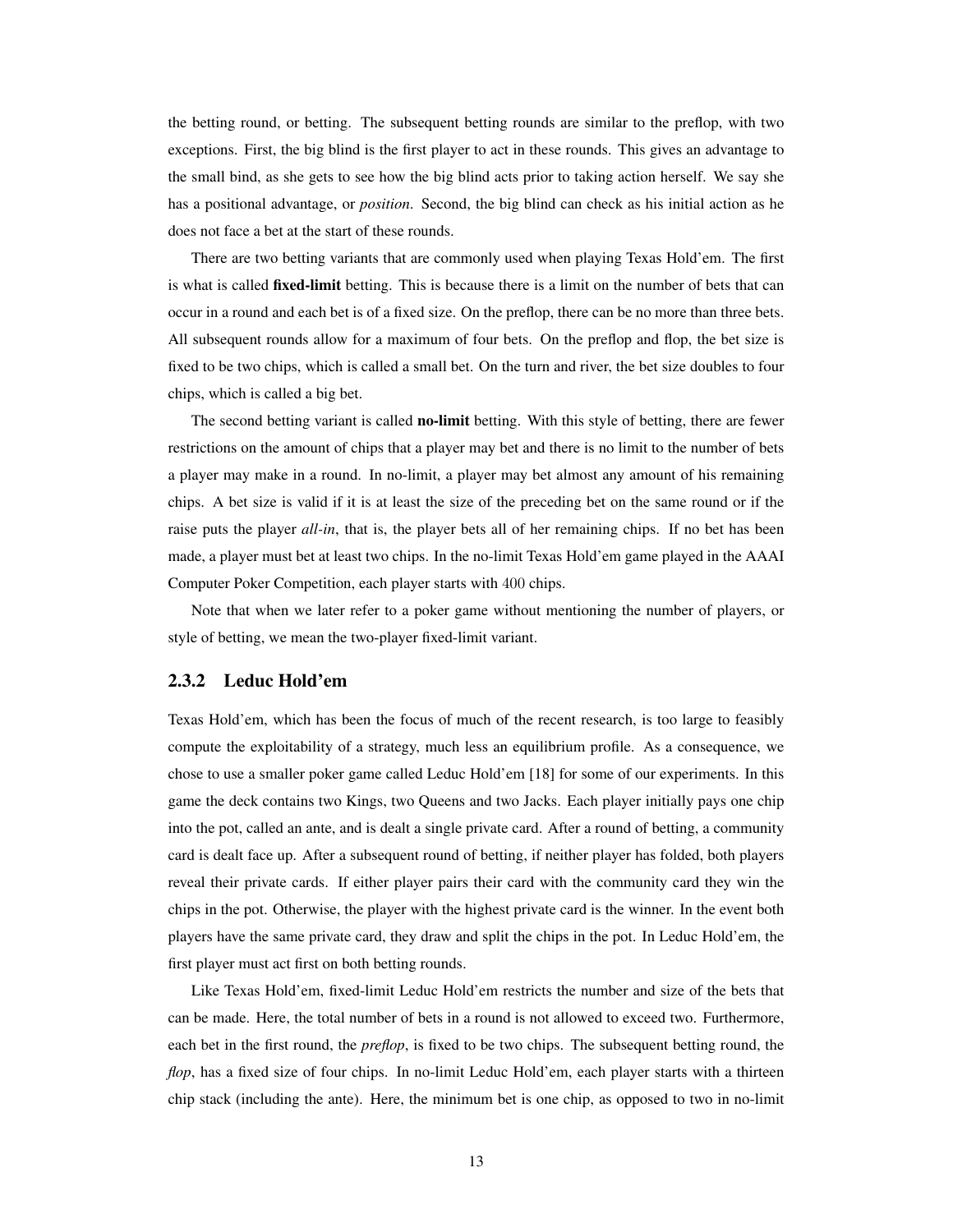Texas Hold'em.

### 2.4 Abstraction

Heads-up Texas Hold'em has approximately  $10^{18}$  histories grouped into  $10^{14}$  information sets. Because of its size, we cannot compute a Nash equilibrium for this game. One approach that has been successful in tackling this challenge is abstraction. Here, one models the large game with a much smaller game; one small enough that we can successfully compute an equilibrium. The smaller game, or abstract game, is created using an abstraction technique. The goal of an abstraction technique is to retain the important strategic features of the original game while reducing its size. We then use an equilibrium strategy found in the abstract game to play the original or full game. The hope here is that the equilibrium strategy from the abstract game will be a good approximation of an equilibrium strategy in the full game.

For large poker games, there are two types of abstraction that are commonly employed. We discuss these two types in the next two sections.

#### 2.4.1 Card Abstraction

Card abstraction is typically done by grouping together hands of similar *strength* or distribution over future strengths. In the abstract game a player cannot distinguish between the hands in a group. The intuition is that hands of similar current or future strength can be played with a similar strategy. Grouping hands in this fashion requires a strength metric, typically placing some weight on the expected probability of winning at a showdown as well as on the variance of this probability. When using this method to abstract cards, the size of the abstract game is determined by the size of each hand group.

Johanson describes a method for creating abstractions using a metric called *hand strength squared* [12], which creates roughly equal sized groups based on a metric that incorporates both the expectation and variance of future strength. A method by Gilpin *et al.* uses a bottom-up approach to create a potential-aware abstraction [8]. This method, called *GameShrink*, works by clustering the terminal nodes and then repeatedly clustering earlier rounds based upon *distances* between distributions over future clusters. Both of these methods have proven to be effective in poker competitions.

#### 2.4.2 Betting Abstraction

In the large no-limit games, using card abstraction alone is not enough to make manageable abstract games. Much of the size of the no-limit games comes from the large number of betting options available to the players. Here, we use betting abstraction, which typically restricts the number of betting options from each history. Each additional betting option has an exponential effect on the size of the game, so often only two or three bet sizes are made available to the player. A pot sized bet and an all-in bet are frequently among the ones chosen. When using the abstract strategy to play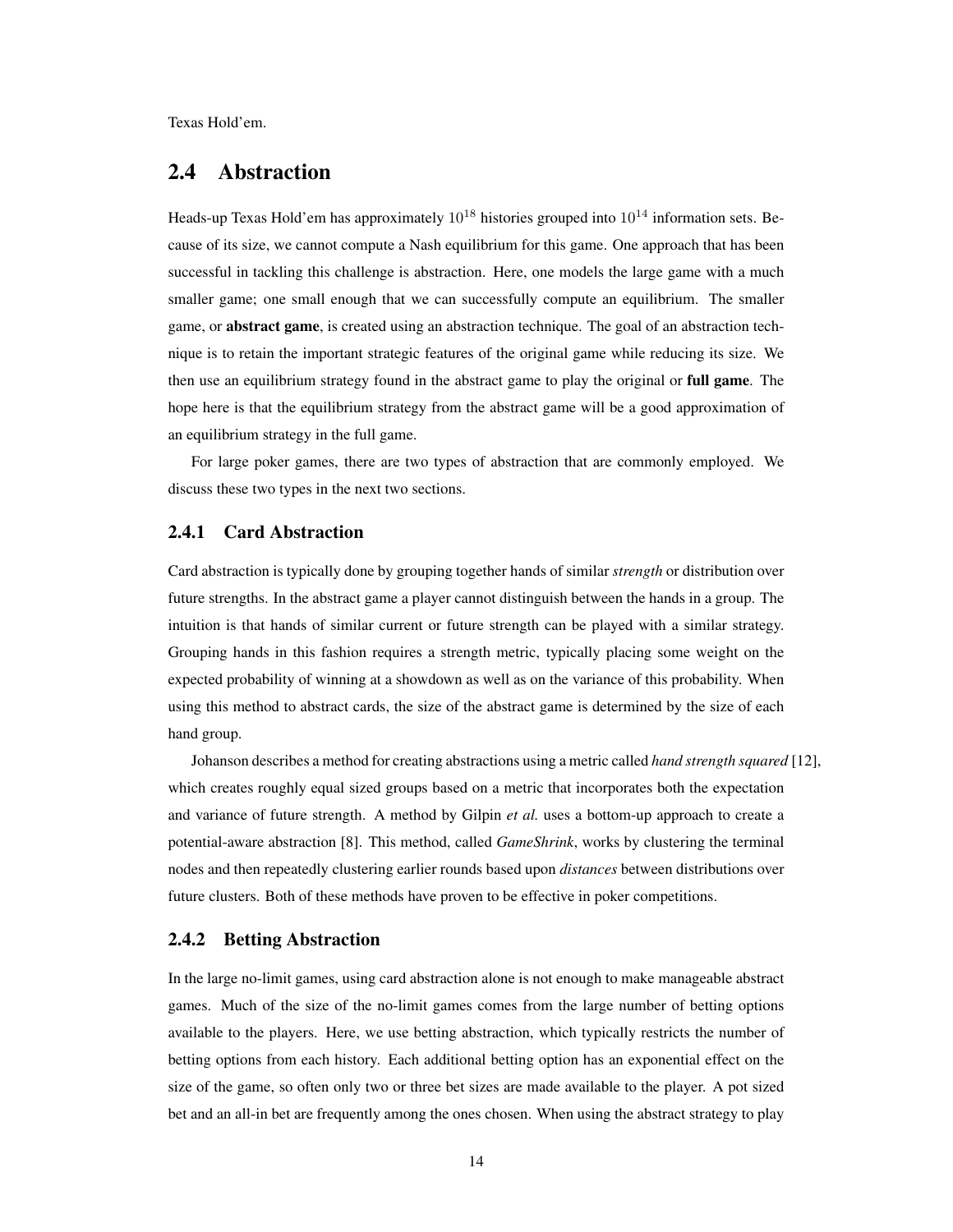in the full game, a program must *translate* the size of the bets in the game to and from actions in the abstract game. For example, if an opponent bets five chips when four chips were in the pot, the agent would likely translate this bet to a pot bet, or four chips. This translation can be particularly troublesome as an opponent can make awkward sized bets that do not map well to the abstract game. These bets distort the agent's belief of the number of chips in the pot and can lead to poor decision making.

Gilpin and colleagues describe the action abstraction and translation for their no-limit agent used in the 2007 AAAI Computer Poker Competition [9]. The main concept is that if the opponent makes a bet of size *b* that does not map directly into the abstract game, we compare that size to the surrounding bet sizes that do exist in the abstract game, for instance *a* and *c*, and translate it to the *closest* one. If  $a < b < c$  then we define the closer size to be whichever ratio of  $\frac{b}{a}$  or  $\frac{c}{b}$  is smallest. This allows us to play an abstract strategy in the full game. Schnizlein *et al.* use a similar translation approach, but they allow for what is called *soft* translation [17]. Here, instead of using the ratios to translate to a single bet size, the ratios determine a probability distribution over which betting action was taken by the opponent. This usually reduces the exploitability of the strategy in the full game.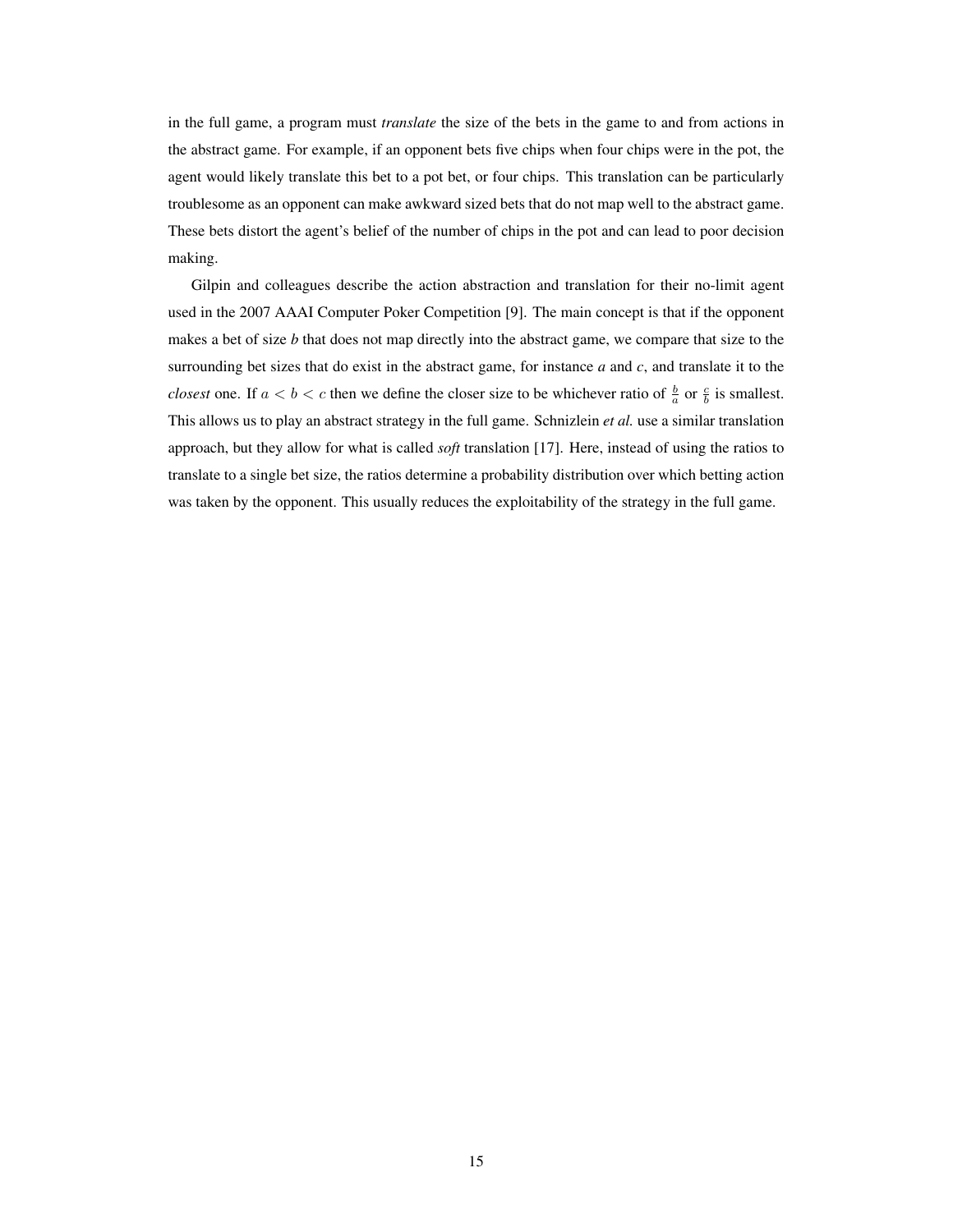## Chapter 3

# Monotonicity and Abstraction **Pathologies**

### 3.1 Motivation

Extensive games have received considerable attention recently as the natural model for decisionmaking in poker. In fact, this research on artificial intelligence in poker has driven substantial algorithmic advancements in solving zero-sum extensive games. The traditional linear programming technique of Koller and Pfeffer [13] was unrivaled for over a decade, and could be used to solve games with  $10<sup>8</sup>$  histories. In the past three years, a number of competing techniques have been developed by competitors in the AAAI Computer Poker Competitions [24], with some now able to solve games with about  $10^{12}$  histories [23, 6].

While algorithmic advances have made it possible to solve very large extensive games, the smallest variants of poker played by humans are still much too large to solve. The standard approach to this problem is to use abstraction [2]. The idea is to construct (automatically or by hand) a tractably sized game that abstracts (ideally less important) details of the players' information at each decision. Hopefully, this smaller game retains much of the information of strategic structure. This game is constructed to be small enough that it is tractable to find a near equilibrium solution. One hopes this solution will hopefully perform well in the full game. The algorithmic advances in solving large extensive games allow for larger and larger abstractions. This improvement results in bigger abstract games, and presumably stronger strategies.

The dramatic advancements that have come out of the AAAI Poker Competitions, suggests this may be true. That is, bigger abstract games appear to result in stronger strategies. In the first year of the event, teams used linear programming techniques to solve small games, containing only a subset of the betting rounds [2, 7]. These small abstract games were then pieced together to create an overall poker strategy. In the following years, new equilibrium solving techniques were introduced and teams were able to solve a single abstract game to find a complete strategy [6, 22, 23]. In the following year, further enhancements and optimizations were made to solve even larger abstract games.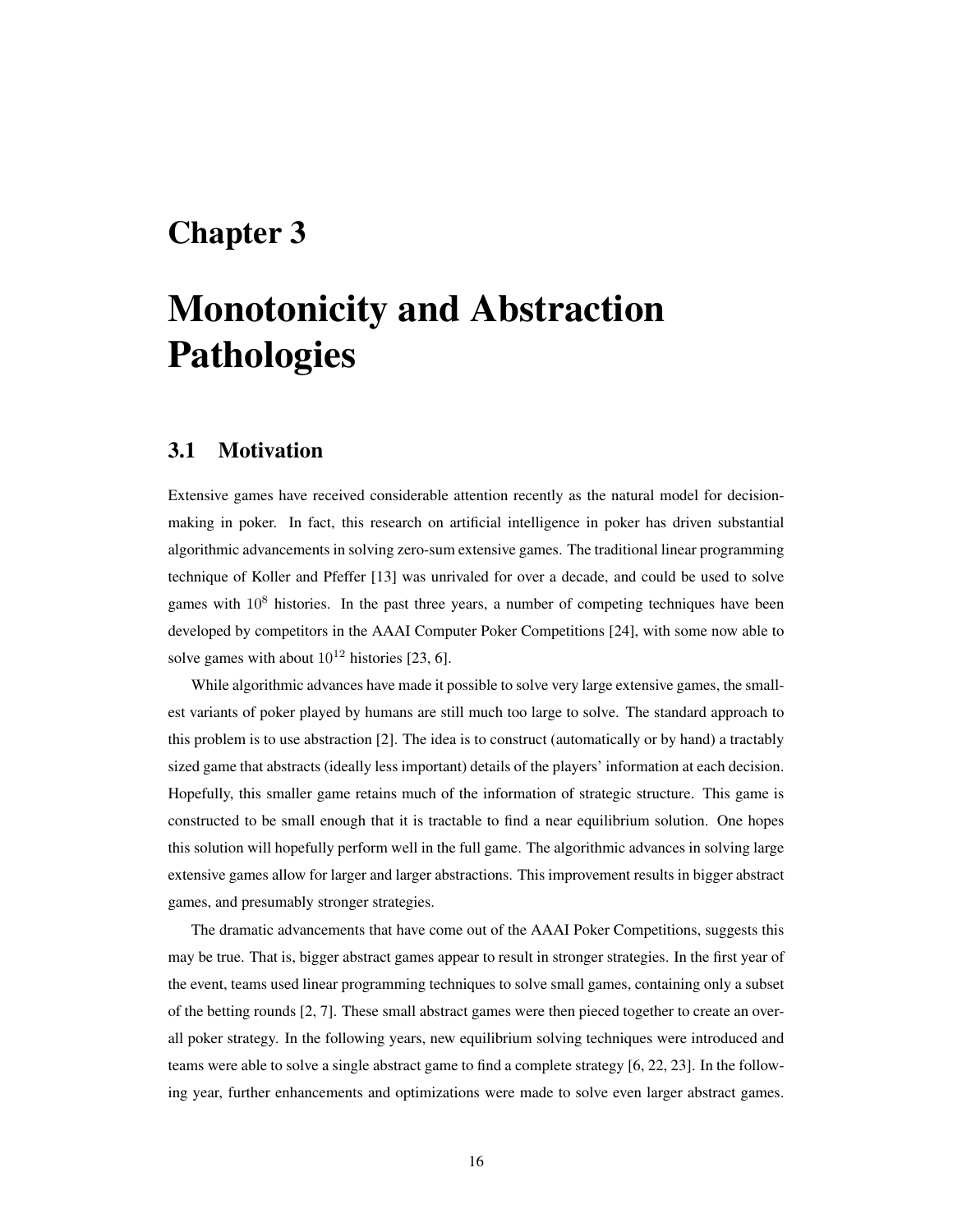Each year, (roughly speaking) solving the largest abstract game has won the competition. Hence, a strategy of merely building and solving the largest possible (carefully constructed) abstracted games has been employed by the top teams, with the presumption that this will monotonically lead to stronger poker strategies. In fact, the success of this approach in the competition is evidence that the basic presumption may be true.

In this chapter, we begin by formalizing what it means to abstract a game. We then introduce a straightforward notion for what it means for an abstraction to be *bigger*. After this formalization, we examine the effect of abstraction on the strength of the resulting strategy in the worst-case, which is equivalent to saying how close of an approximation the strategy is to an equilibrium strategy. In particular, we examine the key presumption of the previous paragraph that finer abstractions will make the resulting strategy stronger in the full game. Our conclusion is that this presumption is not true in general. We, in fact, show a variety of *abstraction pathologies*: examples where refining an abstraction can result in a weaker strategy in the full game. These counterexamples are all in a small poker variant with only six cards, which allows us to compute exact measurements of a strategy's strength. The pathologies are also not limited to abstractions involving only chance nodes (common to all poker abstractions) or only players' actions (common to abstractions in no-limit variants).

### 3.2 Abstraction

Before we can quantify the effect that abstraction has on the quality of a strategy we must formalize the assumptions. This first requires us to define what it means to abstract a game. There are two methods for creating a smaller game from a larger one. First, we can merge information sets together. Second, we can restrict the actions a player can take from a history. We can also do a combination of these two methods.

**Definition 4 (Abstraction)** An **abstraction for player** i is a pair  $\alpha_i = \langle \alpha_i^{\mathcal{I}}, \alpha_i^{\mathcal{A}} \rangle$ , where,

- $\alpha_i^{\mathcal{I}}$  is a partitioning of  $H_i$ , defining a set of abstract information sets that must be coarser<sup>1</sup> than  $\mathcal{I}_i$ , and
- $\alpha_i^A$  is a function on histories where  $\alpha_i^A(h) \subseteq A(h)$  and  $\alpha_i^A(h) = \alpha_i^A(h')$  for all histories h and h' in the same abstract information set. We will call this the abstract action set.

*The null abstraction for player i, is*  $\phi_i = \langle \mathcal{I}_i, A \rangle$ . An *abstraction*  $\alpha$  *is a set of abstractions*  $\alpha_i$ *, one for each player. Finally, for any abstraction* α*, the abstract game,* Γ <sup>α</sup>*, is the extensive game obtained from*  $\Gamma$  *by replacing*  $\mathcal{I}_i$  *with*  $\alpha_i^{\mathcal{I}}$  *and*  $A(h)$  *with*  $\alpha_i^A(h)$  *when*  $P(h) = i$ *, for all*  $i$ *.*<sup>2</sup>

Strategies for abstract games are defined in the same manner as for unabstracted games, but the function must assign the same distribution to all histories in the abstraction information set, and

<sup>&</sup>lt;sup>1</sup> Recall that partition A is coarser than partition B, if and only if every set in B is a subset of some set in A, or equivalently x and y are in the same set in A if x and y are in the same set in  $B$ .

 $2$ As discussed earlier some partitions of information can result in situations where a player is forced to forget their own past decisions. We only consider abstractions that result in an abstract game with perfect recall.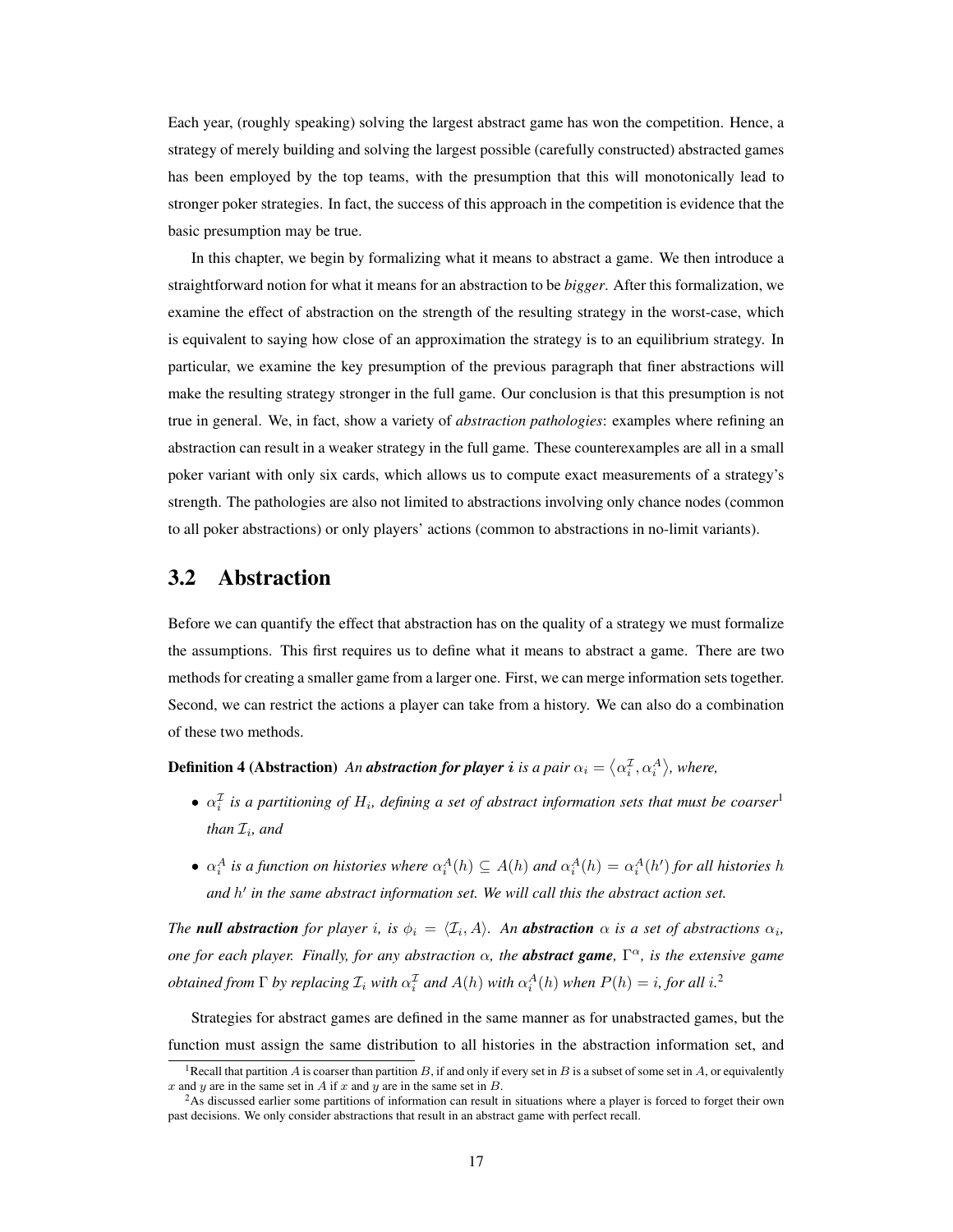assign zero probability to actions not in the abstract action set. We will use the notation  $\Sigma_i^{\alpha}$  to refer to the set of strategies for player i in the abstract game  $\Gamma^{\alpha}$ .

#### 3.2.1 Refinement

Having defined formally what it means to abstract a game, we must formalize what it means for one abstraction to be bigger or superior to another. We use the notion of refinement for this purpose.

**Definition 5 (Refinement)** Let  $\alpha_i$  and  $\beta_i$  be abstractions for player i. We say  $\alpha_i$  **refines**  $\beta_i$ , written  $\alpha_i \supseteq \beta_i$ , if and only if  $\beta_i^{\mathcal{I}}$  is coarser than  $\alpha_i^{\mathcal{I}}$  and  $\alpha_i^A(h) \supseteq \beta_i^A(h)$  for all  $h \in H_i$ . If  $\alpha_i \supseteq \beta_i$  and  $\beta_i \supseteq \alpha_i$  then we say  $\alpha_i$  and  $\beta_i$  are **equivalent**, written  $\alpha_i \equiv \beta_i$ . In addition, we say  $\alpha$  refines  $\beta$ , or  $\alpha \sqsupseteq \beta$ , if and only if  $\alpha_i \sqsupseteq \beta_i$  for all *i*.

A refinement, therefore, allows the player's decisions to be contingent on all the same information (and possibly more). A refinement also allows a player to make all of the same choices (and possibly more). As a result, a refinement necessarily gives the player at least as many available strategies.

**Theorem 2** If  $\alpha \sqsupseteq \beta$  then for all i,  $\Sigma_i^{\alpha} \supseteq \Sigma_i^{\beta}$ .

PROOF. Suppose  $\sigma_i \in \Sigma_i^{\beta}$ . For any h and h' in the same abstract information set of  $\alpha_i$ , they must also be in the same abstract information set of  $\beta_i$  since  $\beta_i^{\mathcal{I}}$  is coarser than  $\alpha_i^{\mathcal{I}}$ . Therefore  $\sigma_i(h)$  =  $\sigma_i(h')$ . Furthermore, since  $\sigma_i(h)$  defines a distribution over  $\beta_i^A(h)$  it also defines a distribution over the superset  $\alpha_i^A(h)$ . Thus  $\sigma_i \in \Sigma_i^{\alpha}$ .

## 3.3 Monotonicity

One might presume that by refining an abstraction, and thus having more available strategies, that better strategies would be found. However, solving games does not mean finding the best strategy from the available set, but rather finding a pair of strategies, one for each player, that are in equilibrium. The abstraction for each player matters. Still, one might presume that giving more available strategies to all players would result in a strategy that is closer to equilibrium in the full game. We can state these presumptions formally, using our notion of exploitability,  $\varepsilon_i(\sigma_i)$ , as the quantitative value for how far  $\sigma_i$  is from an equilibrium strategy.

**Property 1 (Monotonicity)** *Let*  $\alpha$  *and*  $\beta$  *be abstractions, where*  $\alpha \supseteq \beta$ *.* 

- (a) **Strong Monotonicity for player i:** If  $\sigma^{\alpha}$  and  $\sigma^{\beta}$  are Nash equilibria for  $\Gamma^{\alpha}$  and  $\Gamma^{\beta}$  respectively,  $\varepsilon_i(\sigma_i^{\alpha}) \leq \varepsilon_i(\sigma_i^{\beta})$ .
- *(b) Weak Monotonicity for player i: Let*  $\Sigma^{\alpha,*}$  *and*  $\Sigma^{\beta,*}$  *be the set of all Nash equilibria for*  $\Gamma^{\alpha}$ and  $\Gamma^{\beta}$  (respectively),  $\min_{\sigma \in \Sigma^{\alpha,*}} \varepsilon_i(\sigma_i) \leq \min_{\sigma \in \Sigma^{\beta,*}} \varepsilon_i(\sigma_i)$ .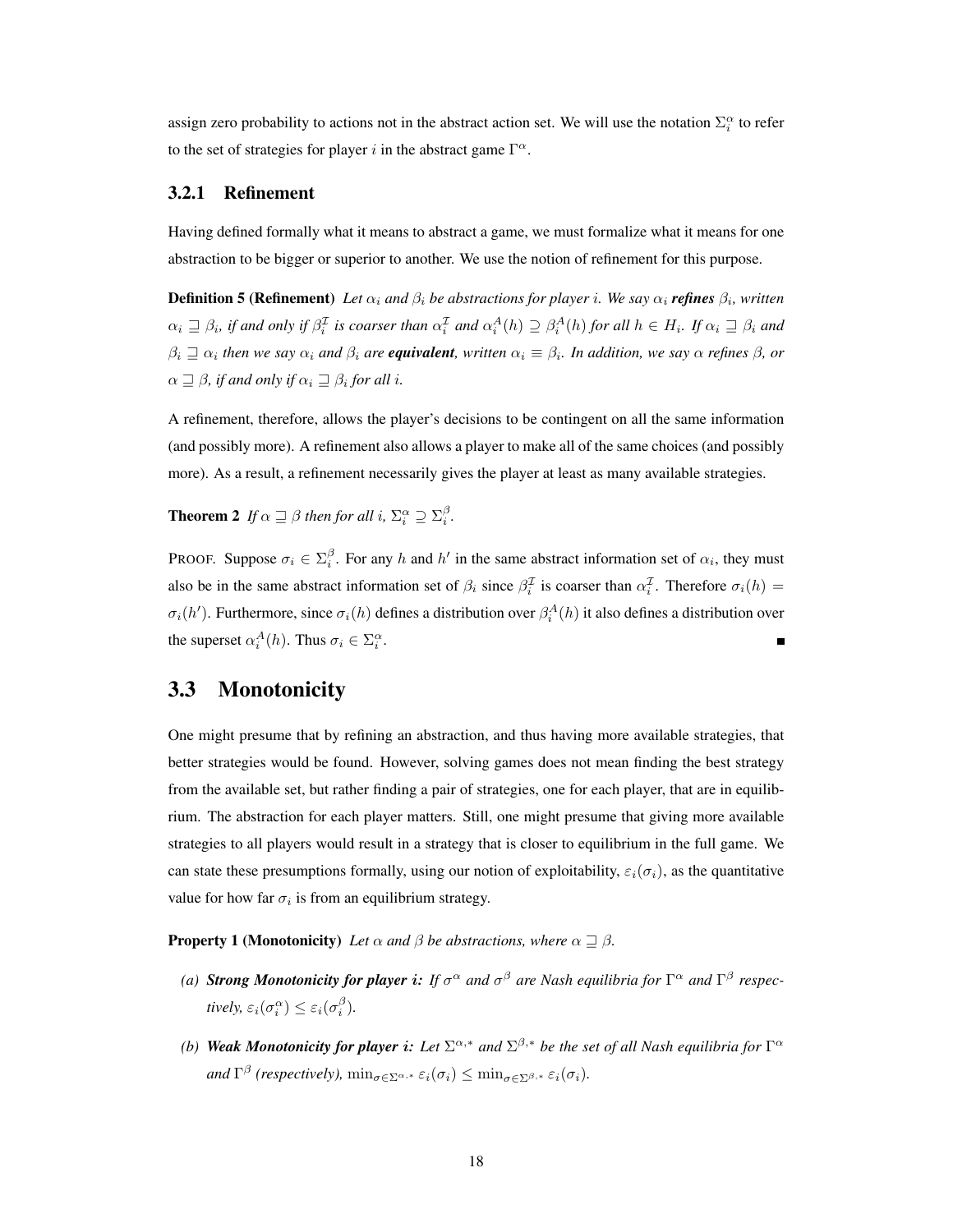*If the (strong or weak) monotonicity property for player i holds only if*  $\alpha_{-i} \equiv \beta_{-i}$ , i.e., we only *refine the player's abstraction, then we call it player monotonic. If it only holds if*  $\alpha_i \equiv \beta_i$ *, i.e., we only refine the opponent's abstraction, then we call it opponent monotonic.*

Strong monotonicity requires that every equilibrium strategy in the finer abstract game be less exploitable than every equilibrium strategy in the coarser abstract game. This is the most hopeful property, and the one that is presumed by work that seeks to use larger and larger abstractions (since most game solvers make no claims about the equilibria they find or approximate). Extensive games, though, may have many equilibria, and some of these may be closer to optimal in the full game than others. Weak monotonicity states that the best equilibrium strategy in the finer abstract game is less exploitable than the best equilibrium strategy in the coarser game. Player and opponent (weak and strong) monotonicity are weaker monotonicity properties that refer to when a refinement only affects the player's or opponent's abstraction, respectively.

Unfortunately, none of these monotonicity properties hold in general. We show specific counterexamples of all of them in the counterexamples section. However, before moving on to these counterexamples, there are a few items we must discuss.

#### 3.3.1 Null Opponent Monotonicity

First, there is one condition under which we can prove monotonicity does hold. If we use an abstraction where the opponent plays in the null abstraction (*i.e.*, the full game), then we see monotonicity in refining the player's abstraction.

**Theorem 3** Let  $\alpha$  and  $\beta$  be abstractions where  $\alpha \sqsupseteq \beta$  and  $\alpha_2 \equiv \beta_2 \equiv \phi_2$ . If  $\sigma^{\alpha}$  and  $\sigma^{\beta}$  are Nash *equilibria for*  $\Gamma^{\alpha}$  *and*  $\Gamma^{\beta}$ *, respectively, then*  $\varepsilon_1(\sigma_1^{\alpha}) \leq \varepsilon_1(\sigma_1^{\beta})$ *.* 

PROOF. We use the definition of  $\varepsilon_1$  (steps 3.1 and 3.4) and the Minimax Theorem (steps 3.2 and 3.4), plus the fact that a maximum over a set is no larger than the maximum over a superset (step 3.3) to prove this theorem.

$$
v^* - \varepsilon_1(\sigma_1^{\alpha}) = \min_{\sigma_2 \in \Sigma_2} u_1(\sigma_1^{\alpha}, \sigma_2)
$$
\n(3.1)

$$
= \max_{\sigma_1 \in \Sigma_1^{\alpha}} \min_{\sigma_2 \in \Sigma_2} u_1(\sigma_1, \sigma_2)
$$
\n(3.2)

$$
\geq \max_{\sigma_1 \in \Sigma_1^{\beta}} \min_{\sigma_2 \in \Sigma_2} u_1(\sigma_1, \sigma_2) \tag{3.3}
$$

$$
= \min_{\sigma_2 \in \Sigma_2} u_1(\sigma_1^{\beta}, \sigma_2) = v^* - \varepsilon_1(\sigma_1^{\beta}). \tag{3.4}
$$

Removing  $v^*$  followed by negating the sides of the inequality and flipping the  $\geq$  to  $\leq$  gives us our result.

Unfortunately, unless there is considerable asymmetry in the number of choices available to the two players, solving a game where even one player operates in the null abstraction is typically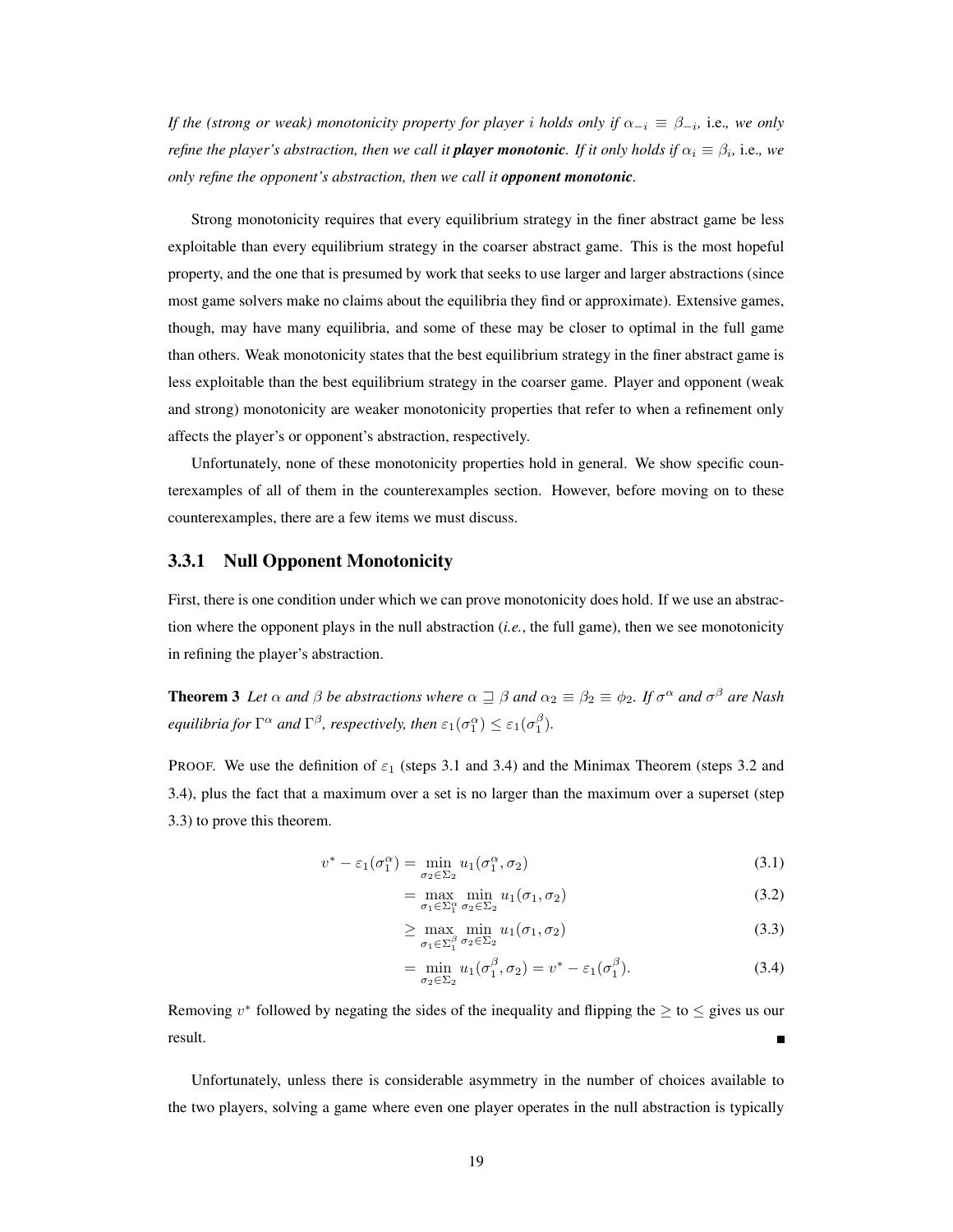infeasible. This is certainly true in the large poker games that have been examined recently in the literature. Although the result gives some insight as to when abstraction is safe, it does not give a foundation for the practical use of abstraction.

#### 3.3.2 Weak Monotonicity

Second, as alluded to earlier, not all abstract equilibrium strategies are equivalent in terms of exploitability in the full game. Strong monotonicity requires all equilibria in a finer abstraction to be stronger than all equilibria in a coarser abstraction. However, it may be that some equilibria are weaker or stronger than others. This is the premise of our weak monotonicity property. In this section we look into the best equilibrium for a particular abstraction, which first requires some new algorithmic developments.

In games that we can compute an equilibrium with an unabstracted opponent, we can efficiently find the best abstract equilibrium strategy using the following linear program:

$$
\min_{u,v,x} gv \quad \text{subject to} \quad Gv \leq Bx, \quad Fu \leq Ax, \quad fu = t^*, \quad Ex = e, \quad x \geq 0 \tag{3.5}
$$

Here  $(A, E, e, F, f)$  is the sequence form description of  $\Gamma^{\alpha}$  and  $(B, E, e, G, g)$  is the sequence form description of a new game  $\Gamma^{\beta}$ . In  $\Gamma^{\beta}$ ,  $\beta_1 \equiv \alpha_1$  and  $\beta_2 \equiv \phi$ .  $t^*$  is the value of  $\Gamma^{\alpha}$ .

**Theorem 4** Any  $x^*$  that is part of an optimal solution to (3.5) is an equilibrium strategy in  $\Gamma^{\alpha}$  and *no other equilibrium strategy of* Γ <sup>α</sup> *is less exploitable in* Γ*.*

In our proof, we will refer to the sequence form linear programs found in background section 2.2.1.

PROOF. Let  $(u^*, v^*, x^*)$  be an optimal solution to (3.5). Clearly,  $(u^*, x^*)$  is a feasible point of  $(2.14)$  as the constraints of  $(2.14)$  are a subset of the constraints of  $(3.5)$ . Furthermore, this point is optimal as (2.14) has optimal value  $t^*$  and the objective function,  $gu$ , is constrained in (3.5) to meet this condition. This implies  $x^*$  is an equilibrium strategy of  $\Gamma^{\alpha}$ . Let  $x_0$  be any equilibrium strategy of  $\Gamma^{\alpha}$ . We can find  $u_0$  and  $v_0$  using (2.13) in  $\Gamma^{\alpha}$  and  $\Gamma$  respectively. This implies  $(u_0, v_0, x_0)$  is a feasible point of (3.5). We note that if we only let v vary in (3.5) it is equivalent to (2.13) and therefore the value at  $(u_0, v_0, x_0)$  is  $b_y(x_0)$ . Finally, the value of (3.5) at a feasible point must be no less than the value at an optimal point. Therefore,  $b_y(x^*) \leq b_y(x_0)$ , which implies  $x_0$  can be no less exploitable than  $x^*$ . We note that the best response values in this proof are in  $\Gamma^{\beta}$ , but since our opponent's abstraction is  $\phi$ , these best response values are the same as in Γ.

Unfortunately, solving (3.5) requires as much work as solving  $\Gamma^{\beta}$ , which involves a full representation of one player's strategy space. However, we can still use this approach to examine abstractions in small games, allowing us to explore the weak monotonicity property. Solving for the worst case equilibrium strategy, although interesting, does not appear to be tractable for even small games. Therefore, we do not examine it here.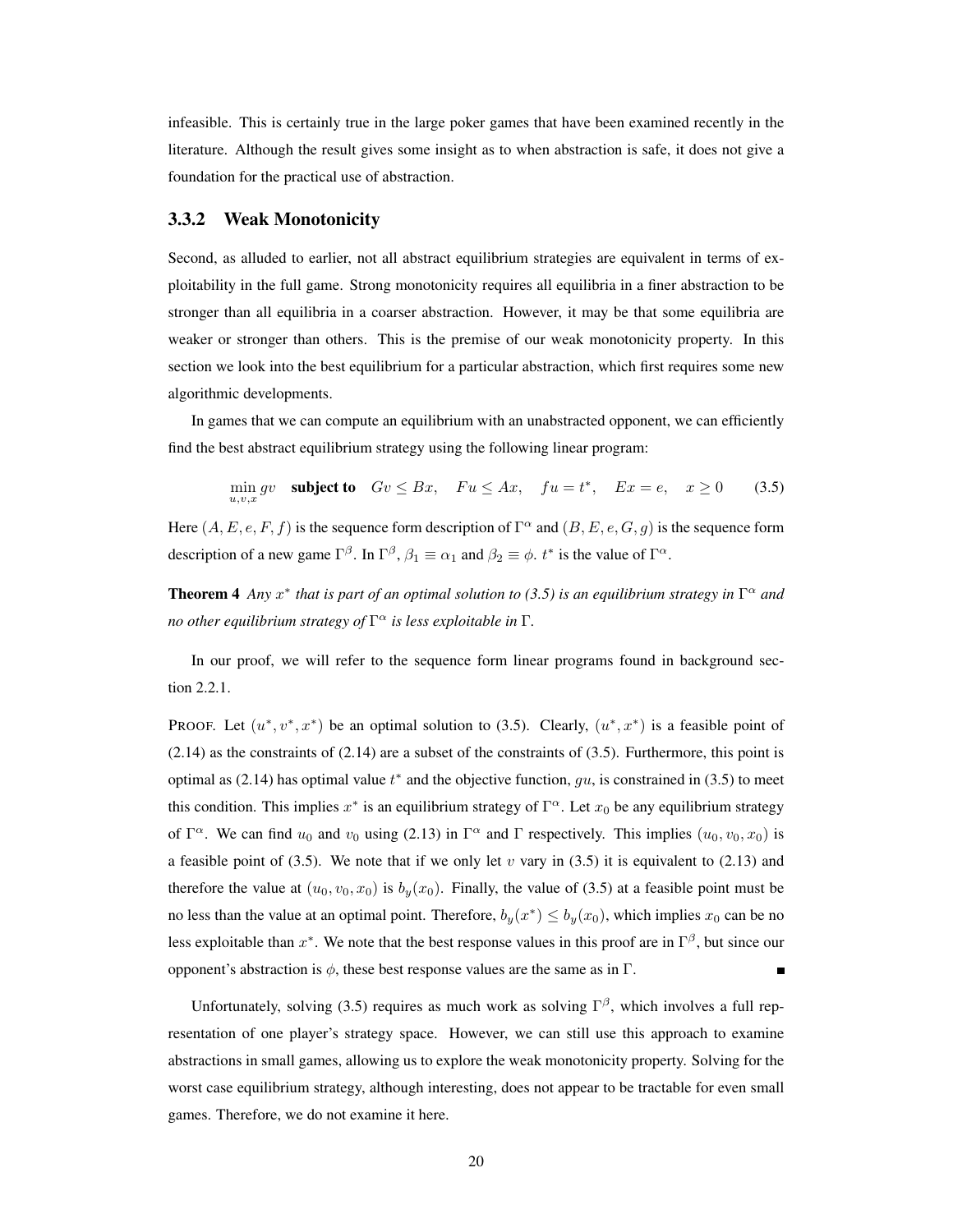

Figure 3.1: Visual representation of no-limit Leduc Hold'em action abstraction refinements

## 3.4 Counterexamples

To show counterexamples to all the useful monotonicity properties, we make use of Leduc and nolimit Leduc Hold'em. Both of which are described in the background, Section 2.3. These games are both small enough that abstraction is not necessary to solve for an equilibrium, but they are complex enough that we can see the effects that abstraction has on the exploitability of a strategy.

In our poker games, we use **millibets per hand** (or mb/h) to evaluate how well one program does against another or to describe how exploitable a program is. A millibet is one thousandth of a small bet in the fixed limit games or one thousandth of the smallest bet available in the no-limit games.

#### 3.4.1 No-limit Leduc Hold'em

We will start by showing counterexamples to *action abstraction* in no-limit Leduc Hold'em. All the experiments in this section were performed by fellow Master's student David Schnizlein.

In the abstract games, each player has up to four betting options. These options are 50% pot (*h*), 100% pot (*p*), 200% pot (*d*) and all-in (*a*). Different abstractions are created by disallowing one or more of *h*, *p*, and *d*. When half pot or double pot are disallowed, any bets that would have been translated to them are instead translated to a pot bet. Similarly, if pot is also disallowed then all bets are translated to all-in. This ensures that an abstraction with more bets, like *hpda*, is a refinement of an abstraction with fewer bets, like *pda*. Figure 3.1 shows this visually. Note that this is not the translation described by Gilpin *et al.* as their technique may not *refine* an abstraction with the addition of new betting choices. The betting abstractions we use are *FULL*, *hpda*, *hpa*, *pda*, *pa*, and *a*. Though these betting abstractions were hand-picked, they are representative of abstractions selected by teams competing in the computer poker competitions.

Since we can abstract the player and the opponent separately, we denote an abstract game by the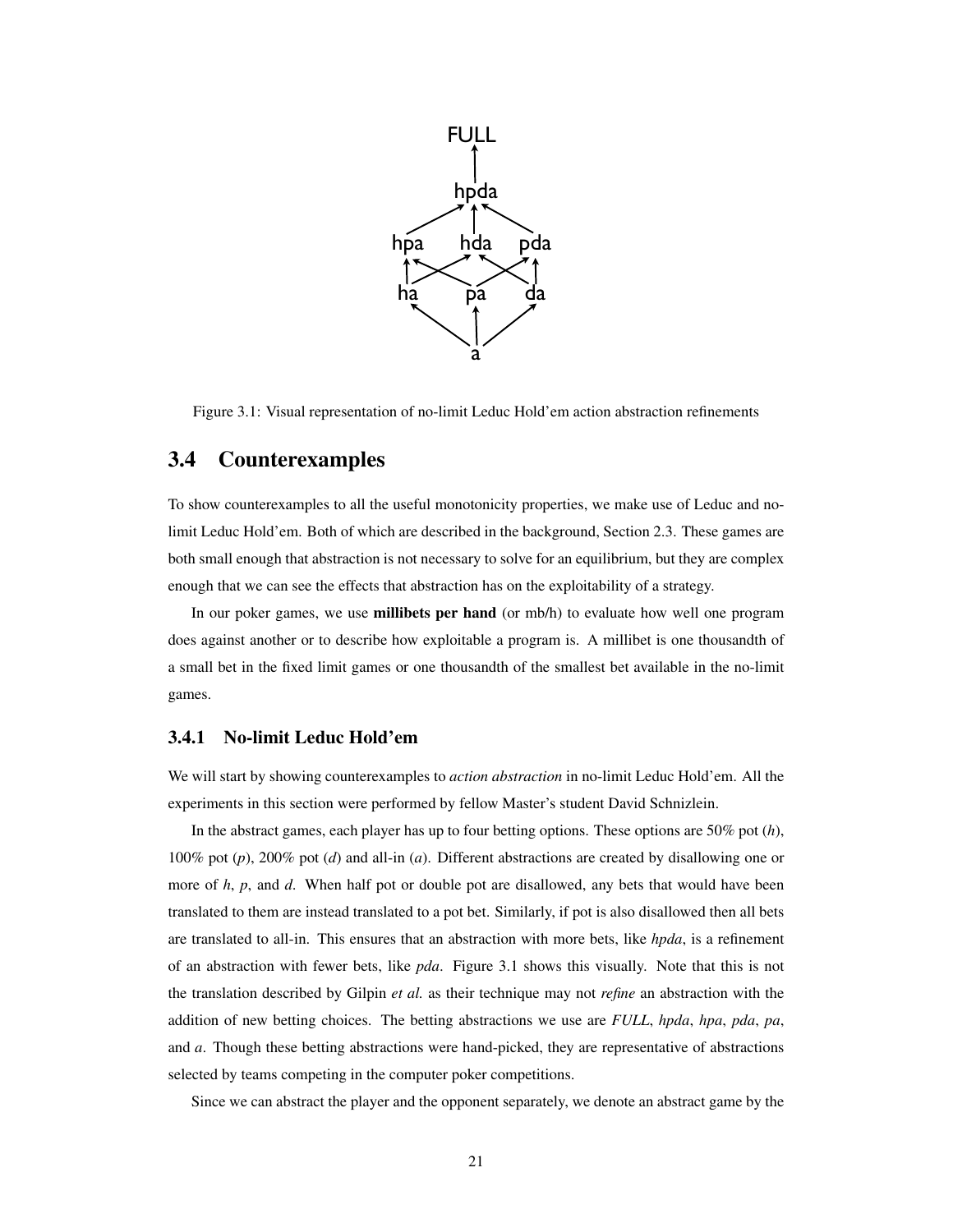| <b>Abstraction</b> | <b>Exploitability</b> |
|--------------------|-----------------------|
| <b>FULL-FULL</b>   | 0.0                   |
| hpda-FULL          | 0.4                   |
| pda-FULL           | 0.4                   |
| hpa-FULL           | $\overline{2.8}$      |
| pa-FULL            | 2.8                   |
| a-FULL             | $\overline{5.7}$      |
| hpda-hpda          | 94.0                  |
| FULL-hpda          | 103.2                 |
| a-hpda             | 116.8                 |
| pda-hpda           | 118.5                 |
| hpa-hpda           | 135.2                 |
| pa-hpda            | $138.\overline{3}$    |
| hpa-hpa            | 185.4                 |
| pa-hpa             | 185.8                 |
| pda-hpa            | 190.4                 |
| FULL-hpa           | 193.7                 |
| $a-a$              | 238.0                 |
| pa-a               | 246.2                 |
| FULL-a             | 247.7                 |
| pda-pda            | $2\overline{55.4}$    |
| FULL-pda           | 276.1                 |
| pa-pa              | 373.3                 |
| FULL-pa            | 390.4                 |

Table 3.1: Exploitability of various no-limit Leduc Hold'em strategies

player's abstraction followed by the opponent's abstraction. For example, the abstract game *hpdapa* is the game where the player uses the *hpda* abstraction and the opponent uses the *pa* abstraction. For each abstract game, we found a single equilibrium strategy for the player using the sequence form linear program and CPLEX [11]. The exploitability of that strategy in the full game was then computed. A subset of the results are displayed in Table 3.1.

We see that when our opponent uses the *FULL* abstraction that the exploitability of our various abstractions are ordered correctly as required by Theorem 3. We also see that this ordering breaks as soon as our opponent is abstracted. One example is that *a-a* is only 238.0 mb/h exploitable while *paa* is 246.2 mb/h exploitable. Similarly, *pa-pa* is even more exploitable at 373.3 mb/h. Again, these are counterexamples to strong player and strong opponent monotonicity. In other words, giving the player or the opponent more actions can result in a more exploitable strategy. These examples show that none of the strong monotonicity properties hold when using action abstraction.

#### 3.4.2 Leduc Hold'em

We used Leduc Hold'em to explore the effects of *card abstraction* on exploitability. Here, we explore both weak and strong monotonicity. We start by describing our card abstractions and their effects on strong monotonicity.

In our experiments, we start by abstracting the initial deal of the private card. For example,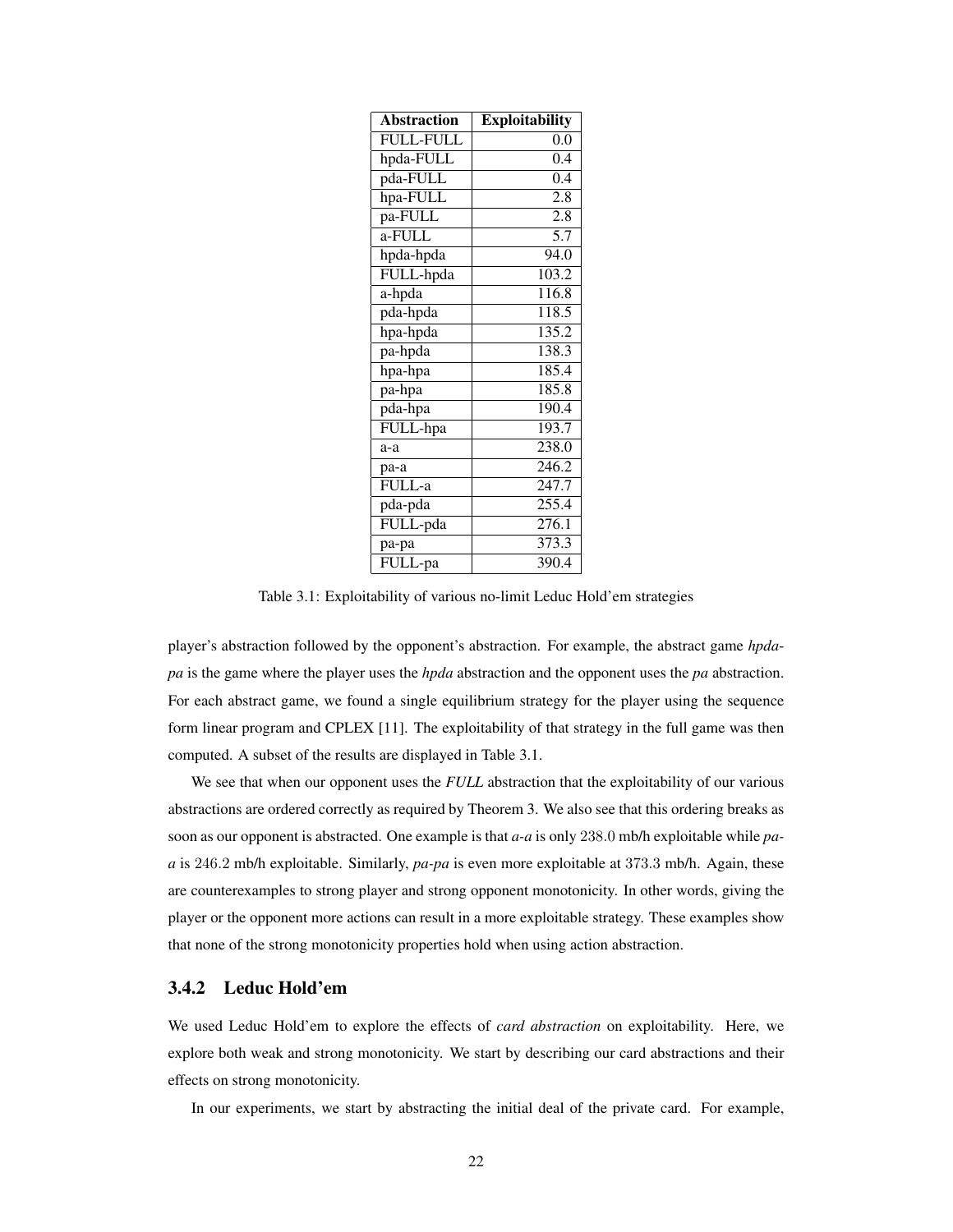

Figure 3.2: Visual representation of Leduc Hold'em card abstraction refinements

normally the player can separate their private card into King (*K*), Queen (*Q*), or Jack (*J*). One abstracted view is that the private card is either a King (*K*) or not a King (*JQ*). Similarly, an abstracted view of the community card is either the private card was paired (*pair*), or it was not (*nopair*). The abstractions we used in our experiment are *FULL*, *J.Q.K/pair.nopair*, *JQ.K/pair.nopair*, *J.QK/ pair.nopair*, and *JQK/pair.nopair*. Here, *FULL* denotes the null abstraction, while periods between the cards separate information sets. For simplicity's sake, we drop *pair.nopair* from the description of the abstractions as it does not add ambiguity. For example, the *JQ.K* abstraction means that the player cannot differentiate between a Jack and a Queen preflop. Note that *J.Q.K* refines both *JQ.K* and *J.QK*, both of which refine *JQK*. Figure 3.2 shows these refinements visually. Though these card abstractions were hand-picked, they are similar to the abstractions that would be found by the automatic abstraction techniques that are used in the computer poker competitions.

A subset of the results of this experiment are displayed in Table 3.2. The abstraction in this table refers to the abstract game defined by abstracting both players as in the previous experiments. Like in the no-limit experiments, we solved a single equilibrium strategy for the player using the sequence form linear program and CPLEX [11] and computed its exploitability in the full game.

As is required by Theorem 3, monotonicity holds when our opponent uses the *FULL* abstraction. However, there are several examples where monotonicity fails to hold when our opponent is abstracted. For instance, *JQ.K-JQ.K* is only exploitable by 272.2 mb/h whereas *JQ.K-J.Q.K* is exploitable by 274.1 mb/h. In turn, this strategy is even less exploitable than the one for *J.Q.K-J.Q.K*, which is exploitable by 359.9 mb/h. These are explicit counterexamples to both strong player monotonicity and strong opponent monotonicity. In other words, refining the card abstractions for both players, as is classically done for competitions, can produce a more exploitable strategy.

Though we cannot tractably compute the best equilibrium strategies in many games we are interested in, we can examine them in Leduc Hold'em. In Table 3.3 we show a subset of the results of an experiment, which uses the same card abstractions from our first limit experiment. A new column is added to Table 3.2, which refers to the exploitability of the *best* equilibrium strategy. That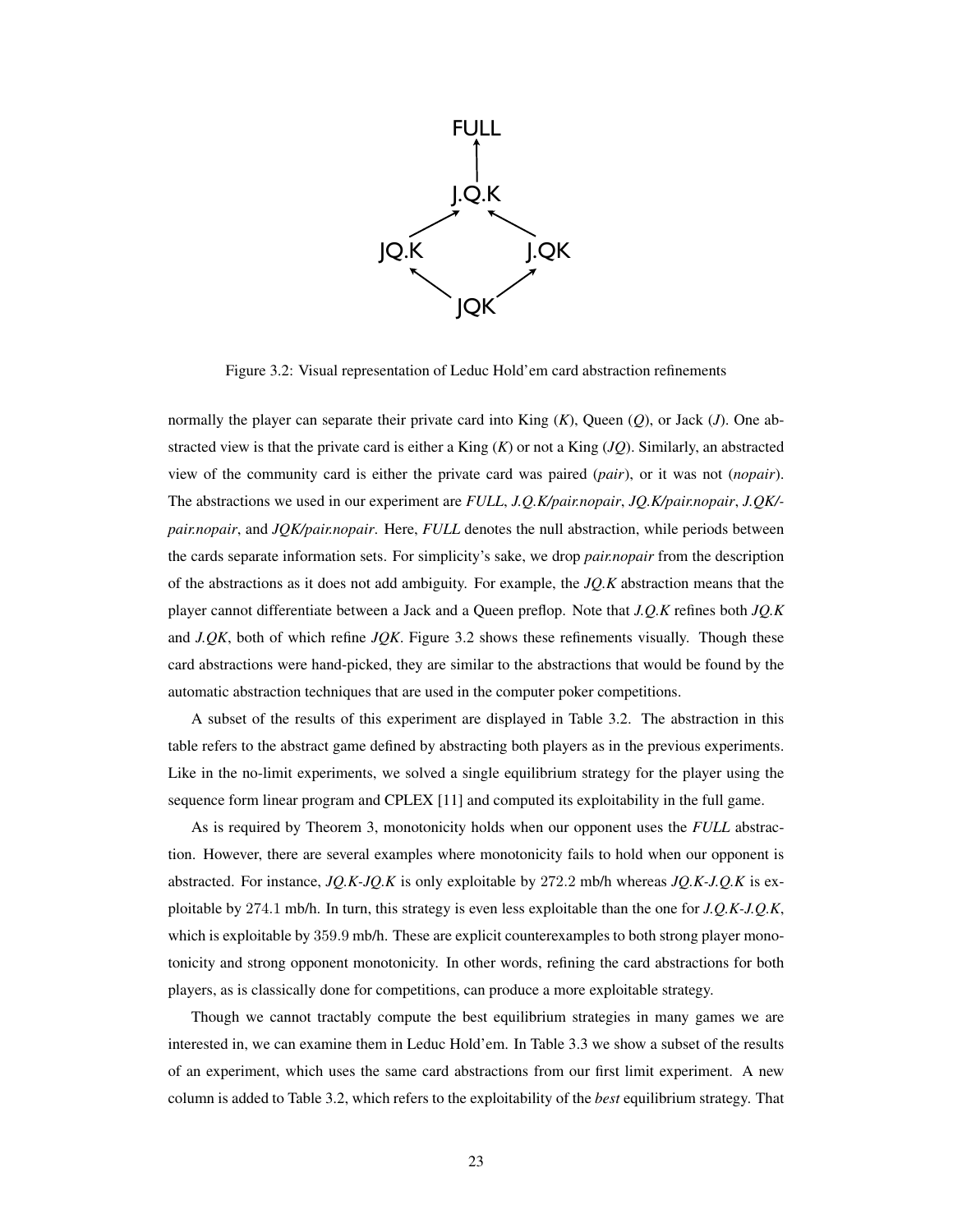| <b>Abstraction</b> | <b>Exploitability</b> |
|--------------------|-----------------------|
| <b>FULL-FULL</b>   | 0.0                   |
| J.Q.K-FULL         | 55.2                  |
| <b>JO.K-FULL</b>   | 69.0                  |
| <b>J.QK-FULL</b>   | 126.3                 |
| <b>JOK-FULL</b>    | 219.3                 |
| JQ.K-JQ.K          | 272.2                 |
| JQ.K-J.Q.K         | 274.1                 |
| FULL-J.QK          | 345.7                 |
| FULL-JQ.K          | 348.9                 |
| $J.Q.K-J.Q.K$      | 359.9                 |
| J.Q.K-JQ.K         | 401.3                 |
| J.QK-J.QK          | 440.6                 |
| <b>FULL-JQK</b>    | 459.5                 |
| FULL-J.Q.K         | 491.0                 |
| <b>JOK-JOK</b>     | 755.8                 |

Table 3.2: Exploitability of various limit Leduc Hold'em strategies

is, the exploitability of the least exploitable abstract equilibrium strategy in the full game.

We find that even when we use the best equilibrium that we still see counterexamples to monotonicity. The exploitability of the best equilibrium strategy in the *J.Q.K-J.Q.K* abstract game is 358.6 mb/h, whereas the best equilibrium for *JQ.K-J.Q.K* is only exploitable by 78.8 mb/h, violating weak player monotonicity. Perhaps even more disturbing is the fact that *JQ.K-JQ.K*, which is obtained from the previously mentioned game by merging the Jack and Queen for both players, is only exploitable by 272.2 mb/h. In this case, even if we managed to converge to the best strategy in the larger game it is still worse than one we happened to converge to in the smaller game.

When ordered by the least exploitable equilibrium strategy we see many opposite trends as when ordered by the exploitability of the strategy that the linear program solver happened upon. First, if we could indeed find the best strategy, it appears we would like to give our player as much information about the game as possible. There exists an equilibrium strategy in the abstract game *FULL-J.Q.K* that is only exploitable by 1.7 mb/h, however our equilibrium solver happened upon one exploitable by 491 mb/h. This difference is incredible when you consider we can guarantee ourselves a strategy that is exploitable by 219.3 mb/h when using *JQK-FULL*, in which our player does not have any knowledge of her own private card prior to the community card's arrival! Second, even when giving our player as many options as possible, there is a counterexample to weak opponent monotonicity as we would rather give our opponent *JQK* than the refined *J.QK*. Finally, there is an example of both giving ourselves or our opponent more options leading to higher best case exploitability. Specifically, *JQ.K-J.Q.K* is better than *J.Q.K-J.Q.K* and *J.Q.K-JQ.K* is better than *J.Q.K-J.Q.K*.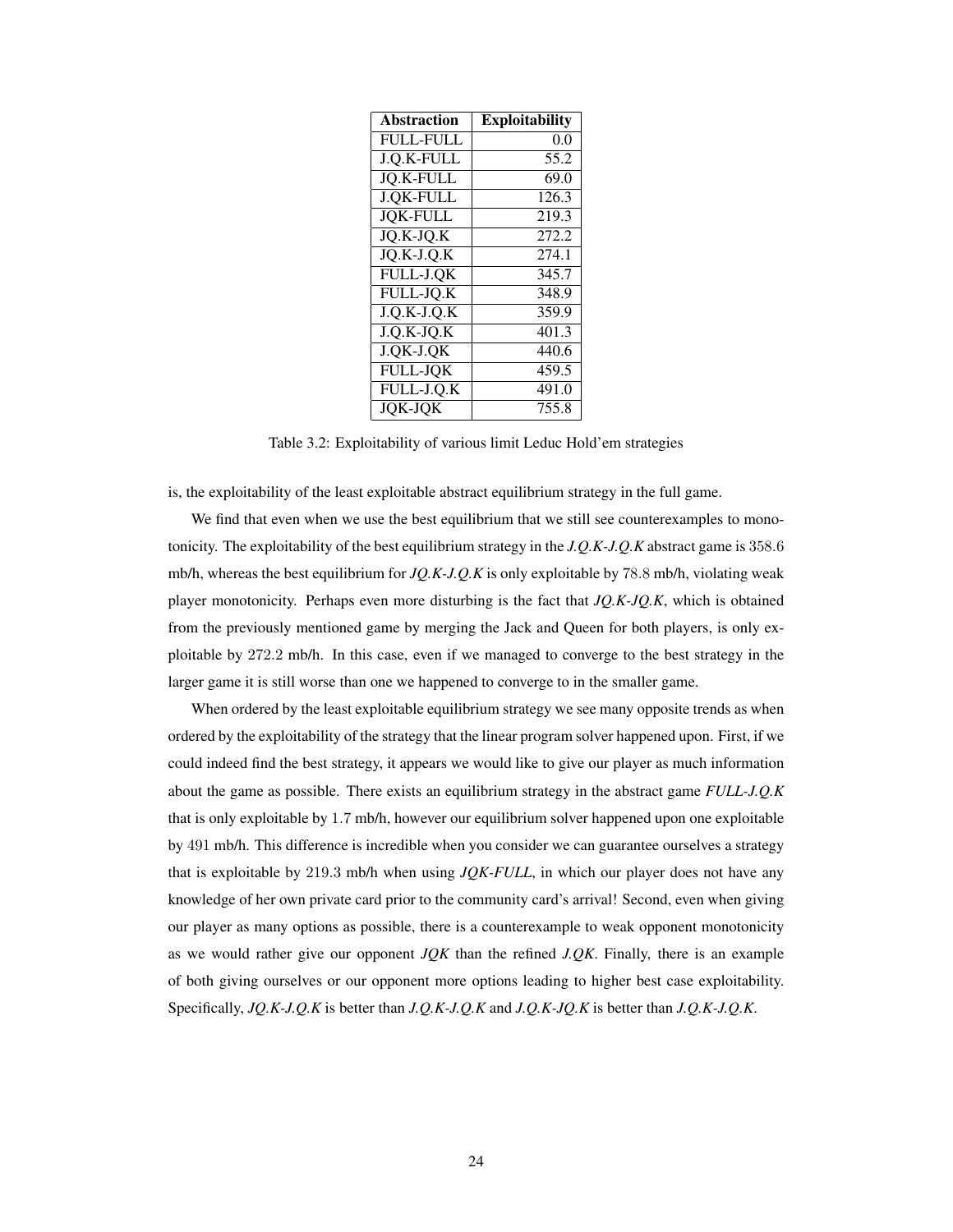| <b>Abstraction</b> | <b>Exploitability</b> | <b>Exploitability</b> |
|--------------------|-----------------------|-----------------------|
|                    |                       | (Best)                |
| <b>FULL-FULL</b>   | 0.0                   | 0.0                   |
| FULL-J.Q.K         | 491.0                 | 1.7                   |
| <b>FULL-JOK</b>    | 459.5                 | 10.1                  |
| FULL-J.QK          | 345.7                 | 45.3                  |
| J.Q.K-FULL         | 55.2                  | 55.2                  |
| FULL-JQ.K          | 348.9                 | 57.7                  |
| <b>JO.K-FULL</b>   | 69.0                  | 69.0                  |
| JQ.K-J.Q.K         | 274.1                 | 78.8                  |
| $J.Q.K-JQ.K$       | 401.3                 | 88.8                  |
| <b>J.QK-FULL</b>   | 126.3                 | 126.3                 |
| <b>JOK-FULL</b>    | 219.3                 | 219.3                 |
| $JQ.K-JQ.K$        | 272.2                 | 272.2                 |
| $J.Q.K-J.Q.K$      | 359.9                 | 358.6                 |
| J.QK-J.QK          | 440.6                 | 440.6                 |
| <b>JOK-JOK</b>     | 755.8                 | 710.2                 |

Table 3.3: Best-case Exploitability of various limit Leduc Hold'em strategies

|   | a | b  | $\mathbf c$ | d |
|---|---|----|-------------|---|
| Α |   | 2  | 8           | 0 |
| B |   | 10 | C           | 6 |

Figure 3.3: An example matrix game to demonstrate abstraction pathologies

## 3.5 Discussion

We used a smaller game, Leduc Hold'em, earlier so that we could analyze abstract game strategies in terms of their exploitability in the full game. However, we did not carefully construct this game or the abstractions to create the counterexamples we have presented. Leduc Hold'em is a scaled version of Texas Hold'em in which the number of cards was reduced and the betting simplified. The counterexamples arose naturally from the same kind of abstractions used in Texas Hold'em – card abstractions that group hands with similar *strength* and *potential* and restricting the betting actions. Since these pathologies are common in this small poker game, we expect them to also be common in larger poker games.

We now introduce an even simpler game to further illustrate how these pathologies arise. Consider the zero-sum matrix game shown in Figure 3.3. As mentioned in the background, matrix games are a special case of extensive games where players simultaneously choose an action. Their joint decision identifies an entry in the matrix specifying the utility for the *row-player*, where the utility for *column-player* is simply the negation of this entry. In this game, the row-player has two actions, *A* and *B*, and the column-player has four actions, *a*, *b*, *c*, and *d*. An abstraction of this game is obtained by eliminating one or more actions for either player.

Figure 3.4 gives a visual representation of this game. The x-axis shows the row-player's strategy space. For example, a point 30% along the x-axis represents a strategy where the row-player selects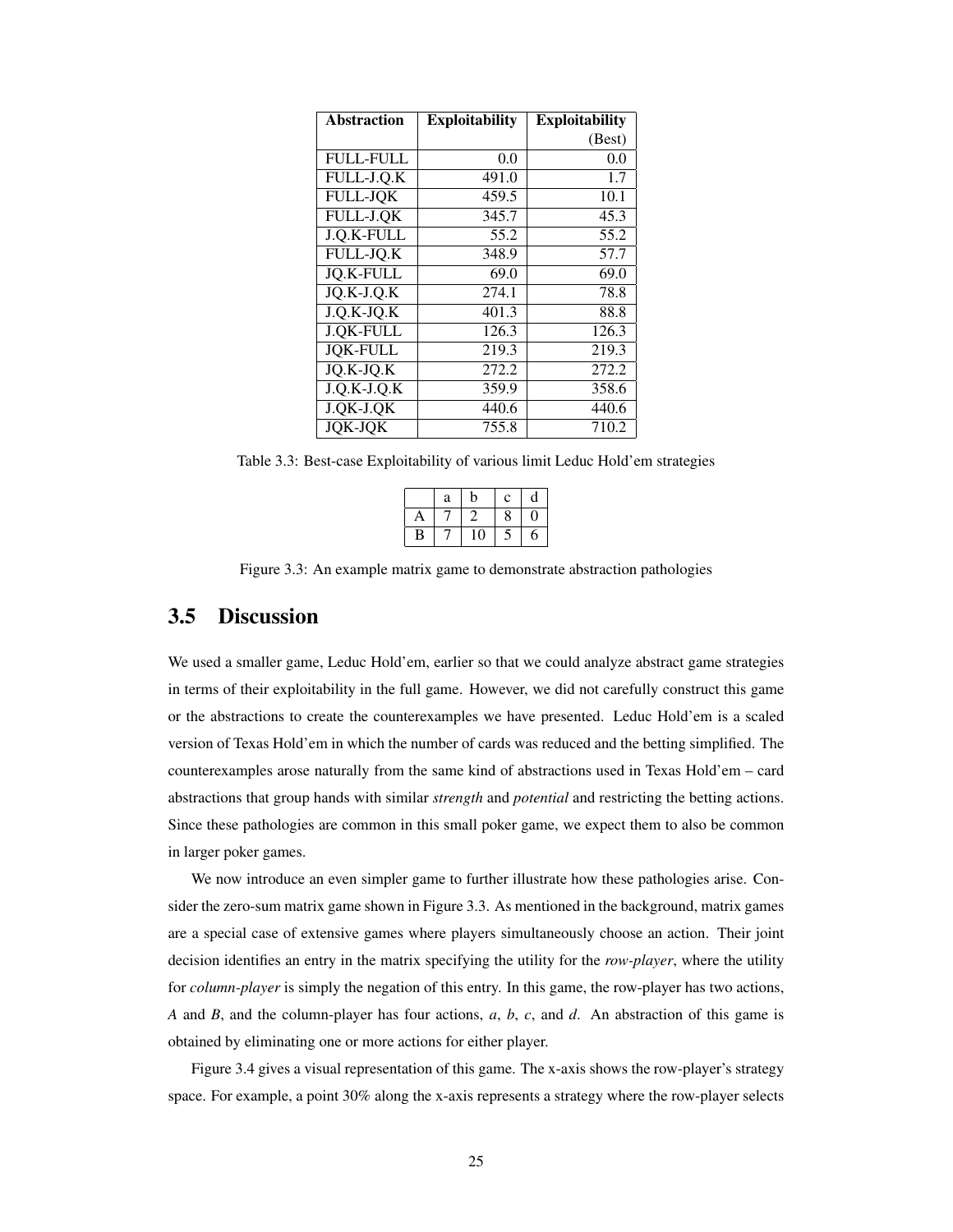

Figure 3.4: Visual representation of the matrix game in Figure 3.3

action *B* with probability 0.3 and action *A* the remainder of the time. Each line corresponds to a different action for the column player (*a*, *b*, *c* or *d*). The height of the line above any point on the x-axis represents the row-player's expected utility when the row-player plays that particular strategy and the column-player plays the action represented by the line. For example, if the row-player plays the strategy  $P(B) = 0.3$  and the column-player selects action *b*, then the utility for the row-player is approximately 4.4, whereas if the column-player selects action *d* the utility for the row player is approximately 1.8. These points are circled in Figure 3.4. An equilibrium strategy guarantees the best worst-case value, which in the full game occurs at the intersection of lines *c* and *d*, giving at least a value of slightly more than 5 to the row player.

Consider an abstract game where the column-player only has actions *a* and *b*. This abstract game has a range of equilibrium strategies for the row-player corresponding to the dash-emphasized segment of line *a*. Not only are there many equilibrium strategies in this abstract game, but some of them are *better* than others in terms of their worst-case utility in the full game. Since the true equilibrium strategy for the row player lies within this space, this abstract game has a solution that is not exploitable. Now consider a refinement of this abstraction where the column-player has action *c* in addition to *a* and *b*. Here, the equilibrium strategy for the row-player shifts to the left to the intersection of lines *b* and *c*. The addition of this action removes the true equilibrium strategy from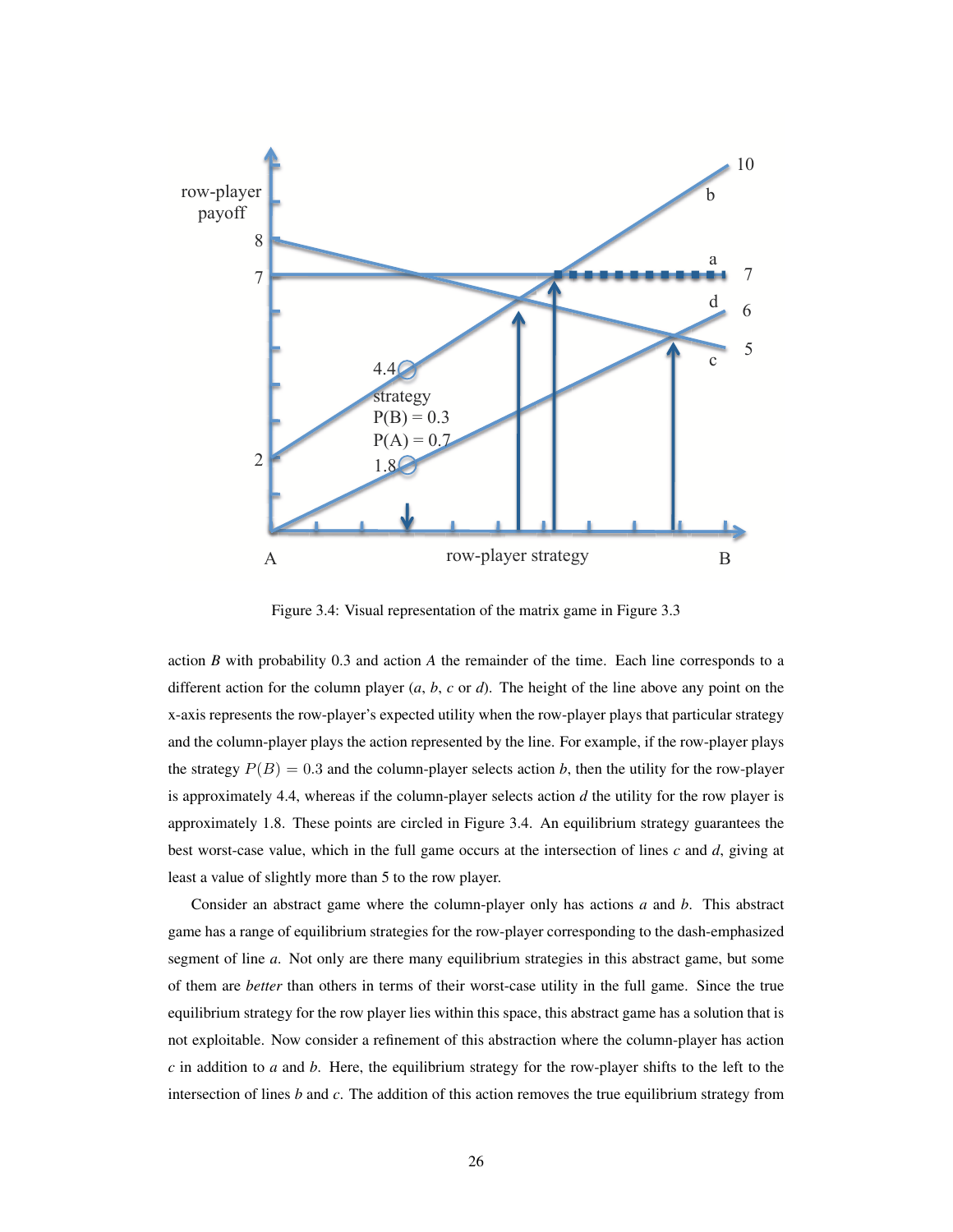the set of equilibrium strategies in the abstract game. More importantly, this unique equilibrium strategy has a lower worst-case utility in the full game than any equilibrium strategy in the coarser abstract game. Why does this occur? In essence, providing an additional action to an opponent has made the stronger strategies (including the true equilibrium) appear less attractive as the opponent lacks the ability to play strategies that would show that the alternatives are indeed worse.

Now, we show a pathology that arises from abstracting the row-player's actions. Suppose that the row player is only allowed to take action *B* and the column-player can only take action *c*. The equilibrium strategy is the only strategy for the row-player,  $P(B) = 1$ , and the row-player has a worst-case utility of 5. If we refine the game to allow the row player to also take action *A*, the equilibrium strategy moves to  $P(A) = 1$ , so the row player increases its utility to 8. However, in the full game this strategy has utility 0 for the row-player in the worst-case. Why does this occur? Providing additional strategies to a player can encourage the player to exploit the limitations of the opponent's abstraction, resulting in a strategy that is more exploitable by actions that become available to the opponent in the full game.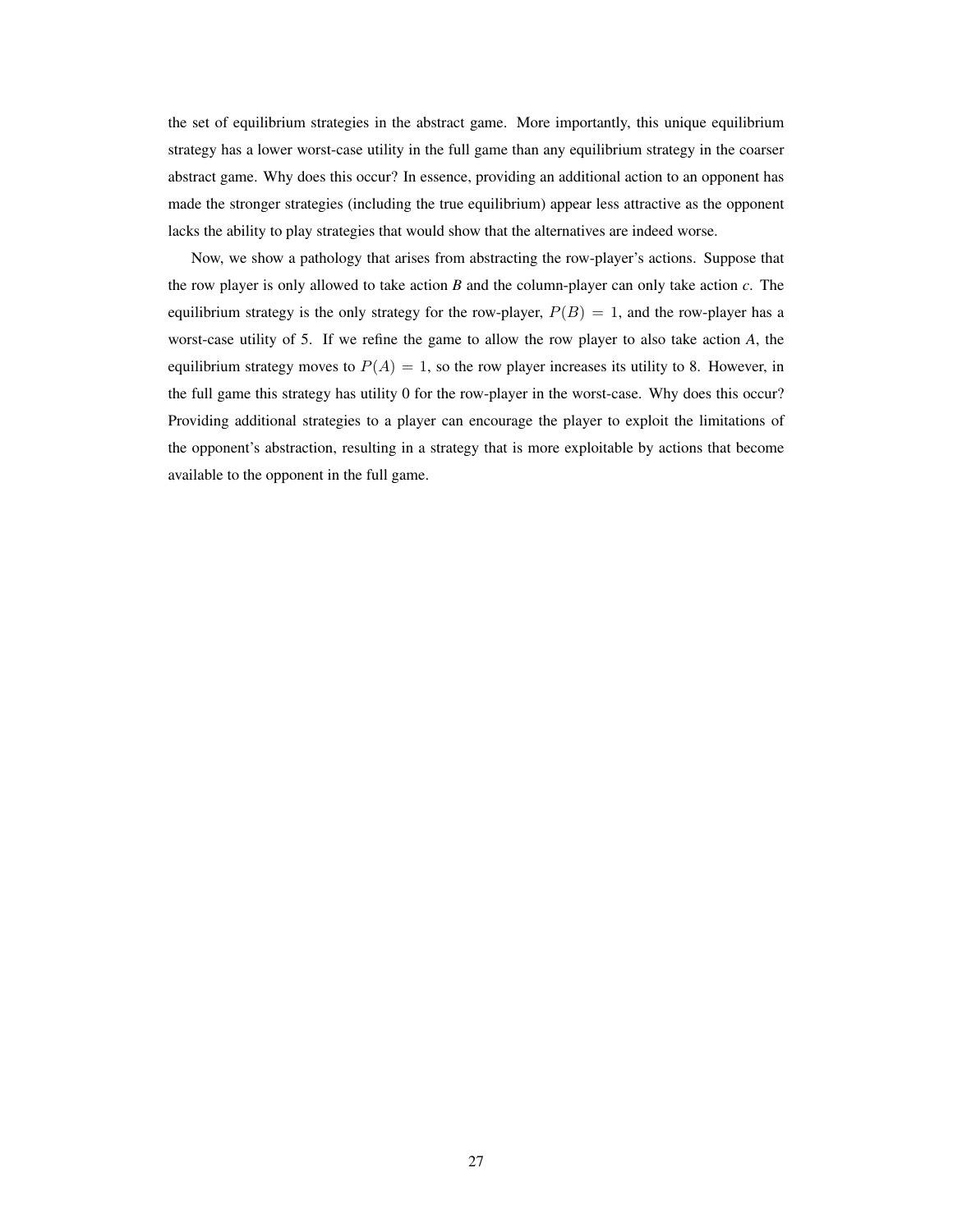## Chapter 4

## Domination Value

## 4.1 Motivation

In the previous chapter, we showed that not only do abstraction pathologies exist but they appear to be common. This runs counter to competition experience and intuition that solving increasingly larger abstraction games causes monotonic improvement in performance. One potential reason that these pathologies have not proven problematic in competitions is that when we evaluate strategies in the tournament setting, most of the strong programs are playing equilibrium-like<sup>1</sup> strategies. That is, the strong programs are not adapting to their opponent's strategy to exploit any apparent weaknesses; they win primarily due to poor opponent play.

If we examine Table 4.1 and Table 4.2, we can see the results of the Leduc Hold'em strategies from the previous chapter played against each other in a tournament setting modeled after the AAAI Poker Competitions. Just as in these competitions, we analyze the outcome of the tournament in two fashions. First, Table 4.1 shows the results from what is known as a *bankroll* competition. Here, the strategies are ordered by their average expected winnings against all opponents. Second, Table 4.2 shows the results from what is known as a *runoff* competition. Here, the strategy with the lowest expected winnings is assigned last place. This strategy is then removed and the runoff competition is repeated using the remaining opponents until only the winner remains. In a runoff competition it is sufficient to to have positive expectation against every opponent, regardless of the amount, to win the competition. However, the winner of the bankroll competition can lose to some opponents as long as the difference is made up by beating the weaker opponents by a large amount. We should note that the strategies here play both positions against every opponent and the expected win rate is the average of the win rates over both positions. Similarly, the exploitability of a strategy is the average exploitability over both seats. To further clarify, the strategy  $J.Q.K-JQ.K$  is two  $\varepsilon$ -Nash equilibrium strategies, one for each position in Leduc Hold'em, both of which are solved with the *J.Q.K* abstraction for the player and the *JQ.K* abstraction for the opponent. A crosstable showing the individual matches, from which these tables are derived, is provided in the appendix.

 $<sup>1</sup>$ An equilibrium-like strategy is a static strategy that seeks to balance its play in order to prevent exploitation by the</sup> opponent. Strategies found by solving an abstract game are equilibrium-like.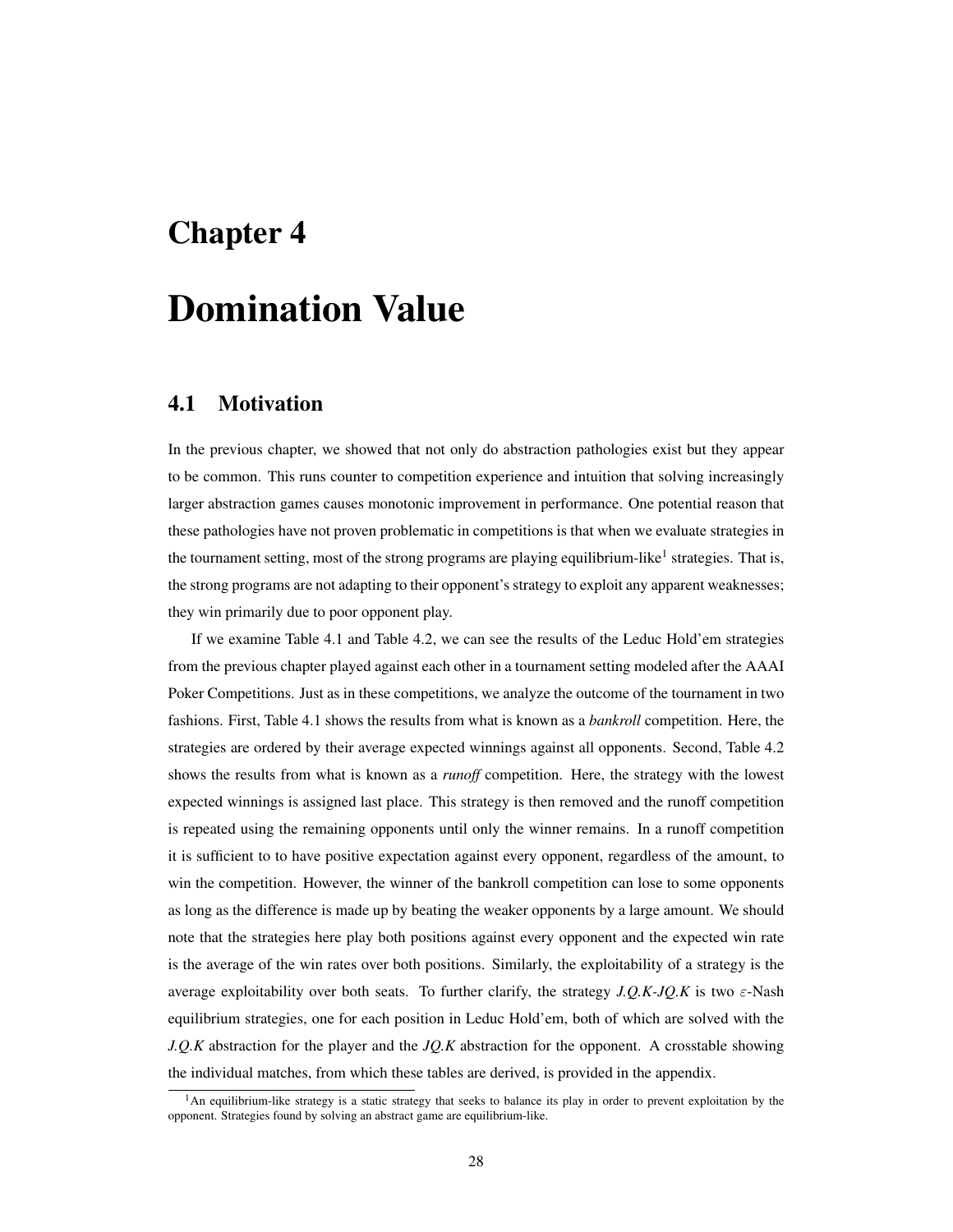There are a couple of interesting observations that we can gather from the tournament results. First, though the equilibrium does not lose to any other strategy and wins the runoff competition, it only places fourth in the bankroll competition. That is, it does not win as much against the weaker strategies as some of the other off-equilibrium strategies. Second, the exploitability of the strategies appears to only be weakly correlated with the tournament results with correlation coefficients of 0.15 and 0.30 for the bankroll and runoff tournaments respectively. If we look at the top 20% of strategies in terms of exploitability, which are all exploitable for less than 200 mb/h, the worst of them, *JQK-FULL*, finishes twenty-fourth in both tournaments. The remainder of these strategies are spread uniformly across the ranks. Third, the strategy that always folds is exploitable by 500 mb/h and would place last in either tournament format. Though most of the strategies are indeed less exploitable than always fold, *J.Q.K-JQK* is exploitable for over 600 mb/h and yet it places near the middle of the tournament in both settings. Finally, the largest strategy in which both players are abstracted, *J.Q.K-J.Q.K*, is the highest placed such strategy in the runoff competition, which is what would have been predicted from previous competition experience. The conclusions we can draw here are that, though exploitability says that refining an abstraction can lead to worse strategies, the tournament results still tend to follow our intuition that the larger abstract equilibrium strategies tend to perform better.

To help understand these results, let us investigate the well-known game of Paper-Rock-Scissors. The equilibrium strategy in this game is to play each action uniformly at random. The most exploitable strategy in this game would be to always play the same action (*e.g.*, always play rock). The equilibrium strategy will not only in expectation tie the most exploitable strategy, but it will in expectation tie *any* strategy. This guarantees that it cannot finish on top of a bankroll style tournament unless all but one of the other entrants to the competition is an equilibrium. That is, playing the equilibrium strategy in a Paper-Rock-Scissors tournament is a bad idea [3]. Despite this, equilibrium-like strategies do well in poker games. One possible explanation for this difference is the presence of dominated strategies in poker games, which do not exist in Paper-Rock-Scissors. We define a dominated strategy as follows:

**Definition 6 (Dominated Strategy)** A *dominated strategy for player i is a pure strategy<sup>2</sup>,*  $\sigma_i$ *, such that there exists another strategy,*  $\sigma_i'$ *, where for all opponent strategies*  $\sigma_{-i}$ *,* 

$$
u_i(\sigma'_i, \sigma_{-i}) \ge u_i(\sigma_i, \sigma_{-i})
$$
\n(4.1)

and the inequality must hold strictly for at least one opponent strategy. We say  $\sigma'_i$  **dominates**  $\sigma_i$ .

This implies that a player can never benefit by playing a dominated strategy. It is, in essence, a mistake to play a dominated strategy against *any* opponent. Furthermore, an equilibrium strategy will never play a dominated strategy. Identifying dominated strategies is difficult in large games as it requires a linear program of similar size to one for solving the game [5].

 $2A$  pure strategy is one that assigns a probability of 1 to a single action at every history.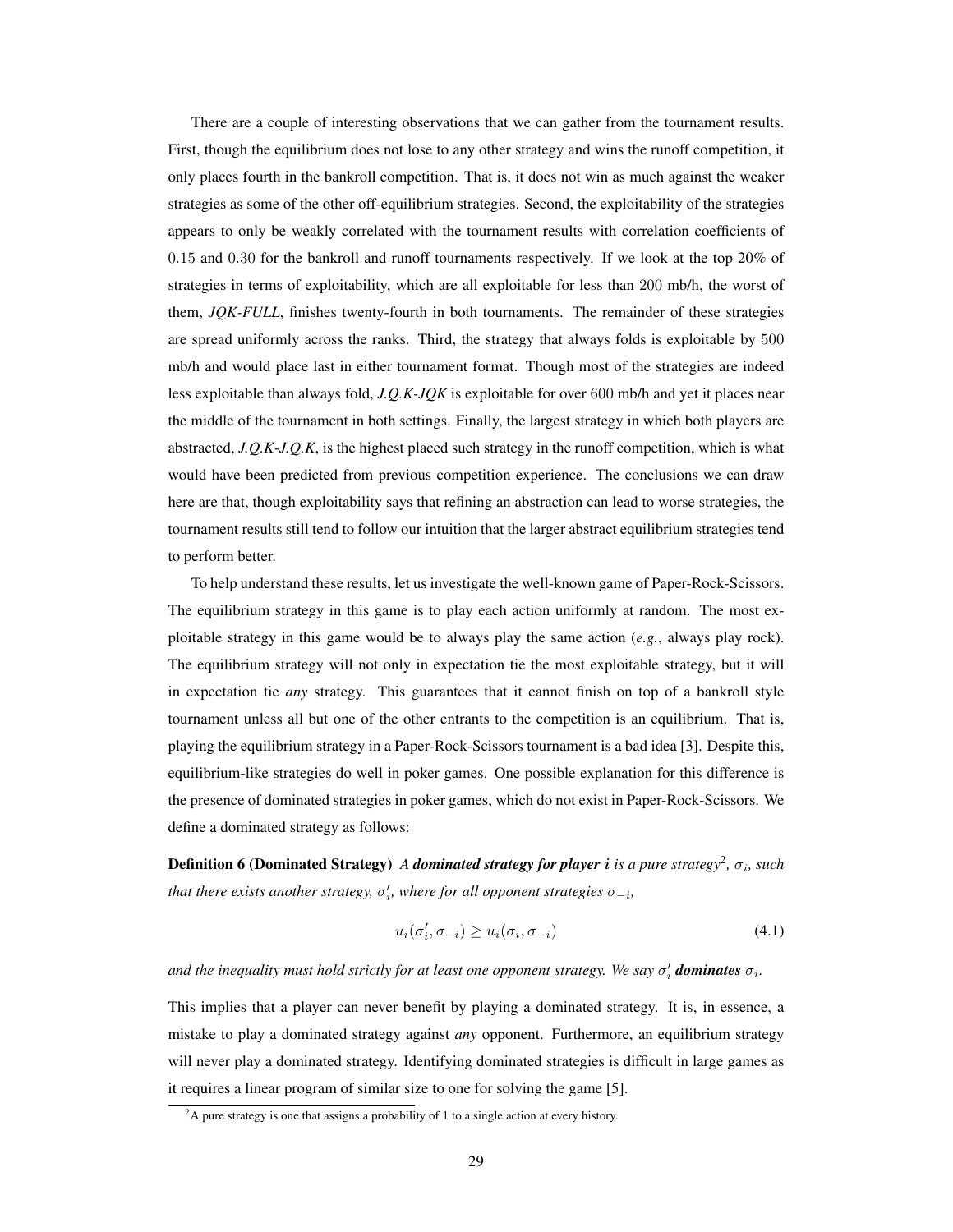| Rank            | <b>Strategy</b>  | <b>Exploitability</b> |
|-----------------|------------------|-----------------------|
| 1               | FULL-J.QK        | 270.999               |
| 2               | FULL-J.Q.K       | 388.18                |
| 3               | FULL-JQ.K        | 334.159               |
| $\overline{4}$  | <b>FULL-FULL</b> | 0                     |
| 5               | $J.Q.K-JQ.K$     | 385.69                |
| 6               | J.Q.K-J.QK       | 342.33                |
| 7               | $J.Q.K-J.Q.K$    | 320.394               |
| 8               | J.Q.K-FULL       | 53.8288               |
| 9               | JQ.K-JQ.K        | 266.523               |
| 10              | $JQ.K-J.Q.K$     | 228.787               |
| 11              | $JQ.K-J.QK$      | 228.977               |
| $\overline{12}$ | J.Q.K-JQK        | 620.34                |
| 13              | <b>FULL-JQK</b>  | 543.635               |
| 14              | <b>JO.K-FULL</b> | 84.8595               |
| $\overline{15}$ | J.QK-J.QK        | 372.979               |
| $\overline{16}$ | JQ.K-JQK         | 500.985               |
| $\overline{17}$ | J.QK-JQ.K        | 378.093               |
| $\overline{18}$ | $J.QK-J.Q.K$     | 256.532               |
| 19              | <b>J.QK-FULL</b> | 108.937               |
| 20              | J.QK-JQK         | 563.338               |
| 21              | JQK-JQ.K         | 239.901               |
| 22              | JQK-J.QK         | 230.992               |
| 23              | $JQK-J.Q.K$      | $242.\overline{141}$  |
| 24              | <b>JQK-FULL</b>  | 199.876               |
| 25              | <b>JOK-JOK</b>   | 610.737               |

Table 4.1: Bankroll Rankings and Exploitability for Leduc Hold'em Tournament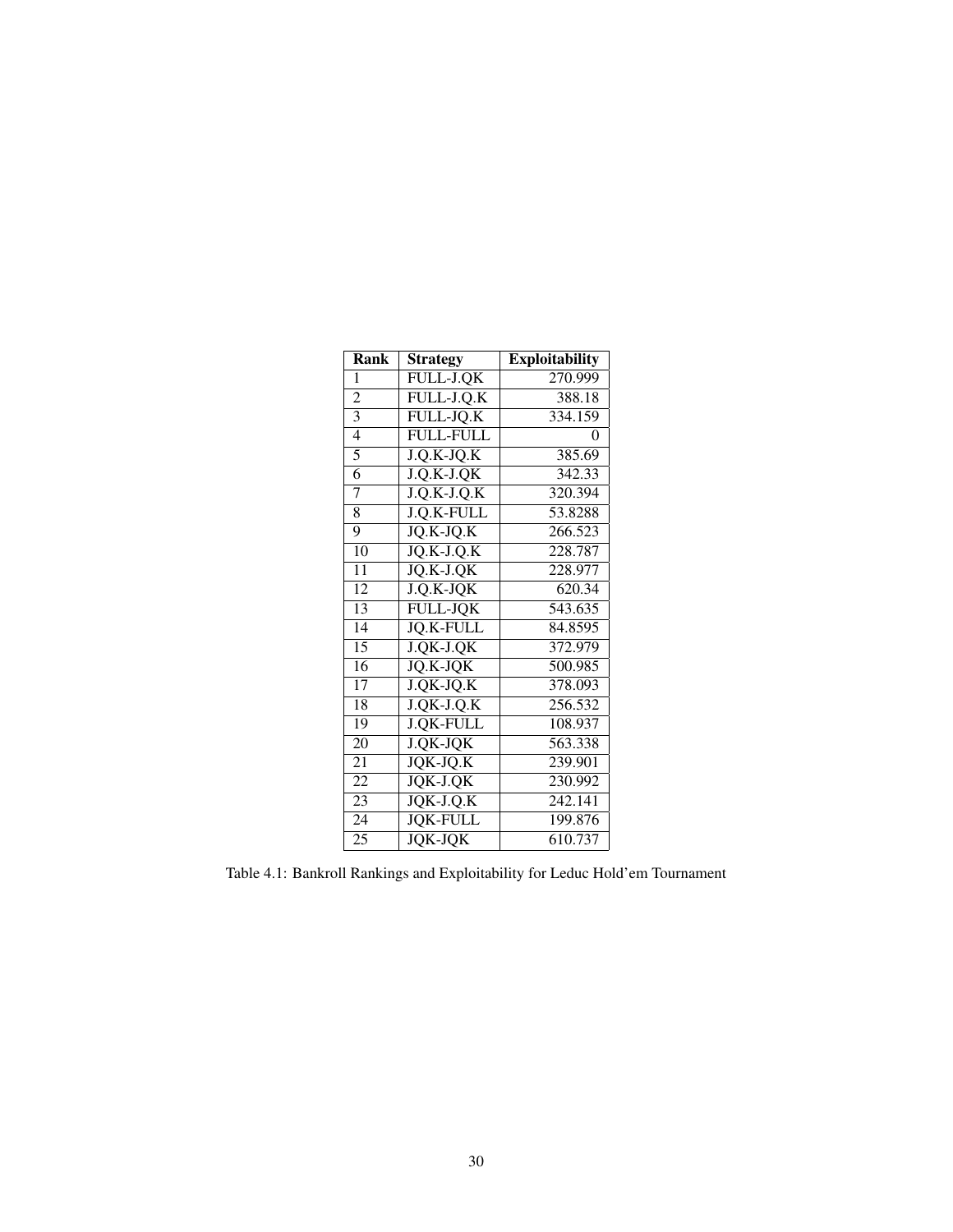| Rank            | <b>Strategy</b>   | <b>Exploitability</b> |
|-----------------|-------------------|-----------------------|
| 1               | <b>FULL-FULL</b>  | 0                     |
| 2               | FULL-J.QK         | 270.999               |
| 3               | FULL-J.Q.K        | 388.18                |
| $\overline{4}$  | FULL-JQ.K         | 334.159               |
| 5               | $J.Q.K-J.Q.K$     | 320.394               |
| 6               | J.Q.K-JQ.K        | 385.69                |
| 7               | J.Q.K-FULL        | 53.8288               |
| 8               | JQ.K-JQ.K         | 266.523               |
| 9               | $J.Q.K-J.QK$      | 342.33                |
| 10              | $JQ.K-J.Q.K$      | 228.787               |
| $\overline{11}$ | $JQ.K-J.QK$       | 228.977               |
| $\overline{12}$ | <b>JO.K-FULL</b>  | 84.8595               |
| 13              | J.QK-JQ.K         | 378.093               |
| 14              | $J.$ QK- $J.$ Q.K | 256.532               |
| $\overline{15}$ | J.QK-J.QK         | 372.979               |
| $\overline{16}$ | JQ.K-JQK          | 500.985               |
| $\overline{17}$ | J.Q.K-JQK         | 620.34                |
| $\overline{18}$ | <b>FULL-JQK</b>   | 543.635               |
| 19              | <b>J.QK-FULL</b>  | 108.937               |
| 20              | J.QK-JQK          | 563.338               |
| 21              | JQK-JQ.K          | 239.901               |
| 22              | JQK-J.QK          | 230.992               |
| 23              | $JQK-J.Q.K$       | $242.\overline{141}$  |
| 24              | <b>JQK-FULL</b>   | 199.876               |
| 25              | <b>JOK-JOK</b>    | 610.737               |

Table 4.2: Runoff Rankings and Exploitability for Leduc Hold'em Tournament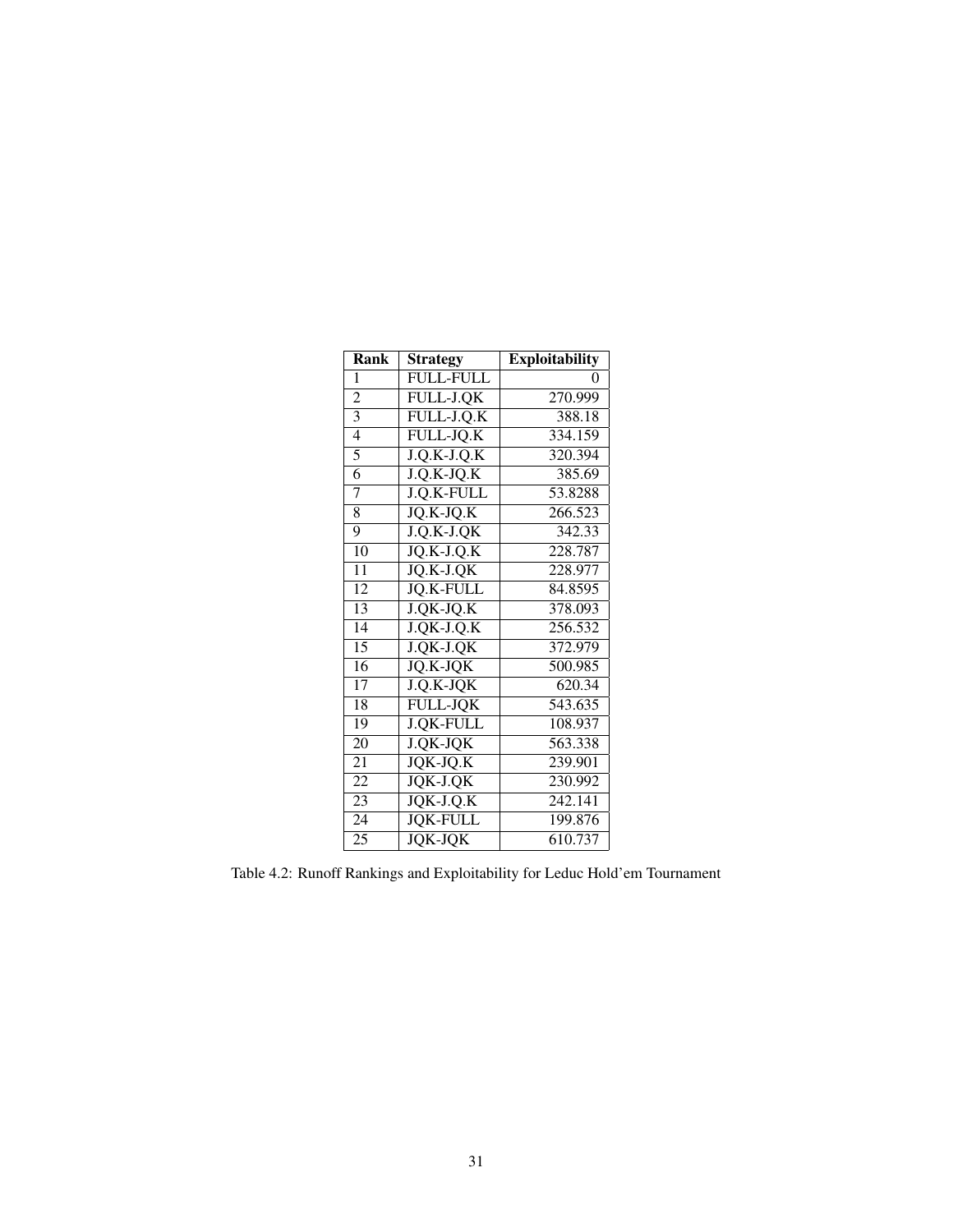|   | $\rm{a}$ |  |
|---|----------|--|
| Α |          |  |
| В |          |  |
|   |          |  |

Figure 4.1: An example matrix game to demonstrate the effects of opponent refinement on dominated strategies

In this chapter, we will first explore some of the properties of domination and the effect of refinement on domination. Then, we will introduce a quantitative measure of how often a strategy makes mistakes, its domination value. Finally, we will use this measure to evaluate our Leduc Hold'em strategies from Chapter 3.

## 4.2 Properties of Domination and Refinement

As with exploitability, we can show a similar result for domination when we refine the player's abstraction against an unabstracted opponent.

**Theorem 5** *If*  $\alpha$  *and*  $\beta$  *are abstractions where*  $\alpha \supseteq \beta$  *and*  $\alpha_2 \equiv \beta_2$ *, then if*  $\sigma_1$  *is a dominated strategy in*  $\Gamma^{\beta}$  *then*  $\sigma_1$  *is also dominated in*  $\Gamma^{\alpha}$ *.* 

PROOF. Let  $\sigma'_1 \in \Sigma_1^{\beta}$  be the strategy that dominates  $\sigma_1$ . Since  $\Sigma^{\beta} \subseteq \Sigma^{\alpha}$ ,  $\sigma'_1 \in \Sigma^{\alpha}$  by Theorem 2. Thus, Equation 4.1 holds in  $\Gamma^{\alpha}$  as  $\sigma'_{1}$  again dominates  $\sigma_{1}$ .

**Corollary 1** If  $\alpha$  *is an abstraction and*  $\alpha_2 \equiv \phi_2$ , then if  $\sigma_1$  *is dominated in*  $\Gamma^{\alpha}$  *then*  $\sigma_1$  *is dominated in* Γ*.*

The proof holds by direct application of Theorem 5. As a direct result of this corollary, if we refine the player's abstraction against an unabstracted opponent, we preserve strategy domination.

Theorem 5 states that refining the player's abstraction cannot add back in a strategy that was dominated in the coarser game. Unfortunately, the same is not true for refining the opponent's abstraction. For example, take the matrix game in Figure 4.1. In the abstract game where the rowplayer can play actions *A* and *B* and the column-player only *a*, we see that *A* dominates *B*. By refining the column player to also include action *b*, *B* is no longer dominated. Furthermore, *B* is dominated by *C* in the full game. That is, by refining the opponent we can reintroduce dominated strategies.

If we know that our opponent is rational, we know that they will not play any dominated strategies. This means that there could be additional strategies (that are not dominated) that we should never play since some strategies may become dominated once the opponent's irrational strategies are no longer considered. By both players assuming the other is rational, we get a notion known as iterated dominance.

Definition 7 (Iteratively Dominated Strategy) *An iteratively dominated strategy for player* i *is a pure strategy*  $\sigma_i$ , such that either  $\sigma_i$  is a dominated strategy, or there exists a  $\sigma'_i$  such that for all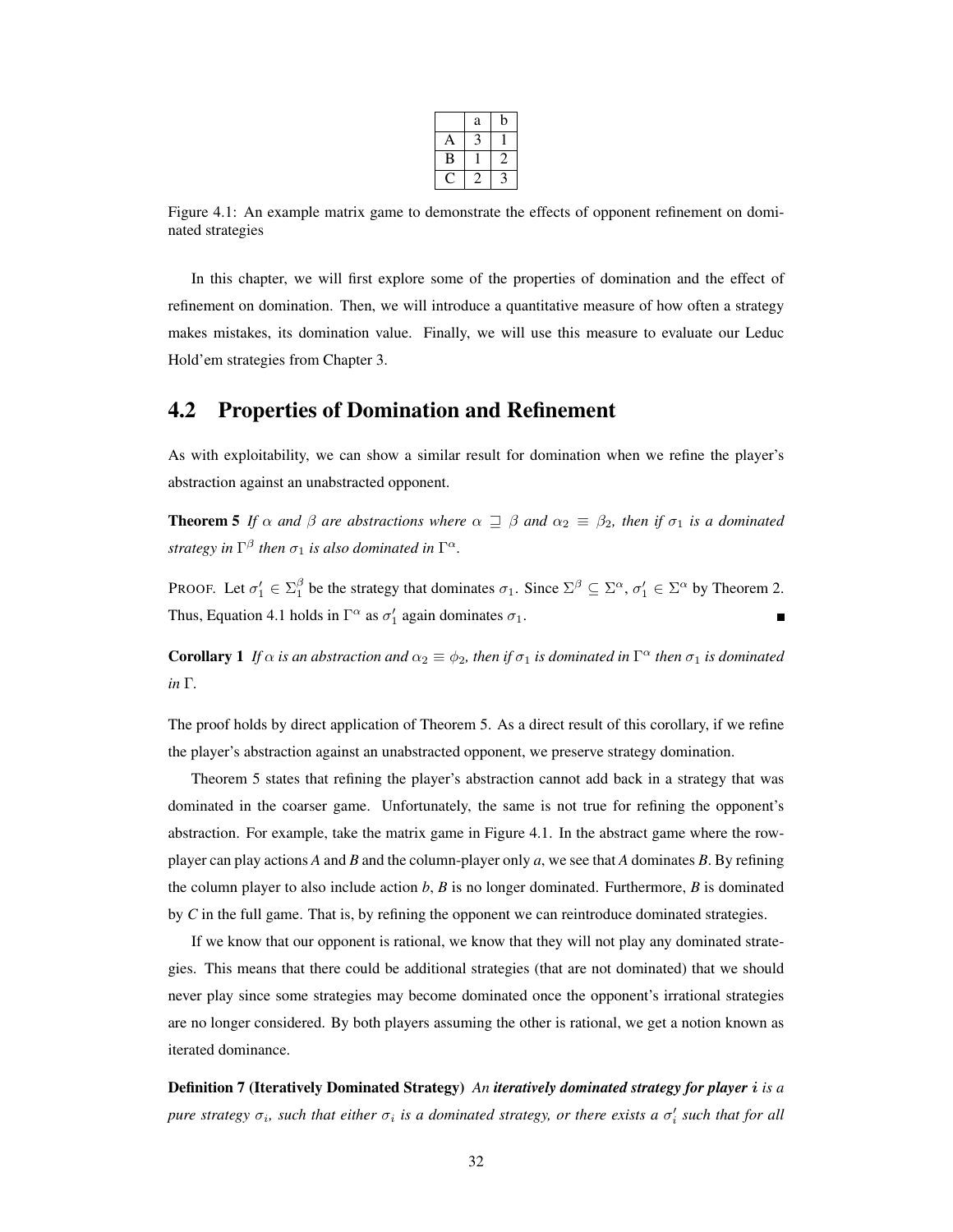|   | a | b |
|---|---|---|
| Δ |   |   |
| В |   | 6 |
|   | 2 | 1 |
|   |   |   |

Figure 4.2: An example matrix game to demonstrate the effect of player refinement on iteratively dominated strategies

*non-iteratively dominated opponent strategies* σ−<sup>i</sup> *we have*

$$
u_i(\sigma'_i, \sigma_{-i}) \ge u_i(\sigma_i, \sigma_{-i})
$$
\n(4.2)

*The inequality must hold strictly for at least one opponent strategy. Here, we say*  $\sigma_i'$  *iteratively*  $dominates$   $\sigma_i$ .

Note that the definition of iterative dominance is recursive. Again, like with a dominated strategy, it is a mistake to play an iteratively dominated strategy against an opponent who is and assumes rationality. As such, an iteratively dominated strategy will never be played by an equilibrium strategy.

Unlike with simple domination, iterative dominance is not necessarily preserved by refinement in any situation. It is straightforward to create examples of this using matrix games, as we previously did for opponent refinement. As an example, we see in Figure 4.2 an example of player refinement against an unabstracted opponent that leads to the re-introduction of an iteratively dominated strategy. In the abstract game where the only strategies available to the row-player are *A* and *B*, *a* dominates *b* (remember, the column-player is minimizing) and therefore *A* iteratively dominates *B*. By refining the player and introducing *C*, *a* no longer dominates *b*, so *B* is no longer iteratively dominated. In the full game, *D* dominates *C* and therefore *a* iteratively dominates *b*, which in turn makes *D* iteratively dominate both *A* and *B*. By refining the player in the first abstract game, we see that we can reintroduce a strategy that is iteratively dominated in both the coarser abstract game as well as the full game.

### 4.3 Domination Value

An equilibrium strategy makes an opponent indifferent to *all* non-iteratively dominated strategies. That is, to tie an equilibrium strategy in expectation, all one must do is play a non-iteratively dominated strategy. This is a much weaker condition than the requirement to play an equilibrium strategy that is necessary to be unexploitable. This observation leads us to a new evaluation criteria, called the domination value of a strategy.

**Definition 8 (Domination Value)** *The domination value of a strategy*  $\sigma_i$ , written  $\text{Dom}_i(\sigma_i)$ , is

$$
Dom_1(\sigma_1) = \max_{\sigma_2 \in \Sigma_2^*} u_2(\sigma_1, \sigma_2) + v^*, \text{ and}
$$
  
\n
$$
Dom_2(\sigma_2) = \max_{\sigma_1 \in \Sigma_1^*} u_1(\sigma_1, \sigma_2) - v^*
$$
\n(4.3)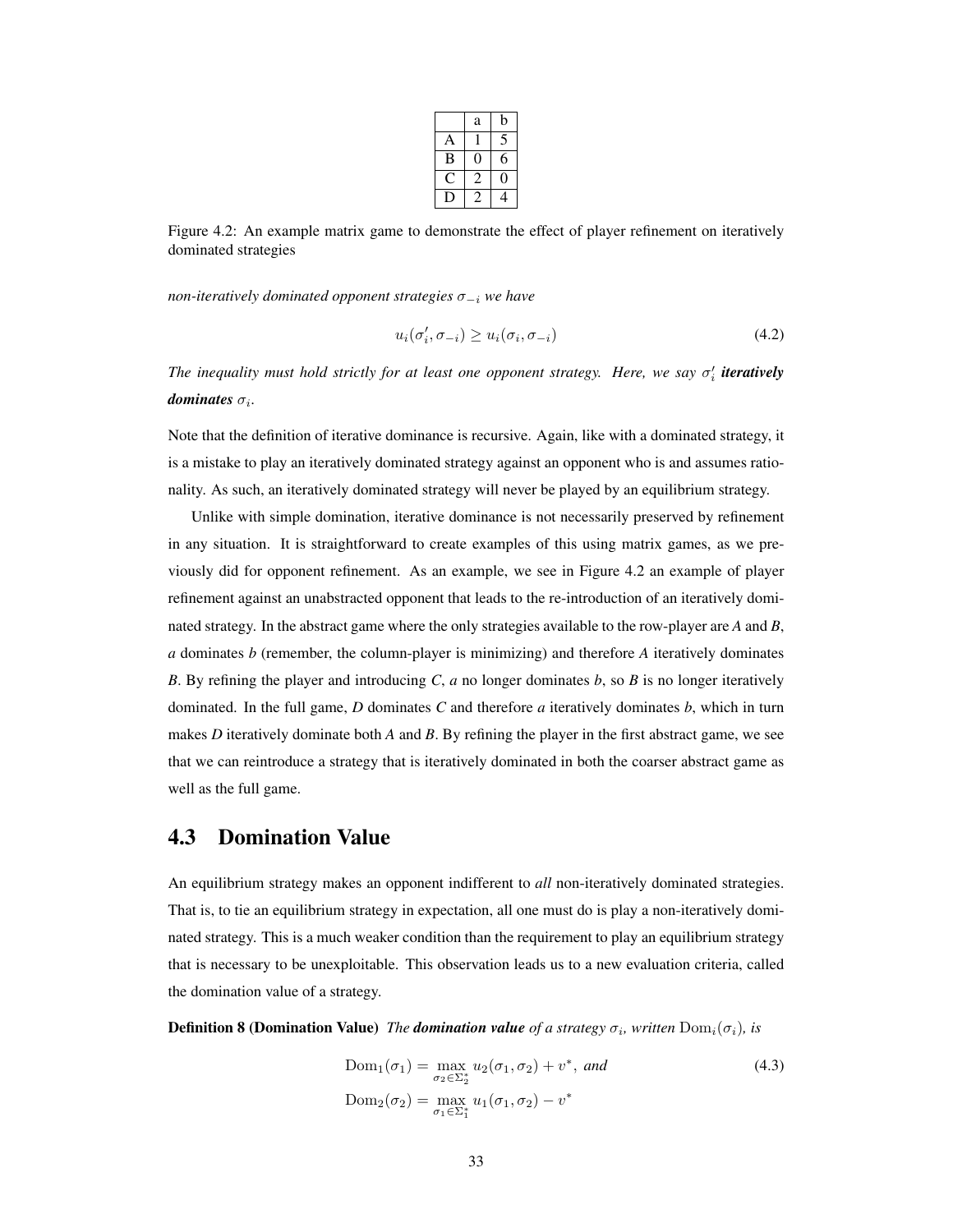The domination value of a strategy measures how much value is lost against the worst-case equilibrium strategy. That is, by player 1's failure to assume her opponent is rational, how much additional value could she lose if her opponent is indeed rational. Note that for all  $\sigma_i$ ,  $\text{Dom}_i(\sigma_i) \geq 0$  and for all equilibrium strategies  $\sigma_i^*$ ,  $\text{Dom}_i(\sigma_i^*) = 0$ . However, non-equilibrium strategies may also have a domination value of zero. In particular, any strategy that does not play any iteratively dominated strategies will have domination value zero.

As with exploitability, we have a series of monotonicity properties that we would like to hold under refinement using domination value instead of exploitability as our evaluation criteria. That is, our definitions for strong and weak monotonicity, as well as their respective player and opponent variations, from Chapter 3 remain unchanged after substituting  $Dom<sub>i</sub>$  for  $\varepsilon<sub>i</sub>$ . We should be rather pessimistic about any of these properties holding, especially after we have already shown that iterative dominance is not preserved under refinement. A second reason for this pessimism is that when we solve for an arbitrary equilibrium strategy in an abstract game, we have no control over how much weight is assigned to the iteratively dominated strategies, which is what will determine the domination value. That is, again there could be some equilibrium strategies from the same abstract game that are better or worse in terms of their domination values. Indeed, we will see in the results section that none of the monotonicity properties hold. We will, however, show that domination value is far more correlated with the outcome of a tournament than exploitability.

## 4.4 Computing the Domination Value of a Strategy

Before presenting our results, we must first outline how one computes the domination value of a strategy, as well as the domination value of the best equilibrium strategy in an abstract game. Like with exploitability, these computations are all done using the sequence form representation of a game and linear programming. Similarly, these linear programs are all about the size of the one used to solve an equilibrium in the full game and hence we can only compute the domination value of a strategy in small games.

We can compute the domination value of a strategy using the following linear program:

$$
Dom_2(y) = \max_{x,u} yA_1x - v^* \quad \text{subject to} \quad fu = v^*, \quad Fu \le A_2x, \quad Ex = e, \quad x \ge 0 \quad (4.4)
$$

Here,  $A_1$  is the payoff matrix for the game where player 2 is abstracted and  $(A_2, E, e, F, f)$  is the sequence form representation of the full game.

PROOF. Let  $(x, u)$  be a feasible solution (4.4).  $(x, u)$  is a feasible point of (2.14), as the constraints of (2.14) are a subset of the constraints in (4.4). Additionally,  $(x, u)$  is in the solution set of (2.14) as the objective function,  $fu$  is constrained to be the optimal value of  $v^*$ . Therefore, any feasible x of (4.4) is an equilibrium strategy for player 1 in the full game. Let  $(x^*, u^*)$  be an optimal solution to (4.4). By definition,  $u_1(x^*, y) = yA_1x^* \ge yA_1x = u_1(x, y)$  for all x satisfying the constraints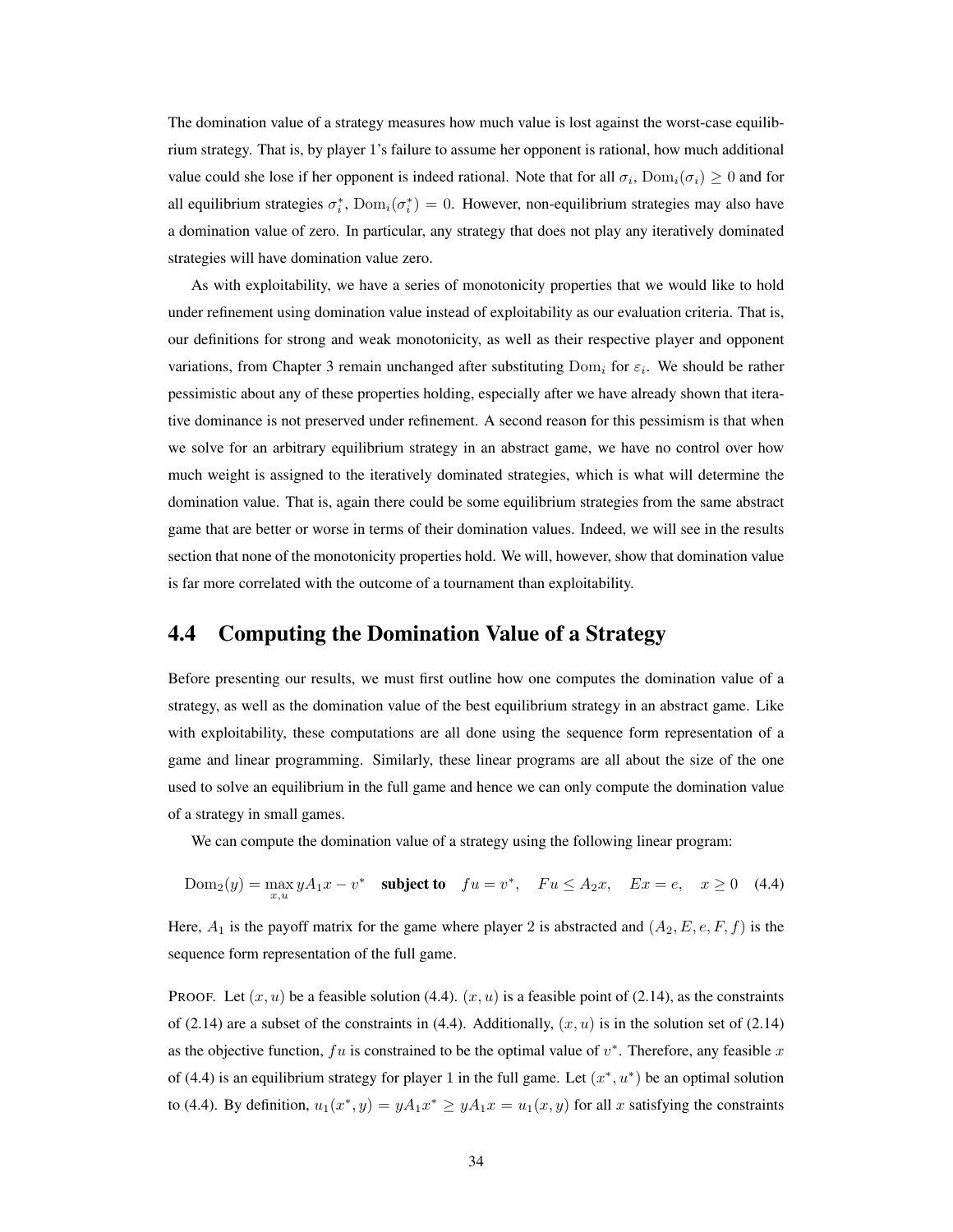(or all equilibrium strategies for player 1). Therefore, x provides the greatest utility to player 1 of all equilibrium.

As with the equilibrium linear program, it is useful for us to look at the dual linear program for computing the domination value of a strategy for player 1.

$$
Dom_1(x) = -\max_{a,b,c} fc - v^*a - v^* \quad \text{subject to} \quad Eb = ea, \quad Fc \le A_2x + A_1b, \quad b \ge 0 \quad (4.5)
$$

Again,  $A_1$  is the payoff matrix for the game where player 1 is abstract and  $(A_2, E, e, F, f)$  is the sequence form representation of the full game. The dual variables have an interesting structure. In particular,  $b$  is a strategy for player 1, but this realization plan normalizes to  $a$ , instead of to 1. This means the expected payoff yAb is off by a constant factor of  $\frac{1}{a}$  when a is non-zero. The vector c is similar to the dual vector in the standard best response linear program. In that program, the vector corresponds to the values of the opposing player's information sets.

As with the equilibrium linear program, we can modify the dual in a simple fashion to find player 1's best strategy in terms of domination value.

$$
\max_{a,b,c,x,u} fc - v^*a \text{ subject to}
$$
  
\n
$$
E_1b = e_1a, \quad F_1c \le A_2x + A_1b, \quad f_3u = t^*, \quad F_3u \le A_3x, \quad E_3x = e_3, \quad b, x \ge 0 \quad (4.6)
$$

In this linear program, we make use of  $(A_3, E_3, e_3, F_3, f_3)$ , the sequence form representation of  $\Gamma^{\alpha}$ , the game being solved by player 1, as well as  $t^*$ , the value of this game. In addition to the previous variables, we now let x vary. It is straightforward to show that (4.6) solves  $\min_{x} \text{Dom}_1(x)$ , where x is constrained to be an equilibrium strategy, by substituting (4.5) for  $Dom<sub>1</sub>(x)$ .

### 4.5 Results

The first results we will present are the domination values for the Leduc Hold'em strategies from Chapter 3. Table 4.3 shows how each of these strategies does against the equilibrium in the full game found by CPLEX, against the worst-case equilibrium (the strategy's domination value) as well as the optimal domination value for an equilibrium strategy in the same abstract game. The results here are sorted by the optimal domination value, which we notice is typically close to the domination value of the arbitrary equilibrium. The only case where there is a difference of more than 20 mb/h is in the *FULL-JQK* abstraction. Similarly, the expected outcome against an arbitrary equilibrium is also typically close to the domination value of the strategy. Here, there is only two strategies with more than a 20 mb/h difference between the domination value and the expected loss to an arbitrary equilibrium. We also see that the larger abstract games tend to have lower domination values than the smaller abstract games. For example, many of the strategies with higher domination values use the *JQK* abstraction for one player.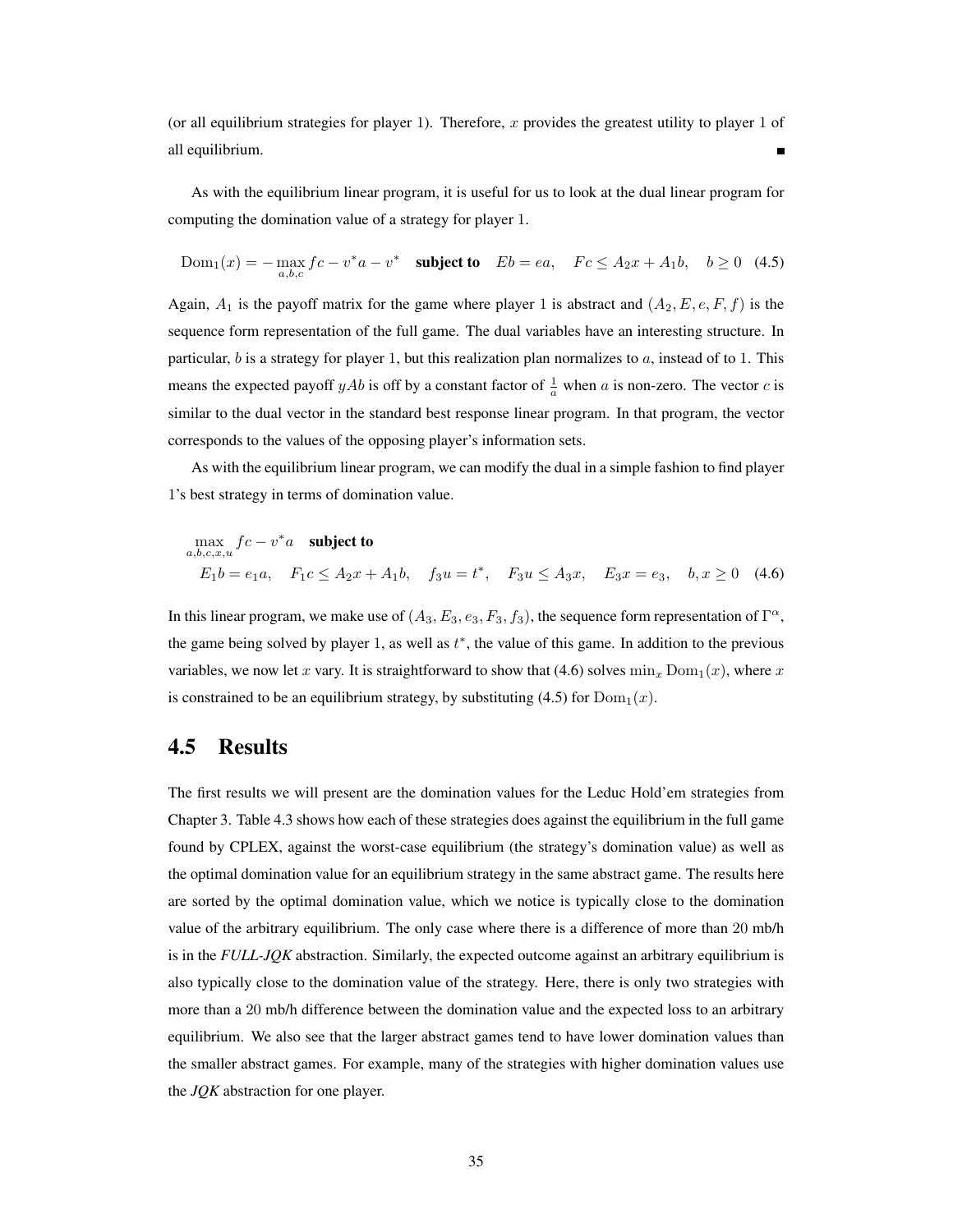| <b>Abstraction</b> | <b>EV</b> of Equilibrium | <b>Domination Value</b> | <b>Best Domination Value</b> |
|--------------------|--------------------------|-------------------------|------------------------------|
| <b>FULL-FULL</b>   | 0                        | $\theta$                | $\theta$                     |
| $J.Q.K-JQ.K$       | 8.2628                   | 9.6393                  | 5.6056                       |
| FULL-JQ.K          | 15.9353                  | 16.0543                 | 9.2493                       |
| FULL-J.Q.K         | 13.7653                  | 14.1158                 | 14.1408                      |
| FULL-J.QK          | 23.1978                  | 26.2033                 | 15.7413                      |
| <b>FULL-JQK</b>    | 76.3623                  | 83.9278                 | 16.4323                      |
| JQ.K-JQ.K          | 24.4563                  | 25.6953                 | 25.5933                      |
| $J.Q.K-J.Q.K$      | 24.3738                  | 27.8143                 | 27.6663                      |
| JQ.K-J.Q.K         | 29.6123                  | 32.5473                 | 32.2413                      |
| $J.Q.K-J.QK$       | 38.2403                  | 49.6428                 | 38.8658                      |
| J.Q.K-FULL         | 31.0328                  | 44.6188                 | 44.5683                      |
| JQ.K-J.QK          | 39.9943                  | 47.6378                 | 47.6393                      |
| <b>JQ.K-FULL</b>   | 43.0438                  | 54.1853                 | 54.2448                      |
| JQ.K-JQK           | 67.3973                  | 78.1593                 | 58.7938                      |
| $J.Q.K-JQK$        | 89.3688                  | 99.6298                 | 74.3198                      |
| J.QK-JQ.K          | 71.6203                  | 75.9163                 | 75.4923                      |
| J.QK-JQK           | 89.1768                  | 96.2983                 | 75.7248                      |
| J.QK-FULL          | 99.3133                  | 102.001                 | 100.17                       |
| $J.QK-J.Q.K$       | 103.907                  | 105.35                  | 105.614                      |
| $J.QK-J.QK$        | 99.0023                  | 121.061                 | 121.346                      |
| $JQK-J.Q.K$        | 167.136                  | 171.214                 | 171.202                      |
| $JQK-J.QK$         | 172.795                  | 175.228                 | 175.737                      |
| JQK-JQ.K           | 177.037                  | 179.729                 | 179.612                      |
| <b>JQK-FULL</b>    | 186.56                   | 189.777                 | 189.602                      |
| <b>JQK-JQK</b>     | 351.151                  | 402.385                 | 390.788                      |

Table 4.3: Domination Values for Leduc Hold'em Strategies

If we look more closely at the table, we can see that, as expected, none of the monotonicity properties hold. For example, *JQ.K-JQ.K* is slightly better than *J.Q.K-J.Q.K* in terms of best-case domination value for a violation of weak and strong monotonicity, *JQ.K-JQK* is better than *J.Q.K-JQK* for a violation of weak and strong player monotonicity and *J.QK-J.Q.K* is worse than *J.QK-JQ.K* for a violation of weak and strong opponent monotonicity. Though these violations exist, the magnitude of the violations is much less profound in comparison to the ones we found when using exploitability as our evaluation criteria.

Next, we look at how domination values of the strategies relate to the outcome of the tournament settings introduced earlier in this chapter. Table 4.4 and Table 4.5 show the bankroll and runoff rankings for the Leduc Hold'em tournaments with the domination values of the strategies instead of their exploitabilities. Here, if we look at the top 20% of strategies in terms of their domination value, which all have domination values less than 26 mb/h, we see a much higher concentration of strategies in the higher ranks. For instance, in the bankroll tournament, all of these top strategies are in the top seven places. Similarly in the runoff tournament, the top strategies are in the top six places. Though lower domination valued strategies tend to do better than higher ones in both tournaments, it is much more clear in the runoff tournament that lower domination valued strategies have an edge on higher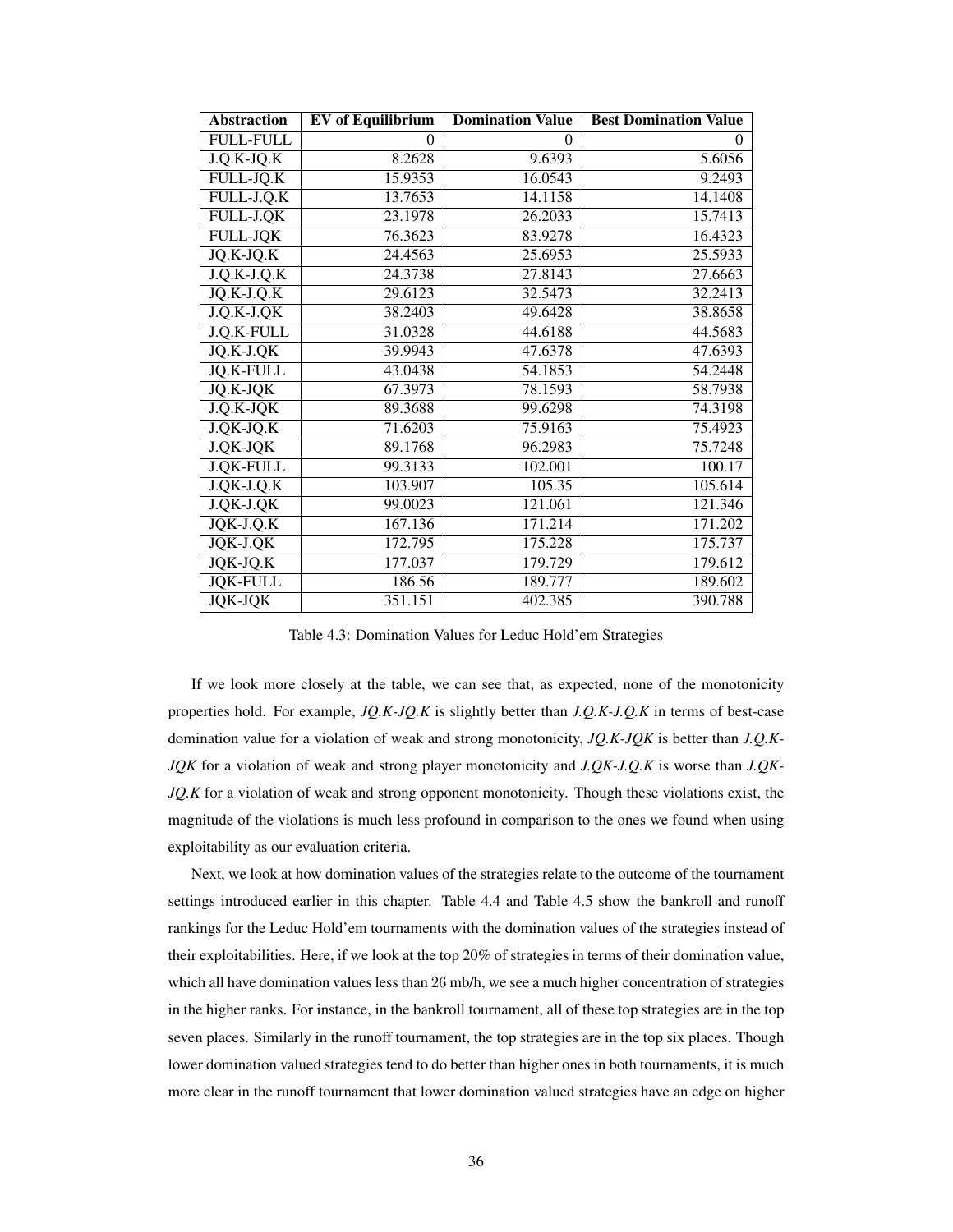| Rank            | <b>Strategy</b>       | <b>Domination Value</b> |
|-----------------|-----------------------|-------------------------|
| 1               | FULL-J.QK             | 29.6861                 |
| $\overline{c}$  | FULL-J.Q.K            | 19.7281                 |
| 3               | FULL-JQ.K             | 25.8407                 |
| $\overline{4}$  | <b>FULL-FULL</b>      | 0                       |
| $\overline{5}$  | $J.Q.K-JQ.K$          | 13.4704                 |
| 6               | $J.Q.K-J.QK$          | 53.4826                 |
| 7               | $J.Q.K-J.Q.K$         | 25.3061                 |
| 8               | J.Q.K-FULL            | 38.6663                 |
| 9               | JQ.K-JQ.K             | 31.4793                 |
| 10              | JQ.K-J.Q.K            | 40.323                  |
| $\overline{11}$ | JQ.K-J.QK             | 53.1916                 |
| $\overline{12}$ | J.Q.K-JQK             | 84.4869                 |
| $\overline{13}$ | <b>FULL-JQK</b>       | 80.1915                 |
| 14              | <b>JQ.K-FULL</b>      | 53.8738                 |
| 15              | J.QK-J.QK             | 97.1951                 |
| $\overline{16}$ | $JQ.K-JQK$            | 69.592                  |
| 17              | J.QK-JQ.K             | 55.3213                 |
| 18              | J.QK-J.Q.K            | 78.0052                 |
| 19              | <b>J.QK-FULL</b>      | 87.131                  |
| 20              | J.QK-JQK              | 93.0526                 |
| 21              | $JQK-JQ.K$            | 149.648                 |
| 22              | $\overline{JQ}K-J.QK$ | 144.337                 |
| 23              | JQK-J.Q.K             | 144.059                 |
| 24              | <b>JQK-FULL</b>       | 152.766                 |
| 25              | <b>JQK-JQK</b>        | 284.756                 |

Table 4.4: Bankroll Rankings and Domination Value for Leduc Hold'em Tournament

ones. For both types of tournaments we can see a strong correlation between domination value and the tournament rankings. The correlation coefficients here are 0.84 and 0.87 for the bankroll and runoff tournaments respectively. Here, we are referring to the correlation between tournament rank and domination value.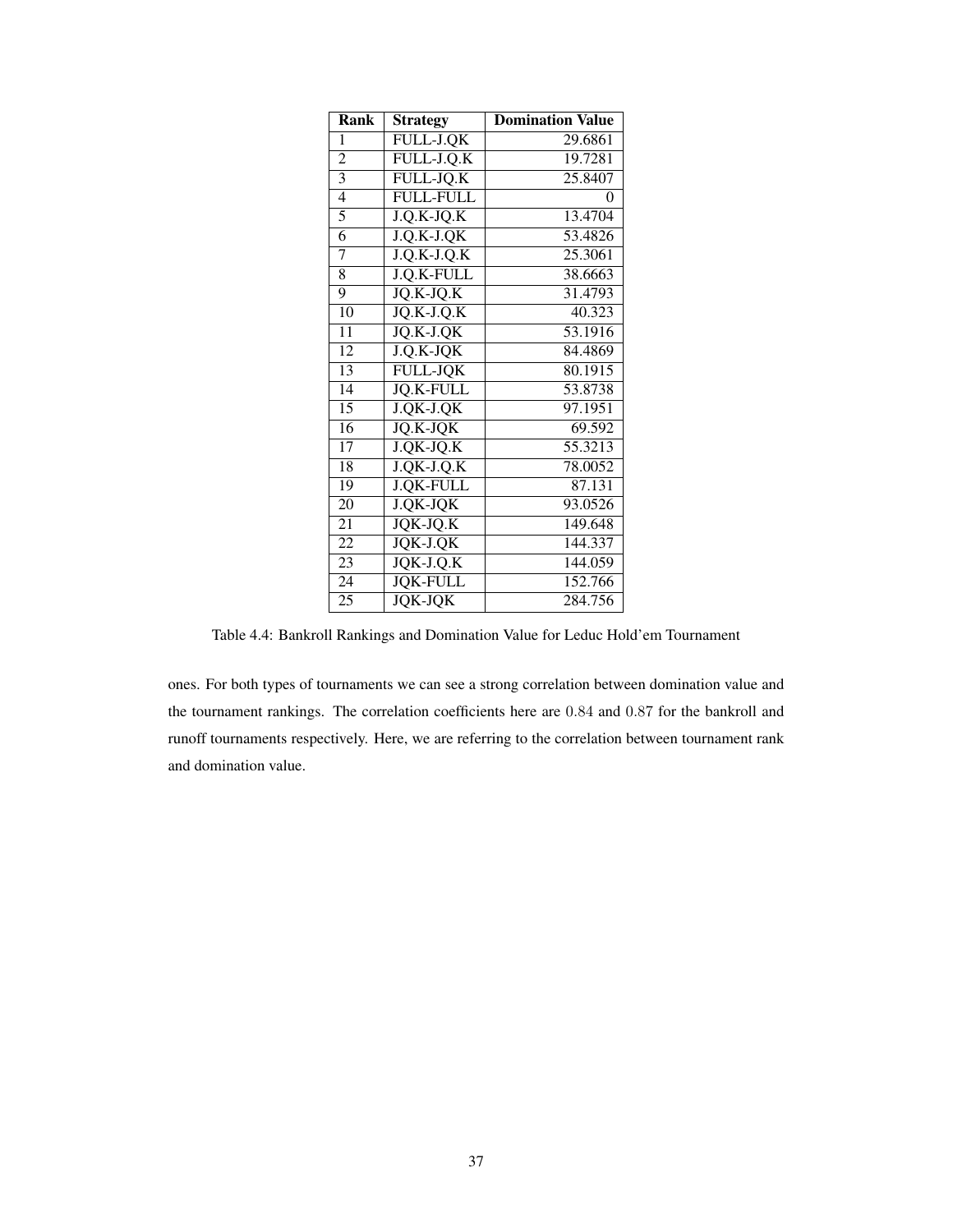| Rank            | <b>Strategy</b>  | Domination Value |
|-----------------|------------------|------------------|
| 1               | <b>FULL-FULL</b> | 0                |
| $\overline{2}$  | FULL-J.QK        | 29.6861          |
| $\overline{3}$  | FULL-J.Q.K       | 19.7281          |
| $\overline{4}$  | FULL-JQ.K        | 25.8407          |
| 5               | $J.Q.K-J.Q.K$    | 25.3061          |
| 6               | $J.Q.K-JQ.K$     | 13.4704          |
| $\overline{7}$  | J.Q.K-FULL       | 38.6663          |
| 8               | JQ.K-JQ.K        | 31.4793          |
| 9               | J.Q.K-J.QK       | 53.4826          |
| $\overline{10}$ | $JQ.K-J.Q.K$     | 40.323           |
| 11              | JQ.K-J.QK        | 53.1916          |
| $\overline{12}$ | <b>JO.K-FULL</b> | 53.8738          |
| 13              | J.QK-JQ.K        | 55.3213          |
| 14              | J.QK-J.Q.K       | 78.0052          |
| $\overline{15}$ | J.QK-J.QK        | 97.1951          |
| $\overline{16}$ | JQ.K-JQK         | 69.592           |
| $\overline{17}$ | J.Q.K-JQK        | 84.4869          |
| $\overline{18}$ | <b>FULL-JQK</b>  | 80.1915          |
| 19              | <b>J.QK-FULL</b> | 87.131           |
| 20              | J.QK-JQK         | 93.0526          |
| 21              | JQK-JQ.K         | 149.648          |
| 22              | JQK-J.QK         | 144.337          |
| 23              | JQK-J.Q.K        | 144.059          |
| 24              | <b>JOK-FULL</b>  | 152.766          |
| 25              | <b>JOK-JOK</b>   | 284.756          |

Table 4.5: Runoff Rankings and Domination Value for Leduc Hold'em Tournament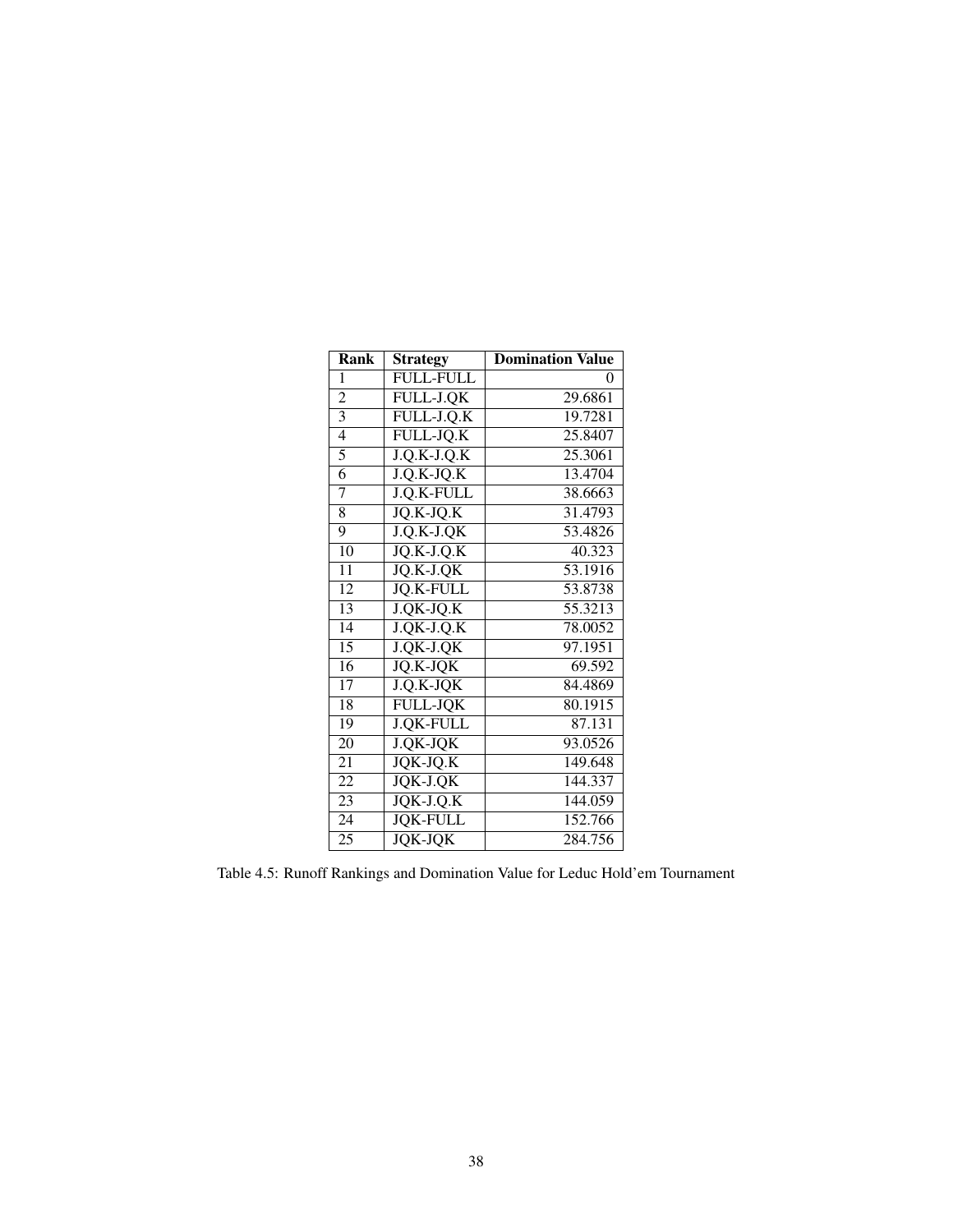## Chapter 5

## Strategy Grafting

## 5.1 Motivation

In the last chapter, we provided compelling evidence that using larger strategy spaces typically improves performance in a tournament setting against equilibrium-like opponents. Unfortunately, state-of-the-art methods for solving extensive games require enough system memory for at least one strategy profile. That is, the size of the largest solvable game will likely increase mainly due to hardware improvements. For this reason, if we wish to use larger strategy spaces we will have to devise new methods for computing strategies.

Decomposition is a natural approach towards increasing the expressive power of strategies and indeed it has previously been employed toward this end. Prior approaches that have employed decomposition in the AAAI Computer Poker Competition, such as solving betting rounds independently, have since been abandoned in favor of solving a single abstract game. This is because in extensive games with imperfect information decomposition can be problematic. One way that equilibrium strategies guard against strong opponents is through information hiding. The strategy plays in a fashion such that an observant opponent cannot effectively reconstruct and take advantage of the player's private information. Independent solutions to a set of sub-games, though, may not "mesh" well together. For example, an observant opponent might be able to determine which sub-game is being played, which itself could be valuable information that could be exploited. In this chapter, we introduce a new technique, strategy grafting, which attempts to alleviate this concern while using decomposition to afford us much larger strategy spaces.

## 5.2 Strategy Grafting

We will start by describing the strategy grafting algorithm and providing some theoretical results regarding the quality of grafted strategies. Unlike prior techniques, strategy grafting attempts to solve the sub-games in a fashion so that when they are combined they mesh well with each other, which should lead to good overall strategy.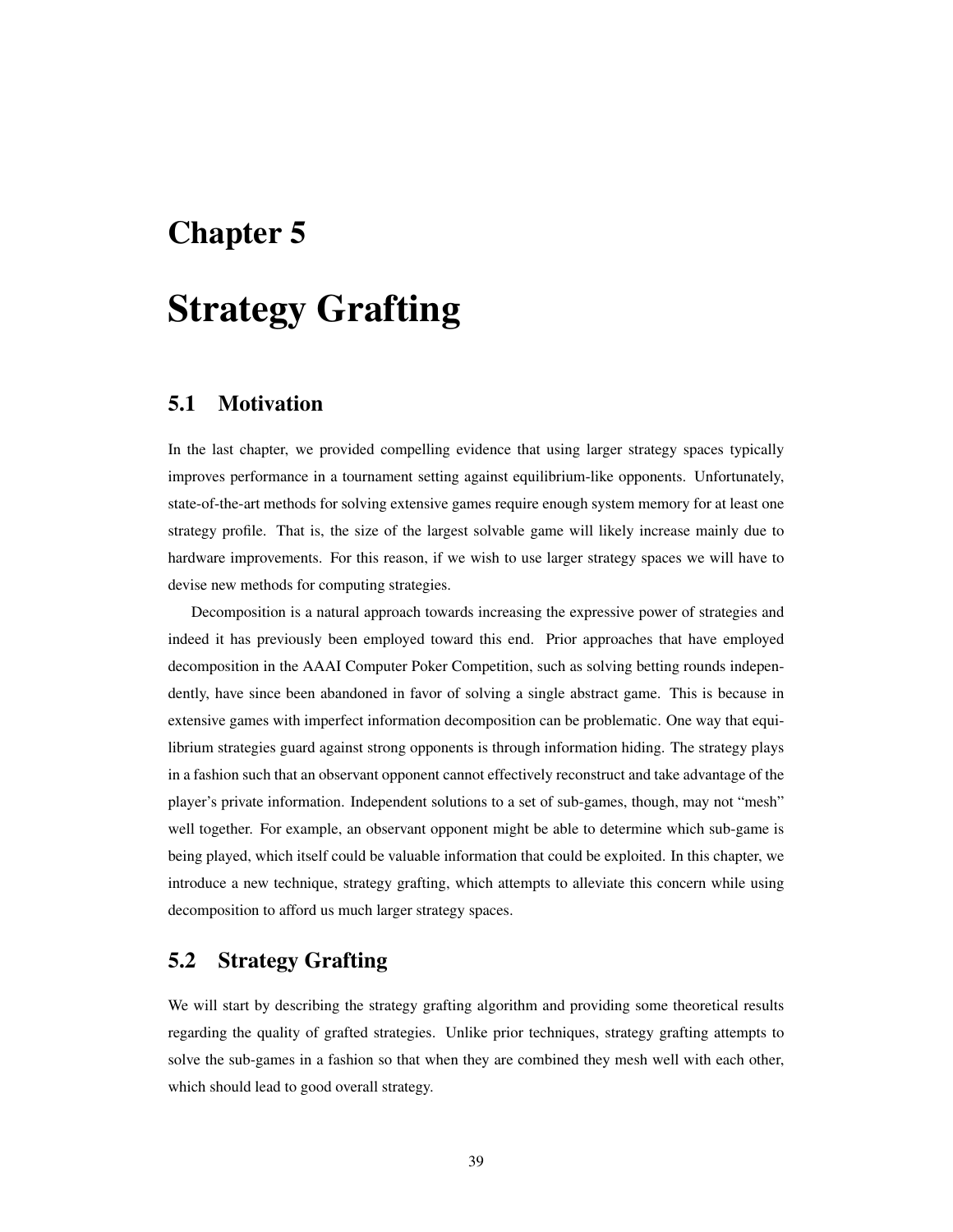#### 5.2.1 Grafting Partition

In order to formally define a grafted strategy, we must first explain how a game can be divided into sub-games. We make use of a grafting partition for this.

**Definition 9 (Grafting Partition)** Let  $G = \{G_0, G_1, \ldots, G_p\}$  be a grafting partition for player i *if and only if:*

- 1. *G* is a partition of  $H_i$ ,
- 2.  $\forall I \in \mathcal{I}_i \exists j \in \{0, \ldots, p\}$  *such that*  $I \subseteq G_j$ *, and*
- 3.  $\forall j \in \{1, \ldots, p\}$  if h is a prefix of  $h' \in H_i$  and  $h \in G_j$  then  $h' \in G_j \cup G_0$ .

 $G_0$  *is a special member of the partition. We call it the base set.* 

In words, a grafting partition is a partition of the player's histories into sub-games. There are two restrictions on this partition. First, it cannot break up information sets across blocks of the partition. Second, there is no way to play out the original game such that histories from more than one nonbase set are visited. That is, no sequence of actions can touch more than one non-base set. The second restriction is what allows for us to solve each graft independently without them interfering with each other.

#### 5.2.2 Grafted Strategy

Using the elements of a grafting partition, we can construct a set of sub-games. The solutions to these sub-games are called grafts, and we can combine them naturally, since they are disjoint, into one single grafted strategy.

**Definition 10 (Grafted Strategy)** *Given a strategy*  $\sigma_i \in \Sigma_i$  *and a grafting partition G for player* i. For  $j \in \{1, \ldots, p\}$ , define  $\Gamma^{\sigma_i, j}$  to be an extensive game derived from the original game  $\Gamma$  where *for all*  $h \in H_i \setminus G_j$ ,  $P(h) = c$  *and*  $f_c(a|h) = \sigma_i(a|h)$ *. In other words, player i only controls her actions for histories in*  $G_j$ *, and is forced to play according to*  $\sigma_i$  *at all other decision points. Let the graft* of  $G_j$ ,  $\sigma^{*,j}$ , be an  $\epsilon$ -Nash equilibrium strategy of the game  $\Gamma^{\sigma_i,j}$ . Finally, define the **grafted** *strategy for player* i σ ∗ i *as,*

$$
\sigma_i^*(a|h) = \begin{cases} \sigma_i(a|h) & \text{if } h \in G_0 \\ \sigma_i^{*,j}(a|h) & \text{if } h \in G_j \end{cases}
$$

We will call  $\sigma_i$  the **base strategy** and G the grafting partition for the grafted strategy  $\sigma_i^*$ .

There are a few key ideas to observe about grafted strategies that distinguish them from previous sub-game decomposition methods. First, we start out with a base strategy for the entire game. This base strategy can be constructed using current techniques for a tractably sized abstraction. It is important that we use the same base strategy for all grafts, as it is the only information that is passed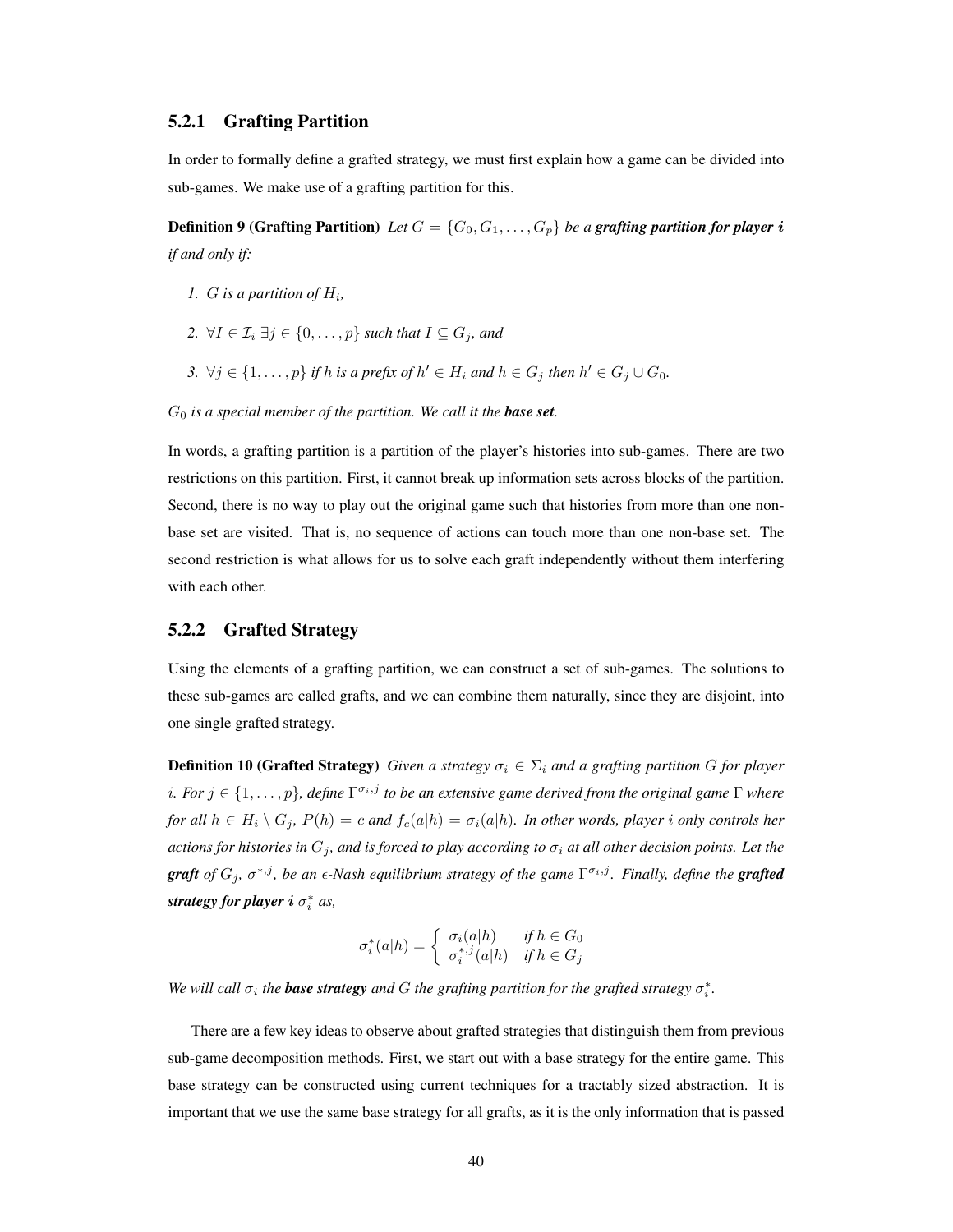

Figure 5.1: An example of Strategy Grafting

between the grafts. Second, when we construct a graft, only the portion of the game that the graft plays is allowed to vary for our player of interest. The actions over the remainder of the game are played according to the base strategy. This allows us to choose the size of each set in the grafting partition, so that it itself is as large as the largest tractably solvable game. Third, note that when we construct a graft, we continue to use an equilibrium finding technique, but we are not interested in the pair of strategies. Instead, we are only interested in the strategy for the player of interest over the grafting block of interest. This means in games like poker, where we are interested in a strategy for both players, we must construct a grafted strategy separately for each player. Finally, when we construct a graft, our opponent must learn a strategy for the entire (potentially abstracted) game. By letting our opponent's strategy vary completely, our graft will be a strategy that is less prone to exploitation and force each individual graft to mesh well with the base strategy. The hope is that if each graft meshes well with the base strategy that they will in turn mesh well with the other grafts when combined.

In Figure 5.1, we see an example of how strategy grafting works in a simple single player game with no elements of chance. Here, we use a grafting partition where  $G_0 = \{C\}$  and  $G_1 = \{A, B\}$ . When solving for the graft, when play reaches history  $C$  she is forced to follow the base strategy to decide her action. In this case, we use a base strategy that always takes action  $c$  from history  $C$ , which results in the player receiving a reward of 3 for taking action  $v$  from history  $A$ . This altered game, which is displayed in the right portion of the figure, is what is solved to determine the grafted strategy.

#### 5.2.3 Grafting Improvement Theorem

Strategy grafting allows us to construct a strategy with more expressive power that what can be computed by solving a single game. We now show that strategy grafting uses this expressive power to its advantage, causing an (approximate) improvement over its base strategy. Note that we cannot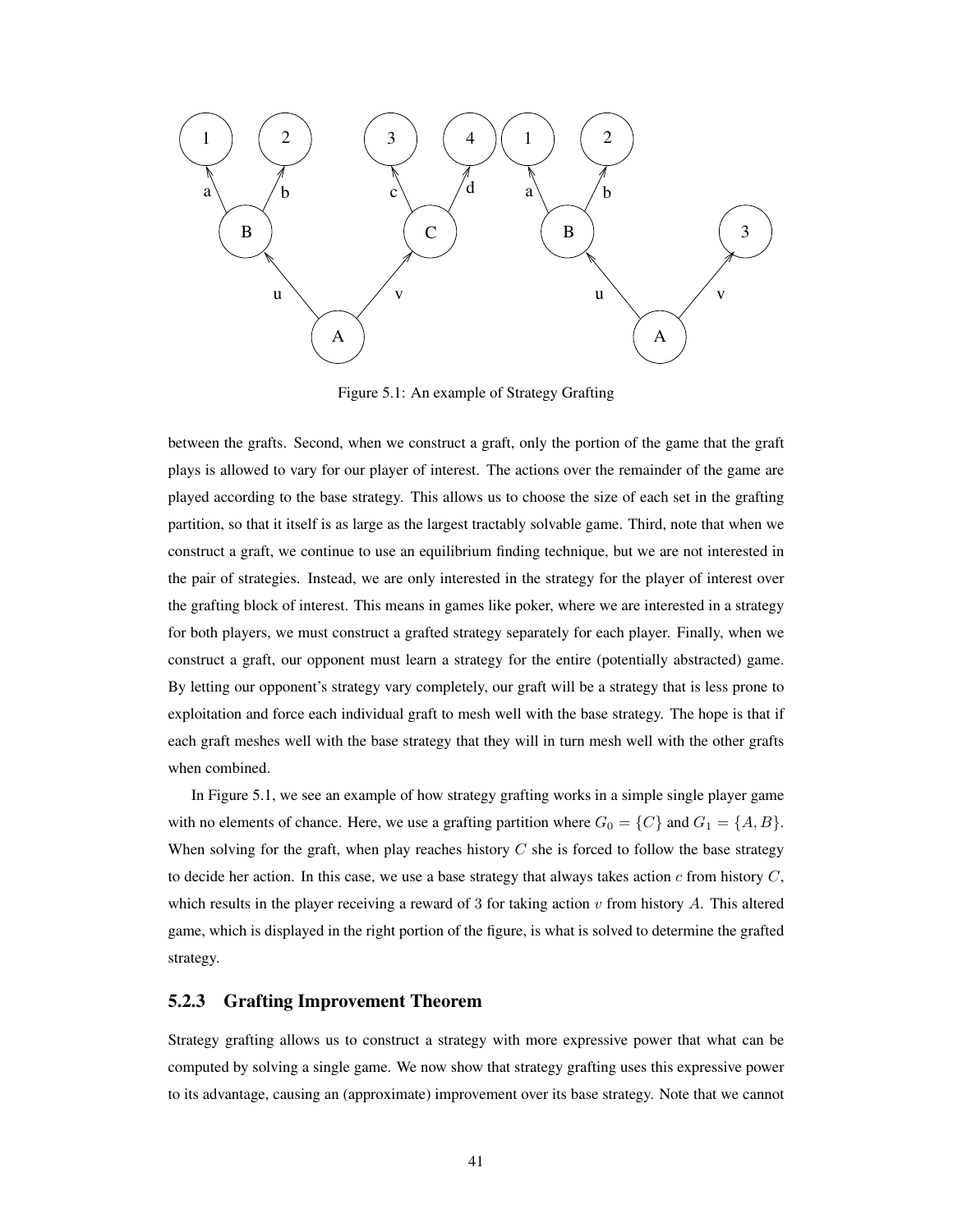guarantee a strict improvement as the base strategy may already be an optimal strategy.

**Theorem 6** For strategies  $\sigma_1, \sigma_2$  where  $\sigma_2$  is an  $\epsilon$ -best response to  $\sigma_1$ , if  $\sigma_1^*$  is the grafted strategy *for player* 1 *where*  $\sigma_1$  *is used as the base strategy and*  $G$  *is the grafting partition then,* 

$$
u_1(\sigma_1^*, \sigma_2) - u_1(\sigma_1, \sigma_2) = \sum_{j=1}^p \left( u_1(\sigma_1^{*,j}, \sigma_2) - u_1(\sigma_1, \sigma_2) \right) \ge -3p\epsilon.
$$

*In other words, the grafted strategy's improvement against*  $\sigma_2$  *is equal to the sum of the gains of the individual grafts against*  $\sigma_2$  *and this gain is no less than*  $-3p\epsilon$ *.* 

PROOF. Define  $Z_j$  as follows,

$$
\forall j \in \{1, \dots, p\} \quad Z_j = \{z \in Z \mid \exists h \in G_j \text{ with } h \text{ a prefix of } z\}
$$
 (5.1)

$$
Z_0 = Z \setminus \bigcup_{j=1}^p Z_j \tag{5.2}
$$

By condition (3) of Definition 9,  $Z_{j=0,...,p}$  are disjoint and therefore form a partition of Z.

$$
\sum_{j=1}^{p} \left( u_1(\sigma_1^{*,j}, \sigma_2) - u_1(\sigma_1, \sigma_2) \right)
$$
\n(5.3)

$$
= \sum_{j=1}^{p} \left( \sum_{z \in Z} u_1(z) \Pr(z | \sigma_1^{*,j}, \sigma_2) - \sum_{z \in Z} u_1(z) \Pr(z | \sigma_1, \sigma_2) \right)
$$
(5.4)

$$
= \sum_{j=1}^{p} \sum_{k=0}^{p} \sum_{z \in Z_k} u_1(z) \left( \Pr(z | \sigma_1^{*,j}, \sigma_2) - \Pr(z | \sigma_1, \sigma_2) \right)
$$
(5.5)

Notice that for all  $z \in Z_{k \neq j}$ ,  $Pr(z | \sigma_1^{*,j}, \sigma_2) = Pr(z | \sigma_1, \sigma_2)$ , so only when  $k = j$  is the summand non-zero.

$$
= \sum_{j=1}^{p} \sum_{z \in Z_j} u_1(z) \left( \Pr(z | \sigma_1^{*,j}, \sigma_2) - \Pr(z | \sigma_1, \sigma_2) \right)
$$
(5.6)

$$
=\sum_{j=1}^{p} \sum_{z \in Z_j} u_1(z) \Big( \Pr(z|\sigma_1^*, \sigma_2) - \Pr(z|\sigma_1, \sigma_2) \Big) \tag{5.7}
$$

$$
=\sum_{z\in Z}u_1(z)\Big(\Pr(z|\sigma_1^*,\sigma_2)-\Pr(z|\sigma_1,\sigma_2)\Big)\tag{5.8}
$$

$$
= \left(\sum_{z \in Z} u_1(z) \Pr(z|\sigma_1^*, \sigma_2) - \sum_{z \in Z} u_1(z) \Pr(z|\sigma_1, \sigma_2)\right)
$$
(5.9)

$$
= u_1(\sigma_1^*, \sigma_2) - u_1(\sigma_1, \sigma_2) \tag{5.10}
$$

Furthermore, since  $\sigma_1^{*,j}$  and  $\sigma_2^{*,j}$  are strategies of the  $\epsilon$ -Nash equilibrium  $\sigma^{*,j}$ ,

$$
u_1(\sigma_1^{*,j}, \sigma_2) + \epsilon \ge u_1(\sigma_1^{*,j}, \sigma_2^{*,j}) \ge u_1(\sigma_1, \sigma_2^{*,j}) - \epsilon
$$
\n(5.11)

Moreover, because  $\sigma_2$  is an  $\epsilon$ -best response to  $\sigma_1$ ,

$$
u_1(\sigma_1, \sigma_2^{*,j}) \ge u_1(\sigma_1, \sigma_2) - \epsilon \tag{5.12}
$$

So, 
$$
\sum_{j=1}^p \left( u_1(\sigma_1^{*,j}, \sigma_2) - u_1(\sigma_1, \sigma_2) \right) \ge -3p\epsilon.
$$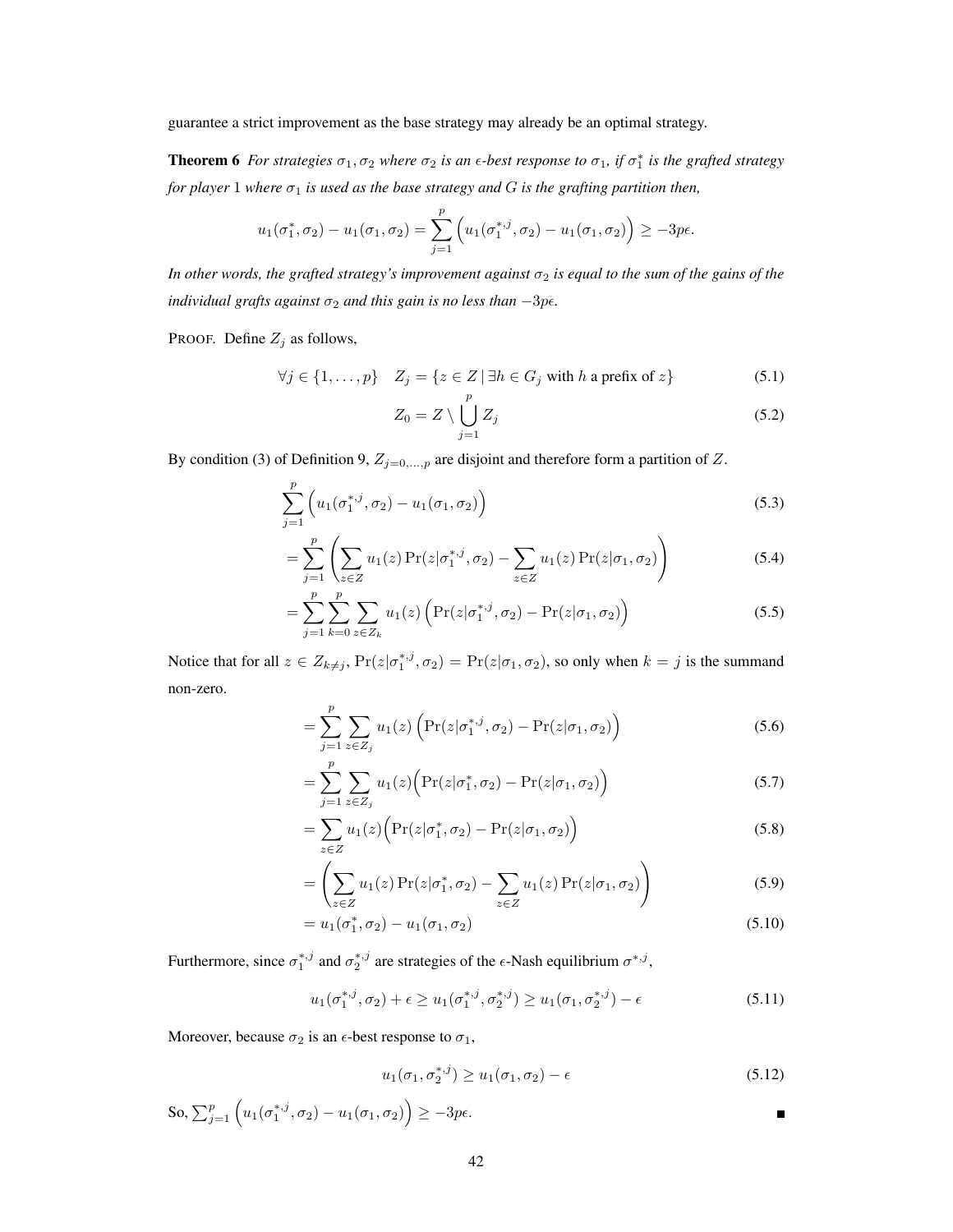This theorem leads directly to an important corollary.

**Corollary 2** Let  $\alpha$  and  $\beta$  be abstractions, where  $\alpha \supseteq \beta$  and  $\alpha_{-i} \equiv \beta_{-i}$ . Let  $\sigma$  be an  $\epsilon$ -Nash *equilibrium strategy for the game*  $\Gamma^{\beta}$ , then any grafted strategy  $\sigma_1^*$  in  $\Gamma^{\alpha}$  with  $\sigma_1$  used as the base *strategy will be at most*  $3p\epsilon$  *worse than*  $\sigma_1$  *against*  $\sigma_2$ *.* 

PROOF. By the definition of  $\epsilon$ -Nash equilibrium,  $\sigma_2$  is an  $\epsilon$ -best response to  $\sigma_1$  in  $\Gamma^{\beta}$ . Since the opponent's abstraction does not change, and  $\sigma_1 \in \Sigma_1^{\alpha}$ ,  $\sigma_2$  is also an  $\epsilon$ -best response in  $\Gamma^{\alpha}$ . Therefore the conditions of Theorem 6 hold and our result follows immediately.

Although these results suggest that a grafted strategy will (approximately) improve on its base strategy against an equilibrium opponent, there is one caveat: it assumes we know the opponent's abstraction or can solve a game with the opponent unabstracted. Without this knowledge or ability, this guarantee does not hold. However, empirically we know that larger strategy spaces appear to perform better in tournament settings, so it would not be unreasonable to expect a similar result by using strategy grafting.

### 5.3 Results

#### 5.3.1 Leduc Hold'em

First, we will train a variety of grafted strategies in Leduc Hold'em. We will analyze these strategies in the two tournament settings described in Chapter 4 as well as evaluate them in terms of exploitability and domination value. The abstractions we will use are the same as the Leduc Hold'em card abstractions from Chapter 3. As a brief reminder, all abstractions can only distinguish if they have paired or not postflop. Preflop, they may or may not group cards together.

We chose to train two types of grafted strategies: *preflop grafts* and *flop grafts*. Both types consist of three individual grafts for each player: one to play each card with complete information. That is, each graft does not abstract the observable cards. These two types differ in that the preflop grafts play for the entire game whereas the flop grafts only play the game after the flop. For preflop grafts, this means  $G_0$  is empty, *i.e.*, the final grafted strategy is always using the probabilities from some graft and never the base strategy. For flop grafts, the grafted strategy follows the base strategy in all preflop information sets. We will use  $\varepsilon$ -Nash equilibria in the three abstract games as our base strategies. Each graft is trained with the opponent in the same abstraction as the corresponding base strategy. Contrary to the previous chapters, each base strategy and graft is trained using chancesampled counterfactual regret minimization for one billion iterations, as opposed to a linear program. The equilibria found are  $\varepsilon$ -Nash equilibria where no player can benefit more than  $\varepsilon = 10^{-5}$  chips by deviating within the abstract game.

In Table 5.1 and Table 5.2, we see the results of the Leduc Hold'em tournaments from Chapter 4 with the addition of our six grafted strategies. We see that the grafted strategies fair quite well in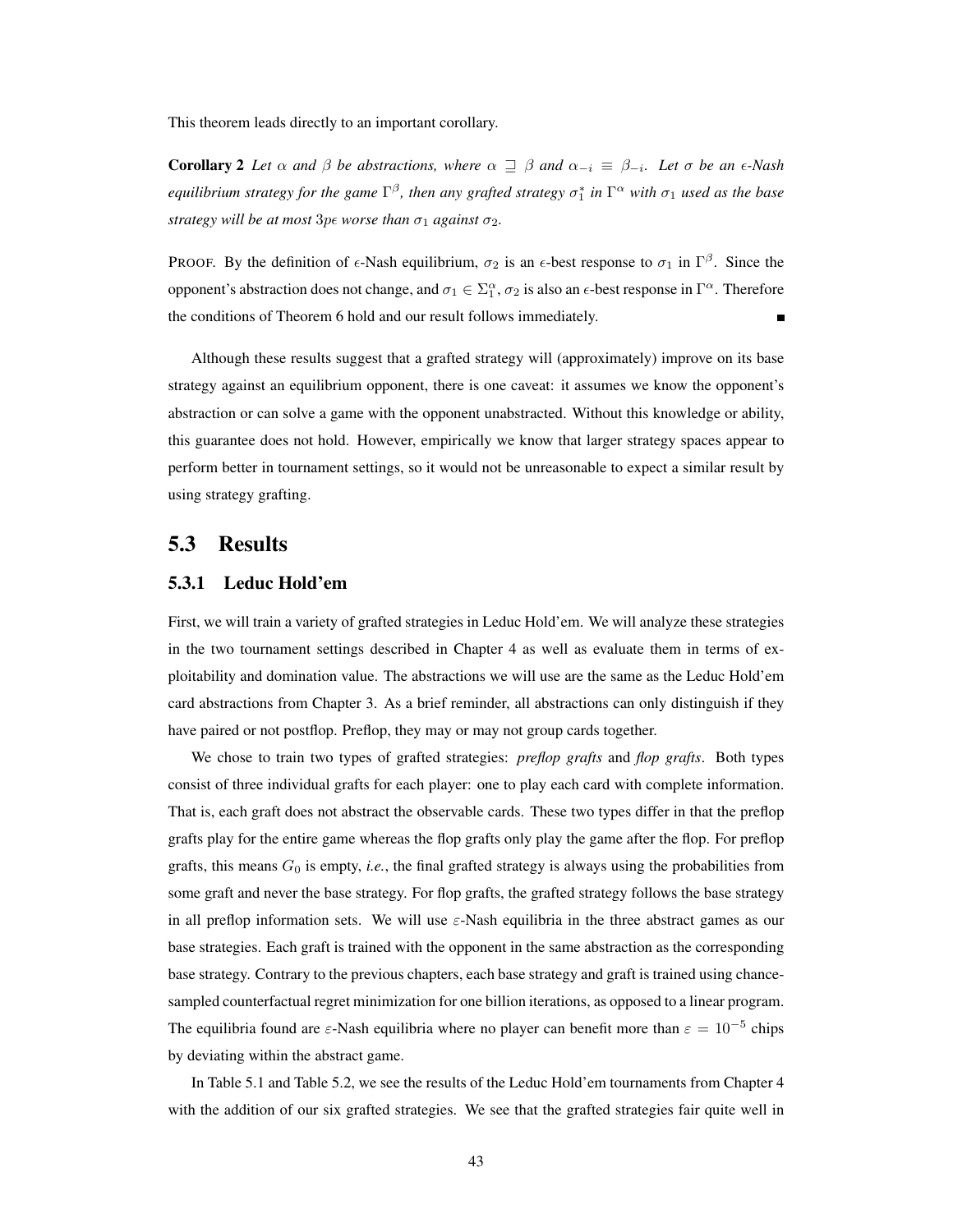| <b>Bankroll Rank</b> | Strategy                   |
|----------------------|----------------------------|
| 1                    | FULL-J.QK                  |
| $\overline{2}$       | FULL-J.Q.K                 |
| $\overline{3}$       | FULL-JQ.K                  |
| $\overline{4}$       | <b>FULL-FULL</b>           |
| $\overline{5}$       | J.Q.K-J.Q.K preflop grafts |
| $\overline{6}$       | $J.Q.K-JQ.K$               |
| 7                    | J.Q.K-J.Q.K flop grafts    |
| 8                    | J.QK-J.QK preflop grafts   |
| 9                    | $J.Q.K-J.QK$               |
| $\overline{10}$      | JQ.K-JQ.K flop grafts      |
| 11                   | JQK-JQK preflop grafts     |
| $\overline{12}$      | JQ.K-JQ.K preflop grafts   |
| $\overline{13}$      | $J.Q.K-J.Q.K$              |
| 14                   | J.Q.K-FULL                 |
| $\overline{15}$      | J.QK-J.QK flop grafts      |
| $\overline{16}$      | $JQ.K-JQ.K$                |
| $\overline{17}$      | $JO.K-J.O.K$               |
| $\overline{18}$      | $JQ.K-J.QK$                |
| $\overline{19}$      | <b>JQ.K-FULL</b>           |
| 20                   | <b>JQK-JQK</b> flop grafts |
| $\overline{21}$      | $J.$ QK- $J.$ QK           |
| $\overline{22}$      | <b>FULL-JOK</b>            |
| $\overline{23}$      | $J.Q.K-JQK$                |
| 24                   | $J.QK-JQ.K$                |
| $\overline{25}$      | <b>JQ.K-JQK</b>            |
| 26                   | $J.QK-J.Q.K$               |
| $\overline{27}$      | J.QK-FULL                  |
| 28                   | J.QK-JQK                   |
| $\overline{29}$      | $JQK-JQ.K$                 |
| $\overline{30}$      | <b>JQK-FULL</b>            |
| 31                   | <b>JQK-JQK</b>             |
| 32                   | JQK-J.QK                   |

Table 5.1: Bankroll Ranking for Leduc Hold'em Tournament with Grafted Strategies

| <b>Bankroll Rank</b> | <b>Runoff Rank</b> | <b>Strategy</b>                     | <b>Exploitability</b> | $Dom(\sigma)$ |
|----------------------|--------------------|-------------------------------------|-----------------------|---------------|
| 5                    | 4                  | J.Q.K-J.Q.K preflop grafts          | 486.067               | 22.5416       |
| 7                    | 6                  | J.Q.K-J.Q.K flop grafts             | 532.631               | 25.1121       |
| 8                    | 7                  | J.QK-J.QK preflop grafts            | 776.2                 | 91.1531       |
| 10                   | 11                 | $\overline{JQ.K}$ -JQ.K flop grafts | 558.157               | 49.939        |
| 11                   | 18                 | JQK-JQK preflop grafts              | 761.014               | 66.0652       |
| 12                   | 8                  | JQ.K-JQ.K preflop grafts            | 639.748               | 37.0566       |
| 15                   | 13                 | J.QK-J.QK flop grafts               | 621.605               | 96.4149       |
| 20                   | 23                 | <b>JQK-JQK</b> flop grafts          | 780.344               | 118.394       |
|                      |                    | $J.Q.K-J.Q.K$                       | 514.556               | 35.1924       |
|                      |                    | JQ.K-JQ.K                           | 404.357               | 40.8234       |
|                      |                    | J.QK-J.QK                           | 610.489               | 135.223       |
|                      |                    | <b>JOK-JOK</b>                      | 986.812               | 343.825       |

Table 5.2: Runoff Ranking, Exploitability and Domination Value of Grafted Strategies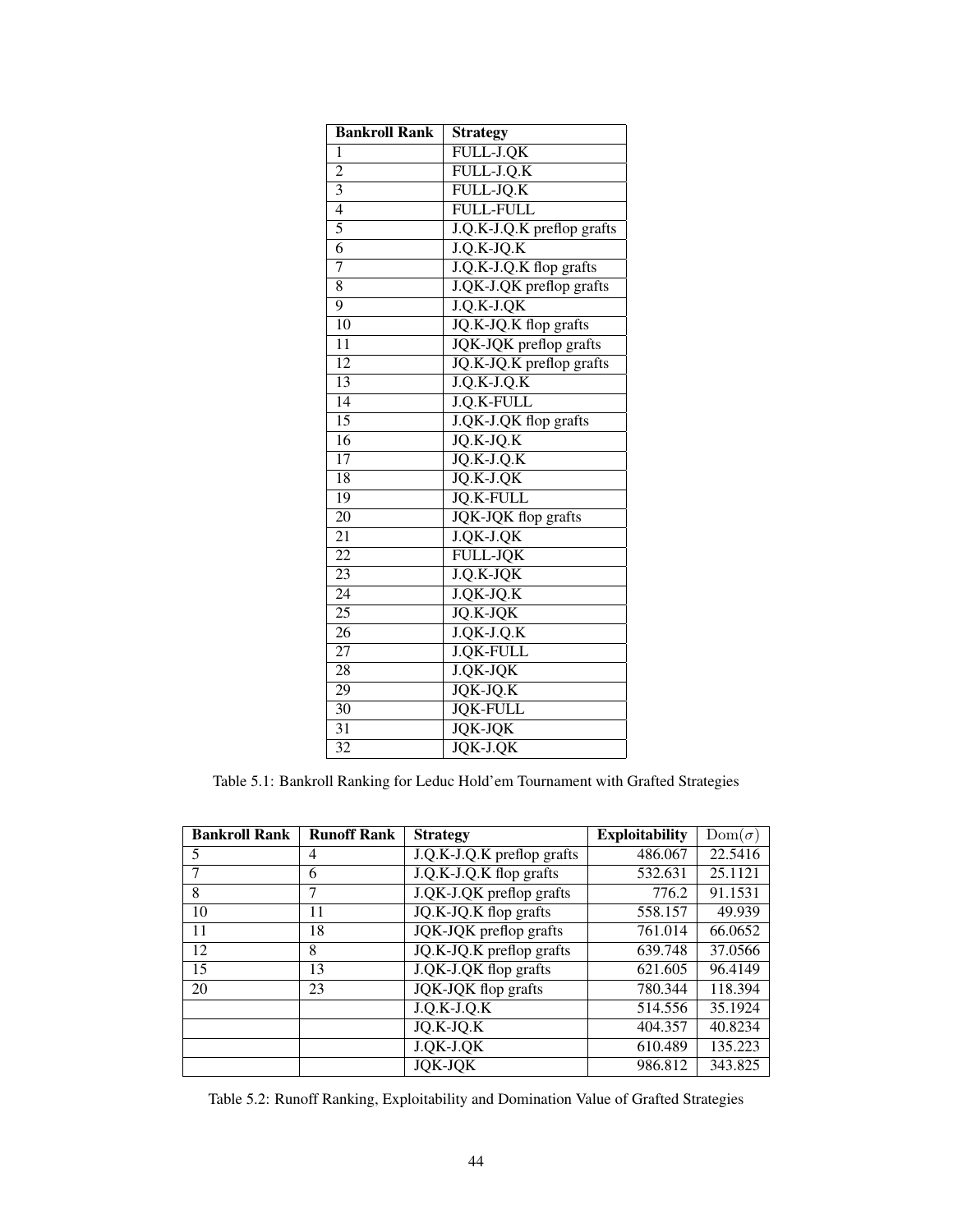this field of equilibrium-like strategies. In particular, all of the grafted strategies, with the exception of *JQK-JQK flop grafts*, finish in the top half of the bankroll competition. Similar results are seen in the runoff competition, where only *JQK-JQK preflop grafts* and its flop graft counterpart are in the bottom half of the field. The base strategy seems to be of great importance when training a grafted strategy. Aside from *JQK-JQK preflop grafts* performing better than two of the two bucket grafts in the bankroll competition, the order of the grafts corresponds with the size of the base strategy space. Although the choice of base strategy is important, the grafted strategies do well under both evaluation criteria and even the worst base strategy sees great relative improvement when used to train grafted strategies. Another trend we see, is that the preflop grafts do better than the flop experts in all but one case. We notice that the *JQ.K-JQ.K flop grafts* strategy beats its preflop counterpart in the bankroll competition, but only by about 4 mb/h. In the runoff competition, all preflop grafts beat their corresponding flop grafts.

We see no concrete effect in terms of how the exploitability of a grafted strategy relates to that of its corresponding base strategy. For example, the *J.Q.K-J.Q.K preflop grafts* is about 30 mb/h better than its base strategy, but the *J.Q.K-J.Q.K flop grafts* is about 20 mb/h worse. All of the *JQ.K-JQ.K* and *J.QK-J.QK* grafts increase exploitability. Though from Chapter 4, we know that exploitability is not a criteria we can use to accurately predict a strategy's performance in these tournaments. In terms of the domination values of the grafts, we see improvement in all but one case. That is, the *JQ.K-JQ.K flop grafts* is 9 mb/h worse than its base strategy. As the domination value seems to be a better predictor of of how well a strategy will do in a tournament, it is not surprising that the grafted strategies typically improve in this regard. That is, the grafted strategies tend to make fewer mistakes, either due to them having fewer dominated strategies, or placing less weight on those dominated strategies.

#### 5.3.2 Texas Hold'em

We used strategy grafting to create a heads-up Texas Hold'em poker program. We used our entrant to the 2nd Man vs. Machine Poker Challenge, which occurred in Las Vegas in July 2008, as the base strategy and created a grafted strategy approximately 12.2 times larger using similar abstraction techniques. This program was entered into the 2009 AAAI Computer Poker Competition. It finished second in the runoff competition, and third in the bankroll competition out of a field of thirteen competitors.

In Table 5.3 we see the results of running this large grafted strategy against a variety of our equilibrium-like strategies. The *20x32* strategy is the largest single abstract game we can solve to date. It is approximately 2.53 times larger than the base strategy we used. The *20x7* and *12* strategies was our entrants to the 2008 and 2007 AAAI Computer Poker Competitions respectively. The *14* strategy is a strategy we considered entering in the 2008 competition, but it was ultimately superseded by the smaller *20x7*.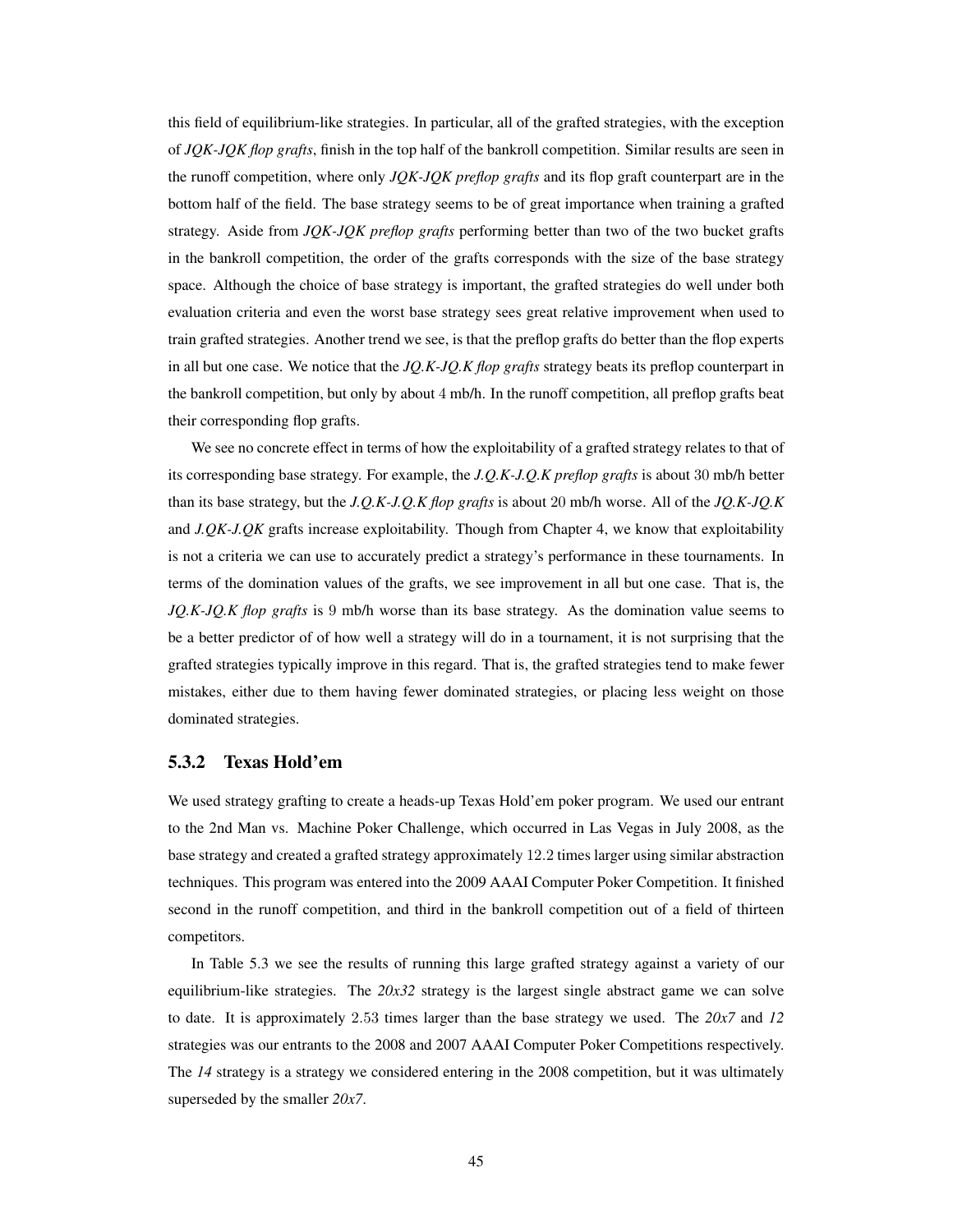| <b>Opponent</b> | <b>Relative Size</b> | <b>Estimated Expected Value (mb/h)</b> | 95% Confidence Interval |
|-----------------|----------------------|----------------------------------------|-------------------------|
| 20x32           | 2.53                 | 2.1                                    | $+1$                    |
| $20x8$ (Base)   |                      | 14.5                                   | $+1$                    |
| 20x7            | 0.43                 | 17.6                                   | $+4.4$                  |
| 14              | 0.82                 | 13.3                                   | $+1.8$                  |
| 12              | 0.45                 | 18.0                                   |                         |

Table 5.3: Grafted Strategy against equilibrium-like opponents in Texas Hold'em

From the results, we can see that the grafted strategy beats all of the players with statistical significance, even the largest single strategy. We note that the amount at which it beats the smaller strategies is much more impressive than the amount it beats the largest strategy. Previously, the Computer Poker Research Group has noticed that doubling the size of an abstract game gave approximately a 4 to 6 mb/h improvement over the previous generation. By this estimate, the grafted strategy should beat its base by 15 to 23 mb/h. The amount it beats its base strategy by is in this range, but it does not appear to beat the previous generations by increasing amounts. Of note, it actually beats *14* by less than it beats *20x7* even though *20x7* beats *14*.

From the results, we can gather that the base strategy is still quite an important factor, but one that can be overcome. Since the grafts are forced to mesh well with the base strategy, a weak base strategy may not allow the grafts to take full advantage of the extra information they have. For example, imagine you were to play Texas Hold'em with a younger, less informed sibling, under the agreement that you would play the first two betting rounds and your sibling the second two. You might deviate your strategy in a non-optimal fashion in order to compensate for the weaknesses of your sibling to achieve the best possible outcome. Due to this reliance on the base strategy, it is unlikely that strategy grafting can provide a overwhelming improvement in the quality of the resulting strategy, which is reiterated in the results. Despite this, the grafted strategy appears to beat strategies created with current methods due to the sheer size of the strategies we can now compute.

From this, we see that strategy grafting is a competitive idea that allows one to augment their existing strategies to create even stronger players. Any improvement to the quality of a base strategy should in turn improve the quality of the grafted strategy. This means that strategy grafting can be used transparently on top of more sophisticated frameworks for finding good strategies.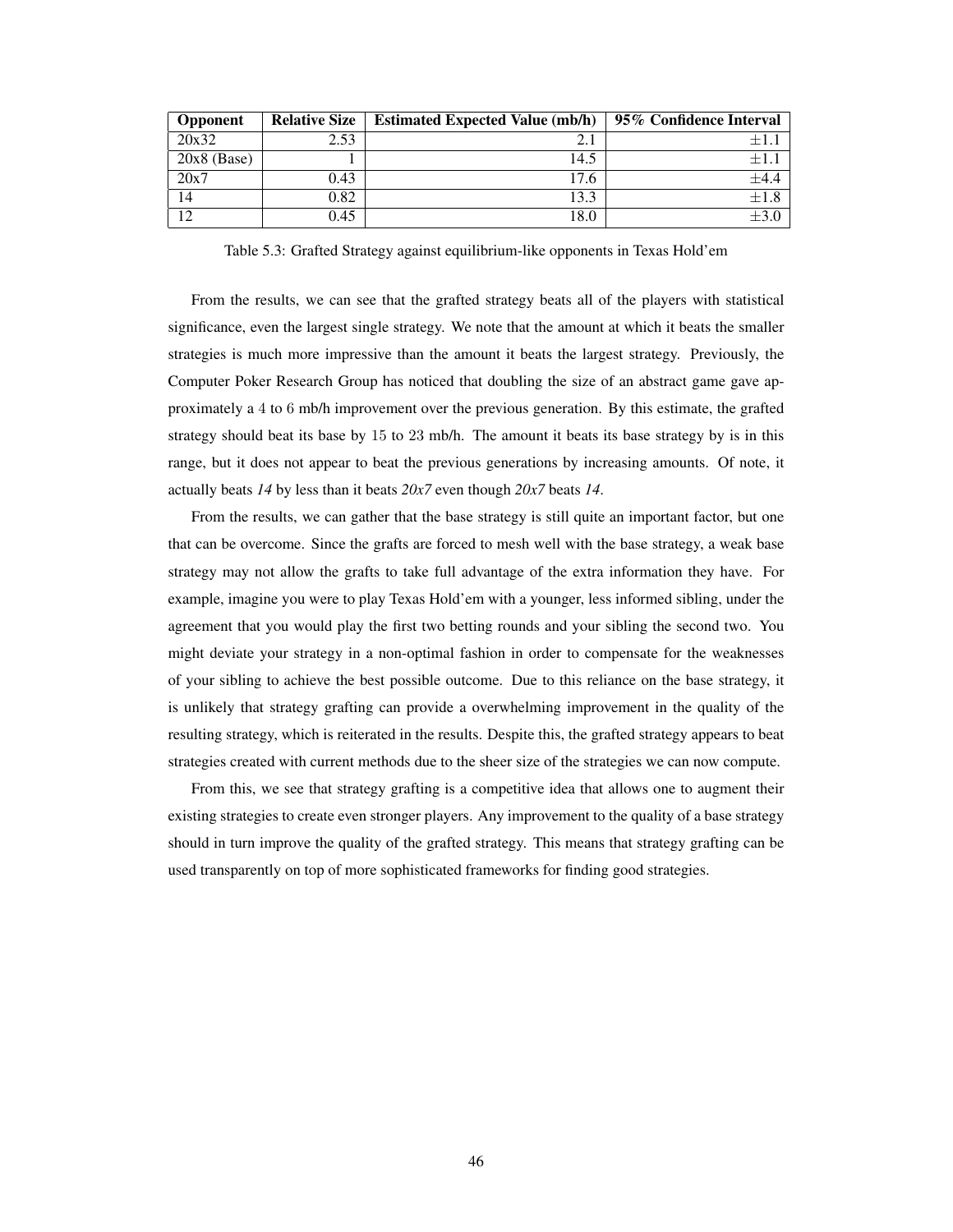## Chapter 6

## Conclusion

In Chapter 3, we observed that abstraction pathologies are prevalent in the the variants of Leduc Hold'em we examined. That is, after we formalized Assumption 1, we found that by refining and then solving an abstract game, and thus giving the players more information on which to base their decisions, we could arrive at a worse approximation of an equilibrium than if we had not refined said game. Some of the individual counterexamples were quite disturbing. In particular, the best strategy in the biggest abstract game where both players were abstracted, *J.Q.K-J.Q.K*, was one of the more exploitable strategies. That is, many of the smaller abstract games provided us with much better strategies in terms of exploitability. Another troubling fact was that the best strategies in terms of exploitability in these abstract games were typically quite terrible themselves or far from the exploitability of the arbitrary strategy found using CPLEX. Furthermore, these results were not the fault of the strategy spaces themselves. For example, even the worst strategy space, the Leduc abstraction that could not distinguish its preflop cards, had a strategy that ranked fourth best out of all the strategies we tested. Since the abstractions we used in Leduc Hold'em were similar to those used in the large poker games, we can say with confidence that it is likely these pathologies exist in the larger games.

This evidence will not stop us from abstracting games in the future. We have little choice but to employ its use in the large games of interest if we wish to make use of our extensive game solving algorithms. In poker in particular, these techniques seem to perform quite well, even in light of these pathologies. That is, the strategies found by solving abstract games are far stronger, against both human and computer opponents, than any of the previous techniques. Until a technique is developed to skillfully identify and exploit the weaknesses in these abstract equilibrium strategies, we are likely safe to continue with our current methods.

In Chapter 4, we explained how the superior performance of the larger strategies by further analyzing our Leduc Hold'em strategies. We first observed that our Leduc Hold'em strategies followed a similar pattern to the AAAI Computer Poker Competition when evaluated using the same tournament formats. That is, even though many of the larger abstract games produced more exploitable strategies, these strategies still outperformed the strategies from the smaller abstract games. None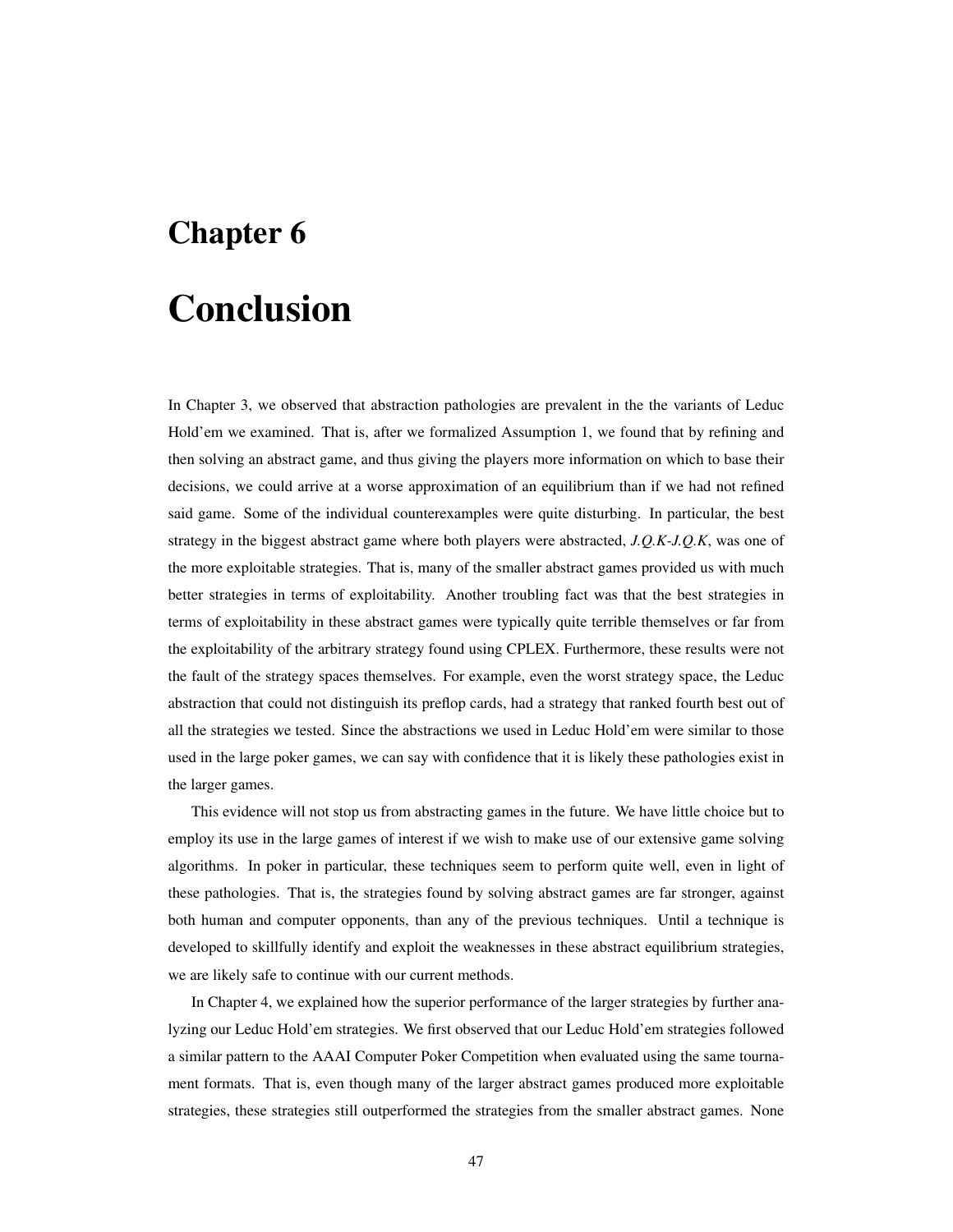of these strategies attempt to exploit their opponents; they merely benefit from their opponent's mistakes. This is a trait shared by most of the strong programs in the AAAI competitions. With this observation, we introduced the domination value to better measure performance in this setting. The domination value allowed us to quantitatively measure the amount a strategy might lose due to mistakes in its play. By using the domination value, as opposed to exploitability, to analyze the Leduc Hold'em strategies, we found a strong correlation between the outcome of the Leduc tournaments and the domination value of the strategies. Even though pathologies exist when using the domination value as the evaluation criteria, the strategies from the larger abstract games often to had smaller domination values than the strategies from the smaller abstract games. Furthermore, the domination value for an arbitrary abstract equilibrium strategy appeared to be close to that of best possible domination value in that abstract game, which is of high practical value. This evidence allowed us to conclude that using larger abstract games tends to lead to strategies that make fewer mistakes, and hence do better against non-exploitive opponents.

It was this observation that allows us to be confident in strategy grafting, a technique we introduced in Chapter 5 that can have a potentially negative effect on exploitability. Previous attempts to decompose extensive games with imperfect information into sub-games have failed to improve upon solving a single abstract game. This is most likely due to the fact that all parts of a strong strategy work together. Strategy grafting forces each sub-game strategy to conform to a common base strategy. We observed that this conformance led to a strong strategy when the sub-game strategies were combined as evident by the typical decrease in domination value. That is, the grafted strategies performed well in both the large and small poker games in tournament settings and improved on the state-of-the-art from 2008.

## 6.1 Future Work

There are a few directions in which we can move forward with these new results. First, it is possible to compute the best response value for a strategy in the full game of Texas Hold'em as the program can be easily distributed. A rough estimate is that it would take approximately six months on a powerful cluster of computers to compute a single best response value. We cannot compute the exploitability of a single strategy without knowing the value of the game, which we cannot compute for Texas Hold'em, but since the game is zero-sum we can compute the exploitability for a strategy profile. This has multiple implications. First, it could verify our suspicions that these equilibriumlike strategies are indeed quite exploitable. Second, it can tell us how far from equilibrium our current strategies are. Third, by computing this for two different abstractions it could potentially verify that the non-monotonicities are indeed present in the large game. For these reasons, this computation is clearly of interest, but it is unlikely it answers any pressing questions. Unfortunately, unlike the exploitability of strategy profile, the domination value of a strategy or a strategy profile cannot be feasibly computed in the full game.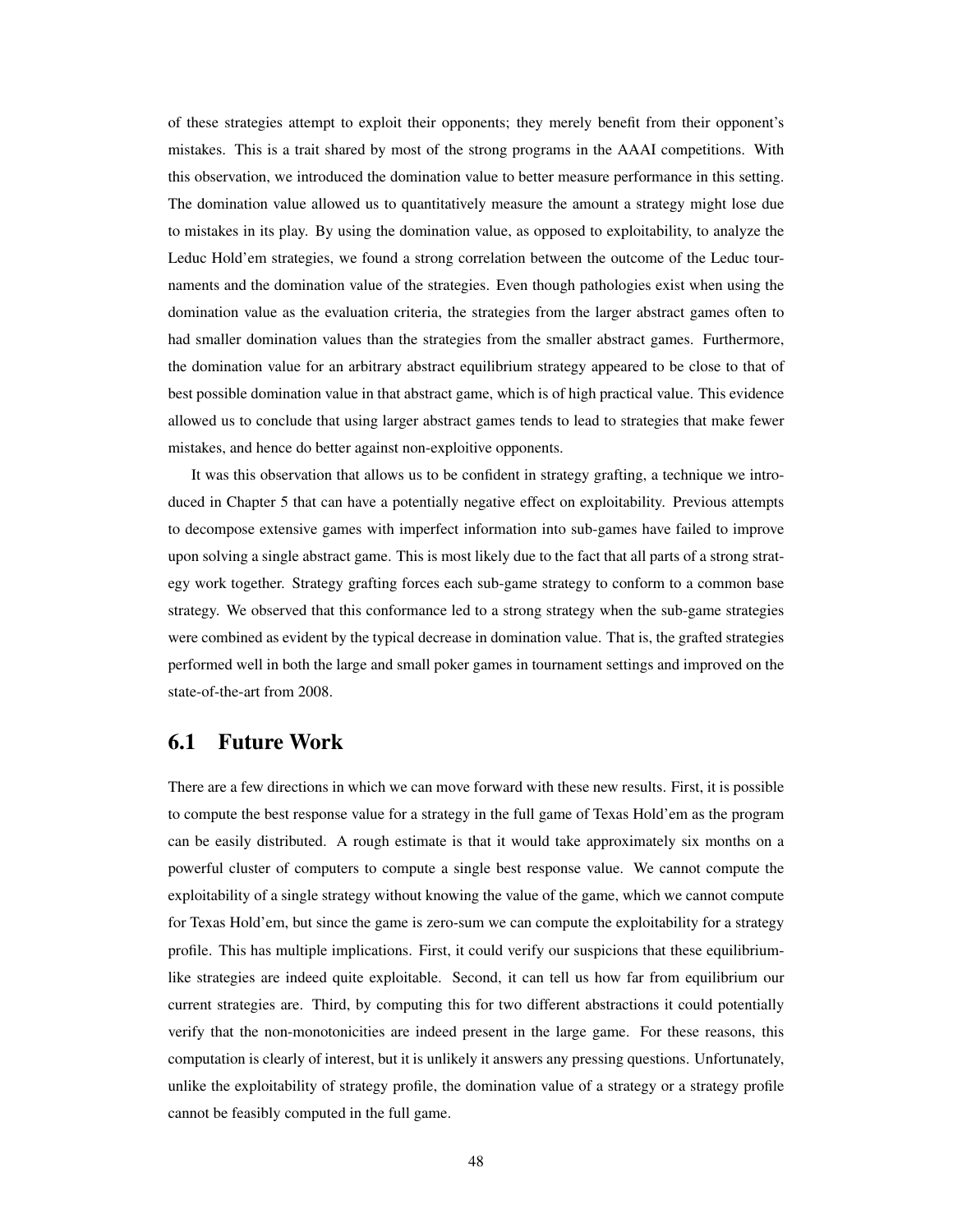A second, more promising direction, would be to further explore the effect of dominated strategies in these games. The equilibrium-like strategies are attempting to hide information in an effort to maintain low exploitability. We now know that they are not performing this task incredibly well (at least against a powerful adversary). We are now left to question what effect this information hiding has on their performance. This is something that neither exploitability nor domination value can individually measure. That is, exploitability measures both the ability to hide information as well as avoid making errors, whereas domination value measures only the ability to avoid errors. The effect that information hiding has on a strategy's performance does potentially depend on the opponent. For example, an expert human opponent that can quickly adapt would likely beat a program that plays flawlessly, but does not hide information. An equilibrium strategy, though, would tie a strategy that plays flawlessly, but fails to hide information.

If we are willing to stray from our goal of approximating an equilibrium, as it appears we should, we can investigate techniques that we know can potentially produce lower quality strategies in the worst-case, like strategy grafting. One such technique along these lines that could be reinvestigated would be to use a regret-minimizing learner during play. We know that such a learner will eventually converge on a best response strategy against any opponent, but a major problem is that matches are far too short to ever get close to this best response. That is, we are better off computing an equilibrium ahead of time than trying to learn an exploitive strategy during play in our tournament settings. One potential way to alleviate this concern is to bootstrap the learner with a good strategy ahead of time (*e.g.*, an equilibrium-like strategy). If we restrict the learner by only allowing it to take non-dominated actions, then we can potentially learn an exploitive strategy much more quickly while avoiding costly mistakes. Moreover, this learner should have similar domination value to the original base strategy as the two share a common action space. One drawback is that though the learner can only make the same mistakes as the base strategy, it could potentially make these mistakes more frequently.

An alternative approach along the same lines would be to deterministically take the action that maximizes one's expected value, given some beliefs about the opponent, without considering dominated actions. As opponent modeling is a hard task, it is likely that the beliefs about an opponent will be wrong in some fashion, but as long as we are not making too many mistakes, one would presume that this approach could do well, at least against equilibrium-like opponents.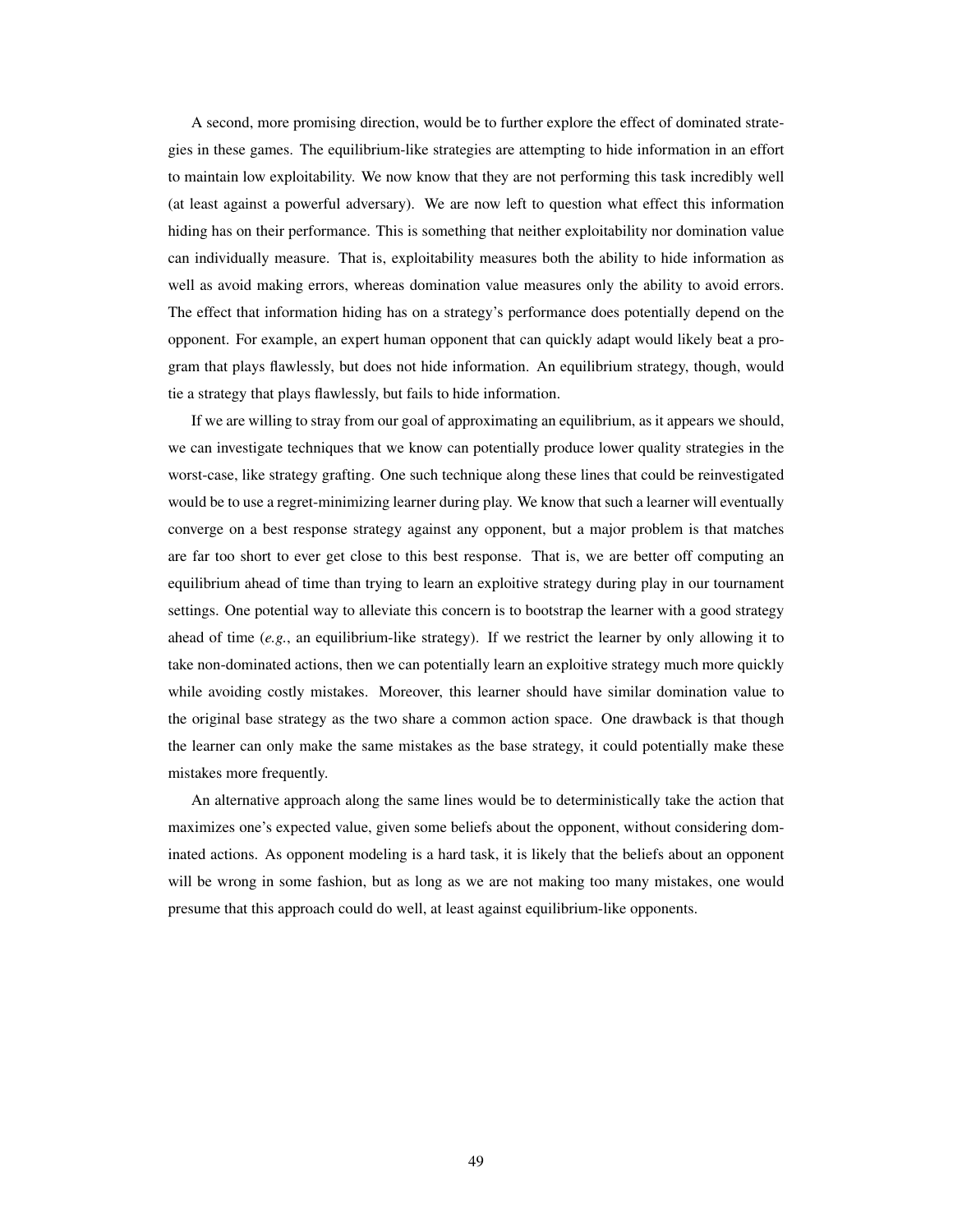## Bibliography

- [1] Peter Auer, Nicolo Cesa-Bianchi, Yoav Freund, and Robert E. Schapire. Gambling in a Rigged ` Casino: The Adversarial Multi-arm Bandit Problem. In *36th Annual Symposium on Foundations of Computer Science*, pages 322–331, 1995.
- [2] D. Billings, N. Burch, A. Davidson, R. Holte, J. Schaeffer, T. Schauenberg, and D. Szafron. Approximating Game-Theoretic Optimal Strategies for Full-scale Poker. In *International Joint Conference on Artificial Intelligence*, pages 661–668, 2003.
- [3] Darse Billings. RoShamBo Programming Competition, 2001. http://www.cs. ualberta.ca/<sup>∼</sup>darse/rsbpc.html.
- [4] D. Blackwell. An analog of the Minimax Theorem for Vector Payoffs. *Pacific Journal of Mathematics*, 6:1–8, 1956.
- [5] V. Conitzer and T. Sandholm. Complexity of (Iterated) Dominance. In *Proceedings of the 6th ACM Conference on Electronic Commerce*, pages 88–97, 2005.
- [6] Andrew Gilpin, Samid Hoda, Javier Peña, and Tuomas Sandholm. Gradient-based Algorithms for Finding Nash Equilibria in Extensive Form Games. In *Proceedings of the Eighteenth International Conference on Game Theory*, 2007.
- [7] Andrew Gilpin and Tuomas Sandholm. A Competitive Texas Hold'em Poker poker via Automated Abstraction and Real-time Equilibrium Computation. In *Proceedings of the National Conference on Artificial Intelligence*, 2006.
- [8] Andrew Gilpin and Tuomas Sandholm. Potential-aware automated abstraction of sequential games, and holistic equilibrium analysis of Texas Hold'em poker. In *Proceedings of the National Conference on Artificial Intelligence*. AAAI Press, 2007.
- [9] Andrew Gilpin, Tuomas Sandholm, and Troels Bjerre Sorensen. A heads-up no-limit Texas Hold'em Poker Player: Discretized Betting models and Automatically Generated Equilibriumfinding Programs. In *Proceedings of the 7th International Joint Conference on Autonomous Agents and Multi-Agent Systems*, 2008.
- [10] S. Hart and A. Mas-Colell. A General Class of Adaptive Strategies. *Journal of Economic Theory*, 1:26–54, 2001.
- [11] Inc. Ilog. Solver CPLEX, 2009. http://www.ilog.com/products/cplex/.
- [12] Michael Johanson. Robust Strategies and Counter-Strategies: Building a Champion Level Computer Poker Player. Master's thesis, University of Alberta, 2007.
- [13] Daphne Koller and Avi Pfeffer. Representations and Solutions for Game-Theoretic Problems. *Artificial Intelligence*, 94:167–215, 1997.
- [14] Y. Nesterov. Excessive Gap Technique for Nonsmooth Convex Optimization. *SIAM Journal of Optimization*, 16(1):235–249, 2005.
- [15] John Von Neumann. Zur Theorie der Gesellschaftsspiele. *Mathematische Annalen*, 100(1):295–320, 1928.
- [16] M. Osborne and A. Rubinstein. *A Course in Game Theory*. The MIT Press, 1994.
- [17] David Schnizlein, Michael Bowling, and Duane Szafron. Probabilistic State Translation in Extensive Games with Large Action Sets. In *Proceedings of the 21st International Joint Conference on Artificial Intelligence*, pages 276–284, 2009.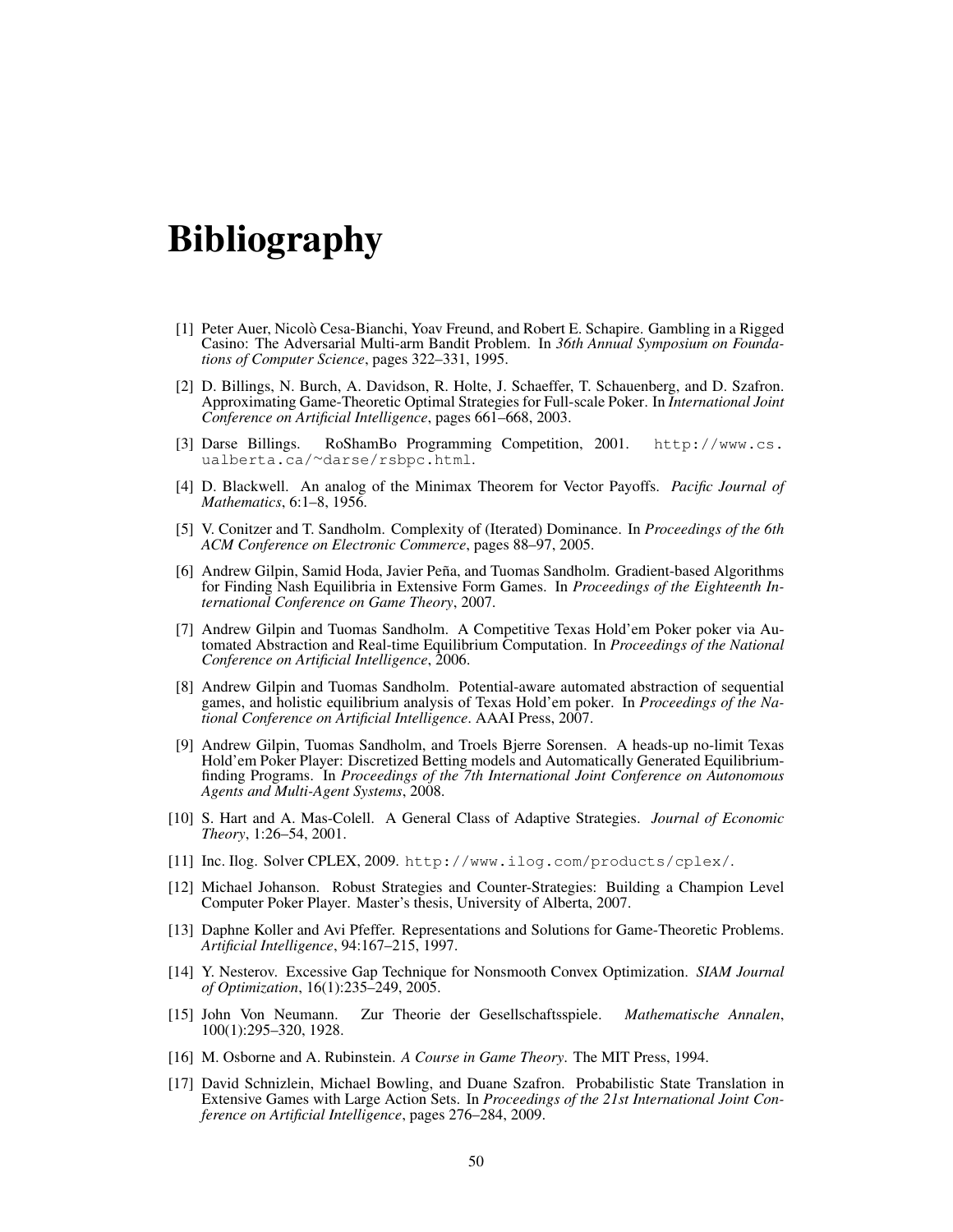- [18] Finnegan Southey, Michael Bowling, Bryce Larson, Carmelo Piccione, Neil Burch, Darse Billings, and Chris Rayner. Bayes' Bluff: Opponent Modelling in Poker. In *Proceedings of the 21st Annual Conference on Uncertainty in Artificial Intelligence*, pages 550–558. AUAI Press, 2005.
- [19] Bernhard Von Stengel. Efficient Computation of Behavior Strategies. *Games and Economic Behavior*, 14:220–246, 1996.
- [20] Kevin Waugh, Nolan Bard, and Michael Bowling. Strategy Grafting in Extensive Games. In *Advances in Neural Information Processing Systems 22*, 2010. To appear.
- [21] Kevin Waugh, Dave Schnizlein, Michael Bowling, and Duane Szafron. Abstaction Pathologies in Extensive Games. In *Proceedings of the 8th International Joint Conference on Autonomous Agents and Multi-Agent Systems*, pages 781–788, 2009.
- [22] Martin Zinkevich, Michael Bowling, and Neil Burch. A New Algorithm for Generating Equilibria in Massive Zero-Sum Games. In *Proceedings of the Twenty-Second Conference on Artificial Intelligence*, pages 788–793, 2007.
- [23] Martin Zinkevich, Michael Johanson, Michael Bowling, and Carmelo Piccione. Regret Minimization in Games with Incomplete Information. In *Advances in Neural Information Processing Systems 20*, pages 1729–1736, 2008.
- [24] Martin Zinkevich and Michael Littman. The AAAI Computer Poker Competition. *Journal of the International Computer Games Association*, 29, 2006. News item.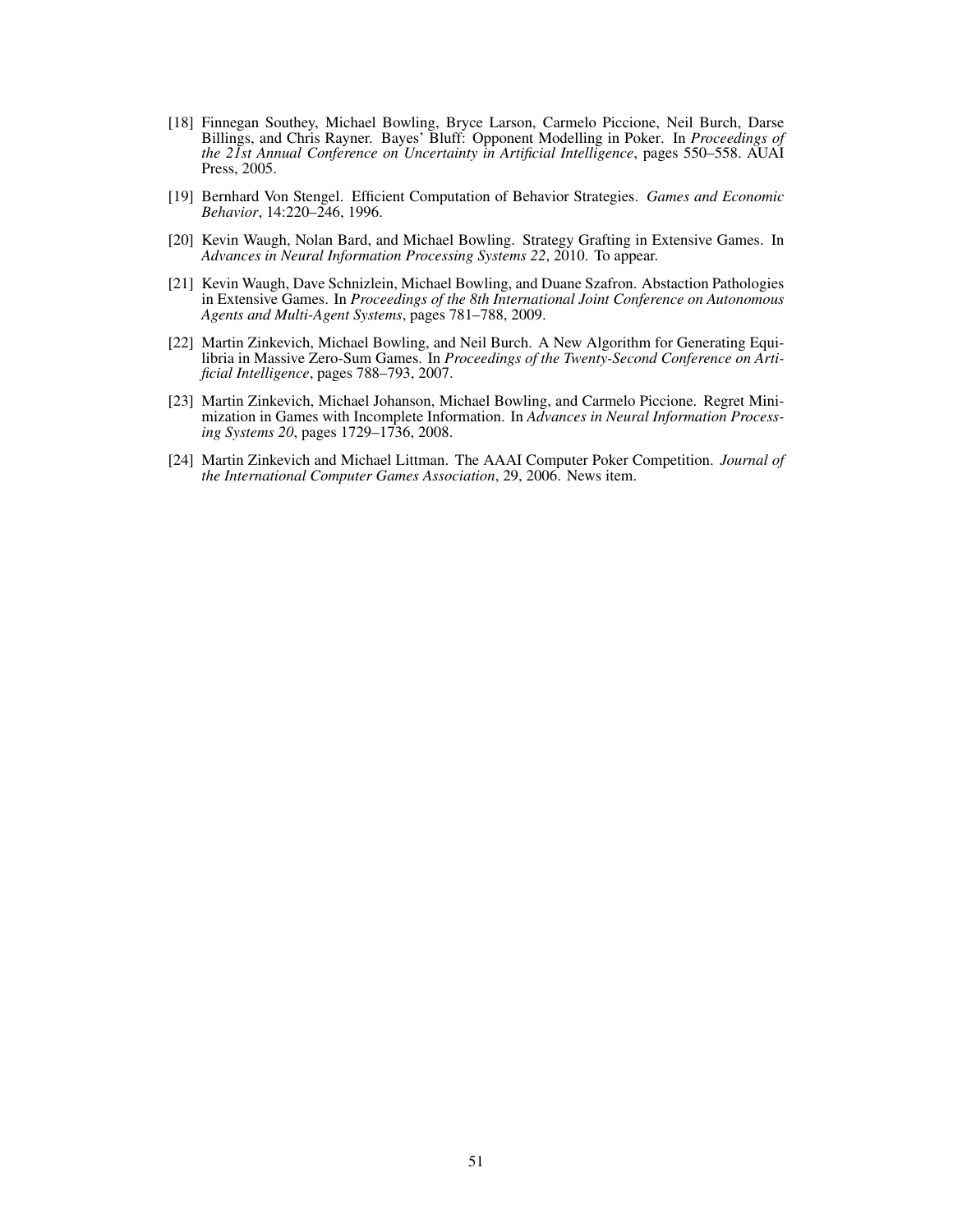# Appendix A

# **Crosstables**

|     | (1)       | (2)                                                                                                                                              | (3) | (4)       | (5) | (6) | (7)      |    |           |               |     |            |        |           |                                            |          |       |       |      |                         |        |                  |                     |             |       | $(8)$ $(9)$ $(10)$ $(11)$ $(12)$ $(13)$ $(14)$ $(15)$ $(16)$ $(17)$ $(18)$ $(19)$ $(20)$ $(21)$ $(22)$ $(23)$ $(24)$ $(25)$ Average |
|-----|-----------|--------------------------------------------------------------------------------------------------------------------------------------------------|-----|-----------|-----|-----|----------|----|-----------|---------------|-----|------------|--------|-----------|--------------------------------------------|----------|-------|-------|------|-------------------------|--------|------------------|---------------------|-------------|-------|-------------------------------------------------------------------------------------------------------------------------------------|
| (1) |           | $ 14\rangle$                                                                                                                                     | 34  | $-26$ 19  |     | 34  | 27       | 16 | 16        | 42            | 23  | 174 154 36 |        |           | 148 77 164 124 109 249 164 155 158 166 301 |          |       |       |      |                         |        |                  |                     |             |       | 99.12l                                                                                                                              |
|     | $(2) -14$ |                                                                                                                                                  | 52  | $-19$     | -66 | -66 | 64       | 54 | 72        | 76            | 71  | 132 126 73 |        |           | 90                                         | 152 72   |       | 82    | 79   | 189 114 112 119 120 177 |        |                  |                     |             |       | 88.56                                                                                                                               |
|     |           | $(3) -34 -52$                                                                                                                                    |     | $-25\,60$ |     | 63  | 47       | 41 |           | 104 106 88    |     | 110 92 85  |        |           | 67                                         | 176 46   |       | 49    | -60  | 146 106 111 117 115 177 |        |                  |                     |             |       | 77.32                                                                                                                               |
| (4) | 26        | 19                                                                                                                                               | 25  |           | 12  | 43  | 21       | 32 | 29        | 39            | 49  | 79         | 76     | 48        | 82                                         | 64       | -53   | 73    | 84   | 89                      |        |                  | 146 140 141 150 258 |             |       | 73.98                                                                                                                               |
|     |           | $(5)$ -19 -66 -60 -12                                                                                                                            |     |           |     | 34  | $-7$     | 41 | 46        | 41            | 46  | 118 114 68 |        |           | 78                                         | 145 52   |       | 53    | 92   | 143 135 142 151 148 239 |        |                  |                     |             |       | 71.83                                                                                                                               |
|     |           | $(6)$ -34 -66 -63 -43 -34                                                                                                                        |     |           |     |     | $-188$   |    | $-20$ 12  |               | 27  | 140 119 36 |        |           | 111 58                                     |          | - 88  | 76 91 |      | 186 149 143 141 151 316 |        |                  |                     |             |       | 65.62                                                                                                                               |
|     |           | $(7)$ -27 -64 -47 -21 7                                                                                                                          |     |           |     | -18 |          | 16 | 17        | 13            | 24  | 84         | 105 39 |           | 43                                         | 92       | 46    | 45    | -67  | 119 106 102 113 115 191 |        |                  |                     |             |       | 50.19                                                                                                                               |
|     |           | $(8) -16 -54 -41 -32 -41 -8$                                                                                                                     |     |           |     |     | $-16$    |    | $-15 - 4$ |               | -11 | 77         | 115 9  |           | 58                                         | -66      | 23    | 41    | -67  | 126 95 94               |        |                  | 108 106 251         |             |       | 42.46                                                                                                                               |
|     |           | $(9) -16 -72 -104 -29 -46$ 20                                                                                                                    |     |           |     |     | $-17$ 15 |    |           | <sup>10</sup> | 29  | 101        | 88     | 34        | 62                                         | 80       | 15    | 40    | 58   | <b>113</b>              | 90     | -93              | 96                  | 100 191     |       | 39.62                                                                                                                               |
|     |           | $(10)$ -42 -76 -106 -39 -41 -12 -13 4                                                                                                            |     |           |     |     |          |    | $-10$     |               | 25  | 54         | 39     | 21        | 20                                         | 58       | 30    | 38    | 45   | 69                      | 100 97 |                  |                     | 102 106 177 |       | 26.89                                                                                                                               |
|     |           | $(11) - 23 - 71 - 88 - 49 - 46 - 27 - 24 - 11 - 29 - 25$                                                                                         |     |           |     |     |          |    |           |               |     | 63         | 55     | -5        | 56                                         | 15       | 37    | 42    | 48   | -89                     |        | 88 84            | 80 95 209           |             |       | 23.93                                                                                                                               |
|     |           | $\frac{1}{12}$ - 174 - 132 - 110 - 79 - 118 - 140 - 84 - 77 - 101 - 54 - 63                                                                      |     |           |     |     |          |    |           |               |     |            | 49     | $-14$     | 12                                         | $-21$ 29 |       | 46    | 76   | -98                     |        |                  | 182 182 182 184 313 |             |       | 7.68                                                                                                                                |
|     |           | $(13)$ -154-126-92 -76 -114-119-105-115-88 -39 -55 -49                                                                                           |     |           |     |     |          |    |           |               |     |            |        | $-46 - 4$ |                                            | $-19$    | -37   | 38    | -68  | 47                      |        |                  | 200 200 200 200 348 |             |       | 5.57                                                                                                                                |
|     |           | $(14) - 36 - 73 - 85 - 48 - 68 - 36 - 39 - 9 - 34 - 21 - 5$ 14 46                                                                                |     |           |     |     |          |    |           |               |     |            |        |           | 14                                         | $-6$     | $-7$  | 19    | 41   | 59                      | 58     | 56 63            |                     | -69         | -124  | 4.11                                                                                                                                |
|     |           | $\frac{1}{15}$ -148 -90 -67 -82 -78 -111 -43 -58 -62 -20 -56 -12 4                                                                               |     |           |     |     |          |    |           |               |     |            |        | $-14$     |                                            | 9        | 42    | 25    | 46   | 75                      |        |                  | 112 100 111 118 244 |             |       | 1.87                                                                                                                                |
|     |           | $(16)$ -77 -152-176-64 -145-58 -92 -66 -80 -58 -15 21 19 6                                                                                       |     |           |     |     |          |    |           |               |     |            |        |           | $-9$                                       |          | $-10$ | -38   | -61  | 114 141 144 144 146 201 |        |                  |                     |             |       | 1.41                                                                                                                                |
|     |           | 1(17) -164 -72 -46 -53 -52 -88 -46 -23 -15 -30 -37 -29 -37 7                                                                                     |     |           |     |     |          |    |           |               |     |            |        |           | $-42 \ 10$                                 |          |       | 14    | 48   | - 5                     | 88     |                  | 107 117 104 69      |             |       | $-7.00$                                                                                                                             |
|     |           | 118 -124 -82 -49 -73 -53 -76 -45 -41 -40 -38 -42 -46 -38 -19 -25 -38 -14                                                                         |     |           |     |     |          |    |           |               |     |            |        |           |                                            |          |       |       | 18 9 |                         | 51     | 45               | 49                  | 59 82       |       | $-22.18$                                                                                                                            |
|     |           | $(19) - 109 - 79 - 60 - 84 - 92 - 91 - 67 - 67 - 58 - 45 - 48 - 76 - 68 - 41 - 46 - 61 - 48 - 18$                                                |     |           |     |     |          |    |           |               |     |            |        |           |                                            |          |       |       |      | $-49$                   | 26     | -31              | 33                  | 43          | -64   | $-42.14$                                                                                                                            |
|     |           | 1200-249-189-146-89 -143-186-119-126-113-69 -89 -98 -47 -59 -75 -114-5 -9 49                                                                     |     |           |     |     |          |    |           |               |     |            |        |           |                                            |          |       |       |      |                         |        |                  | 149 149 149 149 248 |             |       | $-42.98$                                                                                                                            |
|     |           | $(21)$ -164-114-106-146-135-149-106-95-90-100-88-182-200-58-112-141-88-51-26-149                                                                 |     |           |     |     |          |    |           |               |     |            |        |           |                                            |          |       |       |      |                         |        | 10 <sup>10</sup> | $7\phantom{.0}$     | 20          | $-29$ | $-95.49$                                                                                                                            |
|     |           | 149-10, 12- 31- 149-140-142-143-102-94 -93 -97 -84 -182-200-56 -100-144-107-45 -31 -149-10                                                       |     |           |     |     |          |    |           |               |     |            |        |           |                                            |          |       |       |      |                         |        |                  | $-3$                | 12          | $-32$ | $-96.76$                                                                                                                            |
|     |           | $(23)$ -158-119-117-141-151-141-113-108-96 -102-80 -182-200-63 -111-144-117-49-33-149-7 3                                                        |     |           |     |     |          |    |           |               |     |            |        |           |                                            |          |       |       |      |                         |        |                  |                     | $13 - 35$   |       | $-99.98$                                                                                                                            |
|     |           | 13 - 12 - 19 - 149 - 149 - 150 - 148 - 151 - 115 - 106 - 100 - 106 - 107 - 184 - 200 - 69 - 118 - 146 - 104 - 59 - 43 - 149 - 20 - 12 - 13       |     |           |     |     |          |    |           |               |     |            |        |           |                                            |          |       |       |      |                         |        |                  |                     |             | $-42$ | $-105.39$                                                                                                                           |
|     |           | $[(25) - 30] - 177 - 177 - 258 - 239 - 316 - 191 - 251 - 191 - 177 - 209 - 313 - 348 - 124 - 244 - 201 - 69 - 82 - 64 - 248 - 29 - 32 - 35 - 42$ |     |           |     |     |          |    |           |               |     |            |        |           |                                            |          |       |       |      |                         |        |                  |                     |             |       | $-168.25$                                                                                                                           |

Figure A.1: Crosstable for Leduc Hold'em Bankroll Tournament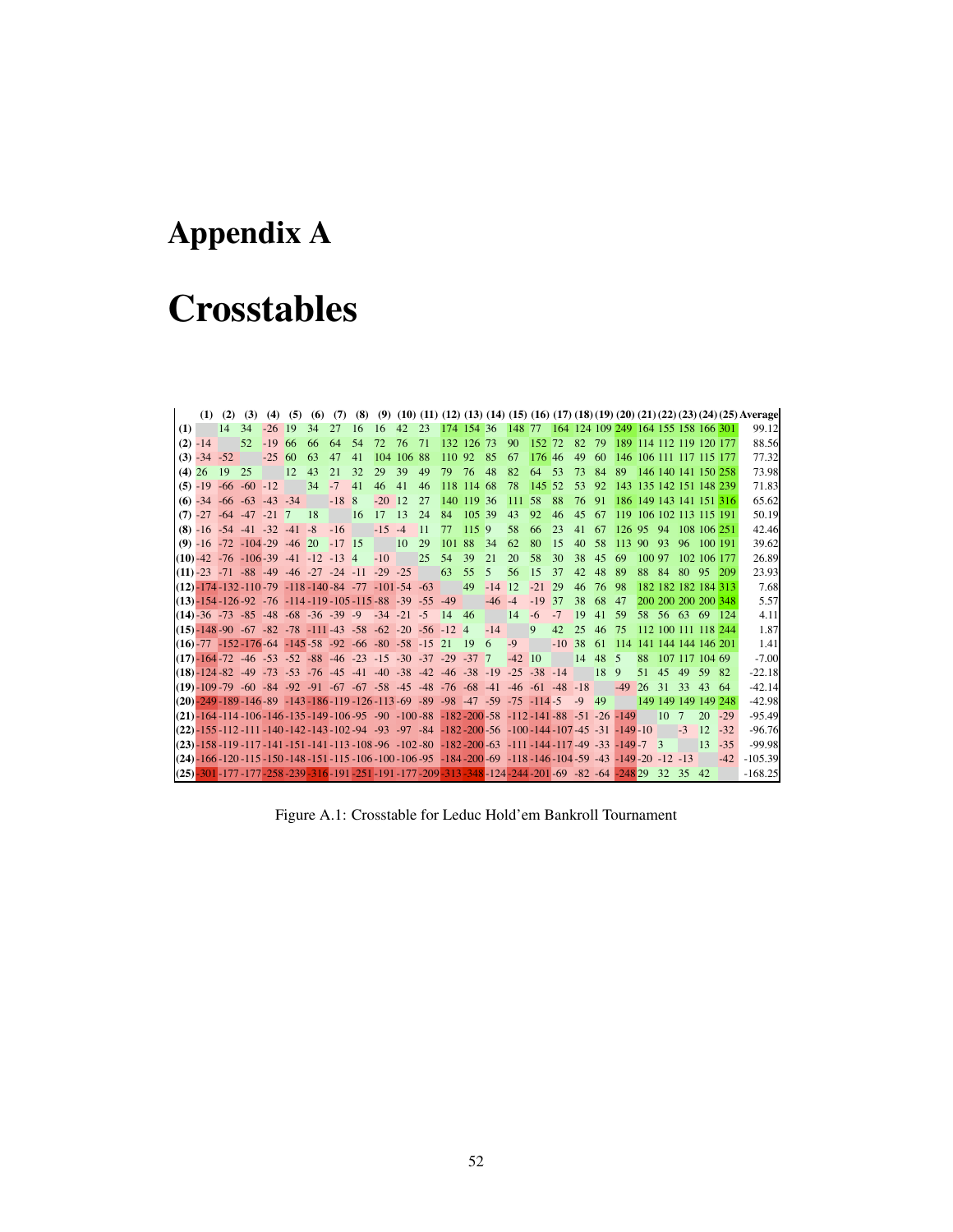| Rank             | <b>Strategy Name</b> |
|------------------|----------------------|
| FULL-J.QK        | 1                    |
| $FULL-J.O.K$     | $\overline{c}$       |
| FULL-JQ.K        | $\overline{3}$       |
| <b>FULL-FULL</b> | $\overline{4}$       |
| $J.O.K-JO.K$     | $\overline{5}$       |
| $J.Q.K-J.QK$     | $\overline{6}$       |
| $J.Q.K-J.Q.K$    | $\overline{7}$       |
| J.Q.K-FULL       | 8                    |
| JQ.K-JQ.K        | 9                    |
| $JQ.K-J.Q.K$     | 10                   |
| JQ.K-J.QK        | $\overline{11}$      |
| J.Q.K-JQK        | 12                   |
| <b>FULL-JOK</b>  | $\overline{1}3$      |
| <b>JO.K-FULL</b> | 14                   |
| J.OK-J.OK        | 15                   |
| JQ.K-JQK         | 16                   |
| $J.$ QK-JQ.K     | $\overline{17}$      |
| $J.QK-J.Q.K$     | 18                   |
| <b>J.QK-FULL</b> | 19                   |
| J.QK-JQK         | 20                   |
| JQK-JQ.K         | 21                   |
| <b>JQK-FULL</b>  | 22                   |
| <b>JOK-JOK</b>   | 23                   |
| JQK-J.QK         | 24                   |

Table A.1: Legend for Table A.1

|           |               |                                                 |                        |            |           |                     |      |                                                      |            |                |          |                                                                                               |           |                |           |                |               |                |          |                                                                                                                                                                                                                                                                                                                                                                            |            |       |                        |            |            |     |       |                     |                     |          |              |                 | $(1)$ $(2)$ $(3)$ $(4)$ $(5)$ $(6)$ $(7)$ $(8)$ $(9)$ $(10)$ $(11)$ $(12)$ $(13)$ $(14)$ $(15)$ $(16)$ $(17)$ $(18)$ $(19)$ $(20)$ $(21)$ $(22)$ $(23)$ $(24)$ $(25)$ $(26)$ $(27)$ $(28)$ $(29)$ $(30)$ $(31)$ $(32)$ Averag |
|-----------|---------------|-------------------------------------------------|------------------------|------------|-----------|---------------------|------|------------------------------------------------------|------------|----------------|----------|-----------------------------------------------------------------------------------------------|-----------|----------------|-----------|----------------|---------------|----------------|----------|----------------------------------------------------------------------------------------------------------------------------------------------------------------------------------------------------------------------------------------------------------------------------------------------------------------------------------------------------------------------------|------------|-------|------------------------|------------|------------|-----|-------|---------------------|---------------------|----------|--------------|-----------------|-------------------------------------------------------------------------------------------------------------------------------------------------------------------------------------------------------------------------------|
| (1)       |               | 14                                              | $34 - 26$              |            | - 5       | 7                   | 19   | 20                                                   | 34         | - 6            |          |                                                                                               |           |                |           |                |               |                |          | 45 63 27 16 16 58 42 23 36 94 148 154 174 164 77 124 109 249 155 164 166 301                                                                                                                                                                                                                                                                                               |            |       |                        |            |            |     |       |                     |                     |          |              |                 | 81.24                                                                                                                                                                                                                         |
|           | $(2) -14$     |                                                 | 52                     | $-19$      | 30        | 33                  | 66   | 31                                                   | 66         | 57             | 38       | $-2164$                                                                                       |           | 54             | 72 36     |                | 76 71         |                | 73       | 29                                                                                                                                                                                                                                                                                                                                                                         |            |       | 90 126 132 72 152 82   |            |            |     | 79    | 189 112 114 120 177 |                     |          |              |                 | 72.23                                                                                                                                                                                                                         |
|           | $(3) -34 -52$ |                                                 |                        | $-25$      | 22.       | 2.1                 | 60   | -18                                                  | 63         | 94             | 46       | $-11$ 47                                                                                      |           | 41             | 104 20    |                | 106 88        |                | 85       | 49                                                                                                                                                                                                                                                                                                                                                                         | 67         | 92    | 110                    | 46         | 176 49     |     | 60    | 146 111             |                     |          | 106 115 177  |                 | 64.43                                                                                                                                                                                                                         |
|           | $(4)$ 26      | 19                                              | 25                     |            | 10        | 13                  | 12   | 45                                                   | 43         | 24             | 23       | 44                                                                                            | 21        | 32             | 29        | 52             | 39            | 49             | 48       | 88                                                                                                                                                                                                                                                                                                                                                                         | 82         | 76    | 79                     | 53         | 64         | 73  | 84    | 89                  | <b>140</b>          |          |              | 146 150 258     | 62.39                                                                                                                                                                                                                         |
| $(5) - 5$ |               |                                                 | $-30$ $-22$ $-10$      |            |           | $\overline{2}$      | 2.7  | 12                                                   | 48         | 28             | 18       | 77                                                                                            | 27        | 29             | 41        | 22             | 38            | 42             | 48       | 91                                                                                                                                                                                                                                                                                                                                                                         | 57         | -123  | 109 78                 |            | 117 61     |     | 81    | 136 112 119 127 171 |                     |          |              |                 | 57.19                                                                                                                                                                                                                         |
| $(6) -7$  |               |                                                 | $-33$ $-21$ $-13$ $-2$ |            |           |                     | 22   | 17                                                   | 48         | 29             | 19       | 71                                                                                            | 24        | 24             | 43        | 25             | 42            | 39             | 47       | 94                                                                                                                                                                                                                                                                                                                                                                         | 51 117     |       | 100 81 114 56          |            |            |     | 77    |                     | 127 110 118 127 172 |          |              |                 | 55.40                                                                                                                                                                                                                         |
|           | $(7) -19$     |                                                 | $-66 - 60 - 12$        |            | $-27 -22$ |                     |      | $-20$                                                | 34         | 29             | 5        | 73                                                                                            | $-7$      | 41             | 46        | 17             | 41            | 46             | 68       | 64                                                                                                                                                                                                                                                                                                                                                                         | 78         | - 114 | 118 52                 |            | 145 53     |     | 92    | 143 142             |                     |          |              | 135 148 239     | 54.55                                                                                                                                                                                                                         |
|           |               | $(8) -20 -31 -18 -45$                           |                        |            | $-12$     | $-17$ 20            |      |                                                      | 8          | $-67$ 11       |          | 52                                                                                            | 6         | 3              | $-13$     | 31             | 16            | $\overline{0}$ | 18       |                                                                                                                                                                                                                                                                                                                                                                            |            |       | 102 113 120 122 106 39 |            |            | 69  | 78    |                     | 222 103 114 126 283 |          |              |                 | 49.67                                                                                                                                                                                                                         |
|           |               | $(9)$ -34 -66 -63 -43 -48                       |                        |            |           | $-48$ $-34$ $-8$    |      |                                                      |            | $-80 - 44$ 75  |          |                                                                                               | $-18$     | -8             | $-20$     | 44             | 12            | 27             | 36       |                                                                                                                                                                                                                                                                                                                                                                            |            |       | 118 111 119 140 88 58  |            |            | -76 | 91    |                     | 186 143 149 151 316 |          |              |                 | 46.53                                                                                                                                                                                                                         |
|           |               |                                                 |                        |            |           |                     |      | $(10) -6 -57 -94 -24 -28 -29 -29 67 80$              |            |                | $-47$ 49 |                                                                                               | $-1$      | 27             | 32        | - 80           | 36            | - 44           | 50       | 87                                                                                                                                                                                                                                                                                                                                                                         | 90 111     |       | 126 22                 |            | 110 53     |     | 67    |                     | 121 84 86 101 200   |          |              |                 | 45.46                                                                                                                                                                                                                         |
|           |               | $(11) -45 -38 -46 -23 -18$                      |                        |            |           | $-19$               | $-5$ | $-11$                                                | 44         | 47             |          | 14                                                                                            | 9         | 14             | 71        | $\overline{4}$ | 87            | -50            | 43       | 14                                                                                                                                                                                                                                                                                                                                                                         | 66         | 71    | 116                    | 59         | 134 20     |     | 42.   | 91                  | 93                  |          | 104 111 214  |                 | 42.38                                                                                                                                                                                                                         |
|           |               | $(12) - 63$ 21 11                               |                        | $-44 - 77$ |           | $-71$ $-73$ $-52$   |      |                                                      | $-75 - 49$ |                | $-14$    |                                                                                               |           | $-63 - 63$     | $-27 -12$ |                | 35            | 23             | $-3$     | 187 35                                                                                                                                                                                                                                                                                                                                                                     |            | 65    | 78                     | 80         | 155 45     |     | 74    | 127                 | 178 187 180 491     |          |              |                 | 41.48                                                                                                                                                                                                                         |
|           |               | $(13) - 27 - 64 - 47 - 21 - 27$                 |                        |            |           | $-24$ 7             |      | $-6$                                                 | 18         | $\mathbf{1}$   | $-9$     | 63                                                                                            |           | 16             | 17        | 8              | 13            | 24             | 39       | 81                                                                                                                                                                                                                                                                                                                                                                         | 43         | 105   | -84                    | 46         | 92         | 45  | 67    | 119                 | 102 106 115 191     |          |              |                 | 38.01                                                                                                                                                                                                                         |
|           |               | $(14) - 16 - 54 - 41 - 32 - 29$                 |                        |            |           | $-24 - 41 - 3$      |      |                                                      | -8         |                |          | $-27 - 14$ 63 $-16$                                                                           |           |                | $-15$     | <sup>13</sup>  | $-4$          | 11             | 9        | 136 58                                                                                                                                                                                                                                                                                                                                                                     |            | 115   | 77                     | 23         | 66         | 41  | 67    | 126                 | 94                  | 95       | 106 251      |                 | 33.12                                                                                                                                                                                                                         |
|           |               | $(15) - 16 - 72 - 104 - 29 - 41 - 43 - 46$      |                        |            |           |                     |      | <sup>13</sup>                                        | 20         | $-32$ $-71$ 27 |          |                                                                                               | $-17$ 15  |                |           | 34             | <sup>10</sup> | 29             | 34       | 50                                                                                                                                                                                                                                                                                                                                                                         | 62         | 88    | 101 15                 |            | 80         | 40  | 58    | 113                 | 93                  | 90       |              | 100 191         | 25.56                                                                                                                                                                                                                         |
|           |               |                                                 |                        |            |           |                     |      | $(16)$ -58 -36 -20 -52 -22 -25 -17 -31 -44 -80 -4 12 |            |                |          |                                                                                               | $-8$      | $-13$          | $-34$     |                | 8             | $-12$          | 9        | 75                                                                                                                                                                                                                                                                                                                                                                         | 86         | 28    | 58                     | 83         | 29         | 55  | 66    | 113                 | 104 116             |          | 125 271      |                 | 25.32                                                                                                                                                                                                                         |
|           |               | $(17) - 42 - 76 - 106 - 39 - 38 - 42 - 41 - 16$ |                        |            |           |                     |      |                                                      |            |                |          | $-12$ $-36$ $-87$ $-35$ $-13$                                                                 |           | $\overline{4}$ | $-10 - 8$ |                |               | 25             | 21       | 30                                                                                                                                                                                                                                                                                                                                                                         | 20         | 39    | 54                     | 30         | 58         | 38  | 45    | 69                  | 97                  |          | 100 106 177  |                 | 10.05                                                                                                                                                                                                                         |
|           |               | $(18) - 23 - 71 - 88 - 49$                      |                        |            |           | $-42 - 39 - 46 - 0$ |      |                                                      |            |                |          | $-27$ $-44$ $-50$ $-23$ $-24$ $-11$                                                           |           |                | $-29$     | 12.            | $-2.5$        |                | 5        | $-9$                                                                                                                                                                                                                                                                                                                                                                       | 56.        | 55    | 63                     | 37         | 15         | 42  | 48    | 89                  | 84                  | 88       | 95           | 209             | 9.63                                                                                                                                                                                                                          |
|           |               | 1(19) 36 - 73 - 85 - 48                         |                        |            | $-48$     |                     |      | $-47$ $-68$ $-18$ $-36$ $-50$ $-43$ 3                |            |                |          |                                                                                               | $-39 - 9$ |                | $-34 - 9$ |                | $-21 - 5$     |                |          | 52                                                                                                                                                                                                                                                                                                                                                                         | 14         | 46    | 14                     | $-7$       | $-6$       | 19  | 41    | 59                  | 56                  | 58       | 69           | -124            | $-4.01$                                                                                                                                                                                                                       |
|           |               | $(20) - 94 - 29 - 49 - 88$                      |                        |            |           |                     |      |                                                      |            |                |          | $-91$ $-94$ $-64$ $-102$ $-118$ $-87$ $-14$ $-187$ $-81$ $-136$ $-50$ $-75$ $-30$ 9           |           |                |           |                |               |                | $-52$    |                                                                                                                                                                                                                                                                                                                                                                            | $-41 - 15$ |       | 21                     | 31         | 115 6      |     | 30    | 70                  |                     |          |              | 132 136 132 332 | $-15.68$                                                                                                                                                                                                                      |
|           |               |                                                 |                        |            |           |                     |      |                                                      |            |                |          | (21) 148 90 67 82 57 51 78 113 111 90 66 35 43 58 62 86 20 56                                 |           |                |           |                |               |                | $-14$ 41 |                                                                                                                                                                                                                                                                                                                                                                            |            | 4     | $-12$                  | 42.        | 9          | 25  | 46    | 75                  | 100 112 118 244     |          |              |                 | $-16.83$                                                                                                                                                                                                                      |
|           |               |                                                 |                        |            |           |                     |      |                                                      |            |                |          |                                                                                               |           |                |           |                |               |                | $-46$    | -15                                                                                                                                                                                                                                                                                                                                                                        | $-4$       |       | $-49$                  | 37         | $-19$      | 38  | 68    | 47                  | 200 200 200 348     |          |              |                 | $-22.08$                                                                                                                                                                                                                      |
|           |               |                                                 |                        |            |           |                     |      |                                                      |            |                |          | $(23)$ -174 -132 -110 -79 -109 -100 -118 -122 -140 -126 -116 -78 -84 -77 -101 -58 -54 -63 -14 |           |                |           |                |               |                |          | $-21$                                                                                                                                                                                                                                                                                                                                                                      | 12         | 49    |                        | 29         | $-2.1$     | 46  | 76    | 98                  | 182 182 184 313     |          |              |                 | $-23.45$                                                                                                                                                                                                                      |
|           |               |                                                 |                        |            |           |                     |      |                                                      |            |                |          | $(24)$ -164-72 -46 -53 -78 -81 -52 -106-88 -22 -59 -80 -46 -23 -15 -83 -30 -37 7              |           |                |           |                |               |                |          | $-31$ $-42$ $-37$ $-29$                                                                                                                                                                                                                                                                                                                                                    |            |       |                        |            | 10         | 14  | 48    | 5                   | 107 88              |          | 104 69       |                 | $-26.63$                                                                                                                                                                                                                      |
|           |               |                                                 |                        |            |           |                     |      |                                                      |            |                |          | $(25)$ -77 -152 -176 -64 -117 -114 -145 -39 -58 -110 -134 -155 -92 -66 -80 -29 -58            |           |                |           |                |               | $-15$          | - 6      | $-115 - 9$                                                                                                                                                                                                                                                                                                                                                                 |            | 19    | 2.1                    | $-10$      |            | 38  | 61    | 114                 | 144                 | 141      | 146          | -201            | $-29.75$                                                                                                                                                                                                                      |
|           |               |                                                 |                        |            |           |                     |      |                                                      |            |                |          | $(26)$ -124-82-49-73-61-56-53-69-76-53-20-45-45-41-40-55-38-42-19                             |           |                |           |                |               |                |          | $-6$                                                                                                                                                                                                                                                                                                                                                                       | $-25 - 38$ |       | $-46$                  | $-14 - 38$ |            |     | 18    | 9                   | 45                  | 51       | 59           | 82              | $-30.54$                                                                                                                                                                                                                      |
|           |               |                                                 |                        |            |           |                     |      |                                                      |            |                |          | $(27)$ -109-79-60-84-81-77-92-78-91-67-42-74-67-67-58-66-45-48                                |           |                |           |                |               |                |          | $-41$ $-30$ $-46$ $-68$                                                                                                                                                                                                                                                                                                                                                    |            |       | $-76$ $-48$            |            | $-61 - 18$ |     |       | $-49$               | 31                  | 26       | 43           | 64              | $-50.31$                                                                                                                                                                                                                      |
|           |               |                                                 |                        |            |           |                     |      |                                                      |            |                |          |                                                                                               |           |                |           |                |               |                |          | (28) 249 -189 -146 -89 -136 -127 -143 -222 -186 -121 -91 -127 -119 -126 -113 -113 -69 -89 -59 -70 -75 -47                                                                                                                                                                                                                                                                  |            |       | $-98$                  | $-5$       | $-114 - 9$ |     | 49    |                     | 149                 | 149      | 149          | 248             | $-70.56$                                                                                                                                                                                                                      |
|           |               |                                                 |                        |            |           |                     |      |                                                      |            |                |          |                                                                                               |           |                |           |                |               |                |          | 142 -103 -104 -105 -107 -144 -145 -107 -142 -103 -143 -143 -84 -93 -178 -102 -94 -93 -104 -97 -84 -56 -132 -100 -200 -182 -107 -144 -45<br>135 - 141 - 164 - 172 - 182 - 183 - 184 - 185 - 196 - 197 - 198 - 198 - 198 - 198 - 198 - 198 - 198 - 198 - 198 - 198 - 198 - 198 - 198 - 198 - 198 - 198 - 198 - 198 - 198 - 198 - 198 - 198 - 198 - 198 - 198 - 198 - 198 - 1 |            |       |                        |            |            |     | $-31$ | $-149$              |                     | $-10$ 12 | $20^{\circ}$ | $-32$<br>$-29$  | $-104.42$<br>$-105.76$                                                                                                                                                                                                        |
|           |               |                                                 |                        |            |           |                     |      |                                                      |            |                |          |                                                                                               |           |                |           |                |               |                |          |                                                                                                                                                                                                                                                                                                                                                                            |            |       |                        |            |            |     |       | $-149$ 10           |                     |          |              | $-42$           |                                                                                                                                                                                                                               |
|           |               |                                                 |                        |            |           |                     |      |                                                      |            |                |          |                                                                                               |           |                |           |                |               |                |          | 148 - 59 - 146 - 149 - 149 - 152 - 152 - 153 - 164 - 164 - 164 - 164 - 164 - 164 - 164 - 164 - 165 - 166 - 167 - 166 - 170 - 170 - 170 - 170 - 170 - 170 - 170 - 170 - 170 - 170 - 170 - 170 - 170 - 170 - 170 - 170 - 170 - 17                                                                                                                                            |            |       |                        |            |            |     |       | $-149 - 12$         |                     | $-20$    |              |                 | $-114.36$                                                                                                                                                                                                                     |
|           |               |                                                 |                        |            |           |                     |      |                                                      |            |                |          |                                                                                               |           |                |           |                |               |                |          | IC32)-301-177-177-258-171-172-239-283-316-200-214-491-191-251-191-271-177-209-124-332-244-348-313-69-201-82-64-24832                                                                                                                                                                                                                                                       |            |       |                        |            |            |     |       |                     |                     | 29       | 42           |                 | $-200.25$                                                                                                                                                                                                                     |

Figure A.2: Crosstable of Leduc Hold'em Bankroll Tournament with Grafted Strategies